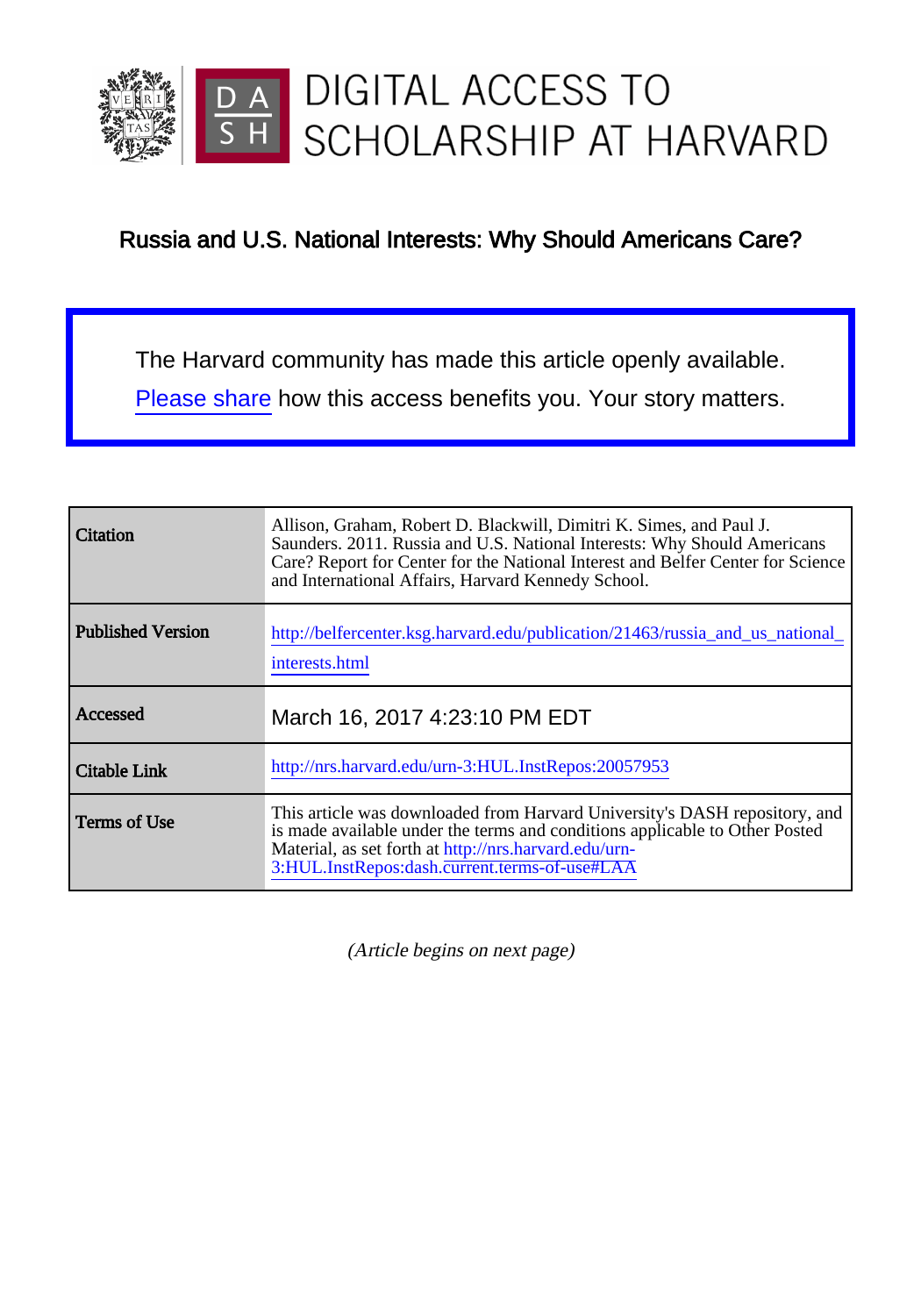

**Task Force on Russia and U.S. National Interests Report**



# **Russia and U.S. National Interests Why Should Americans Care?**

Graham Allison and Robert D. Blackwill*, Chairs* Dimitri K. Simes*, Project Director* Paul J. Saunders*, Senior Advisor and Editor*

OCTOBER 2011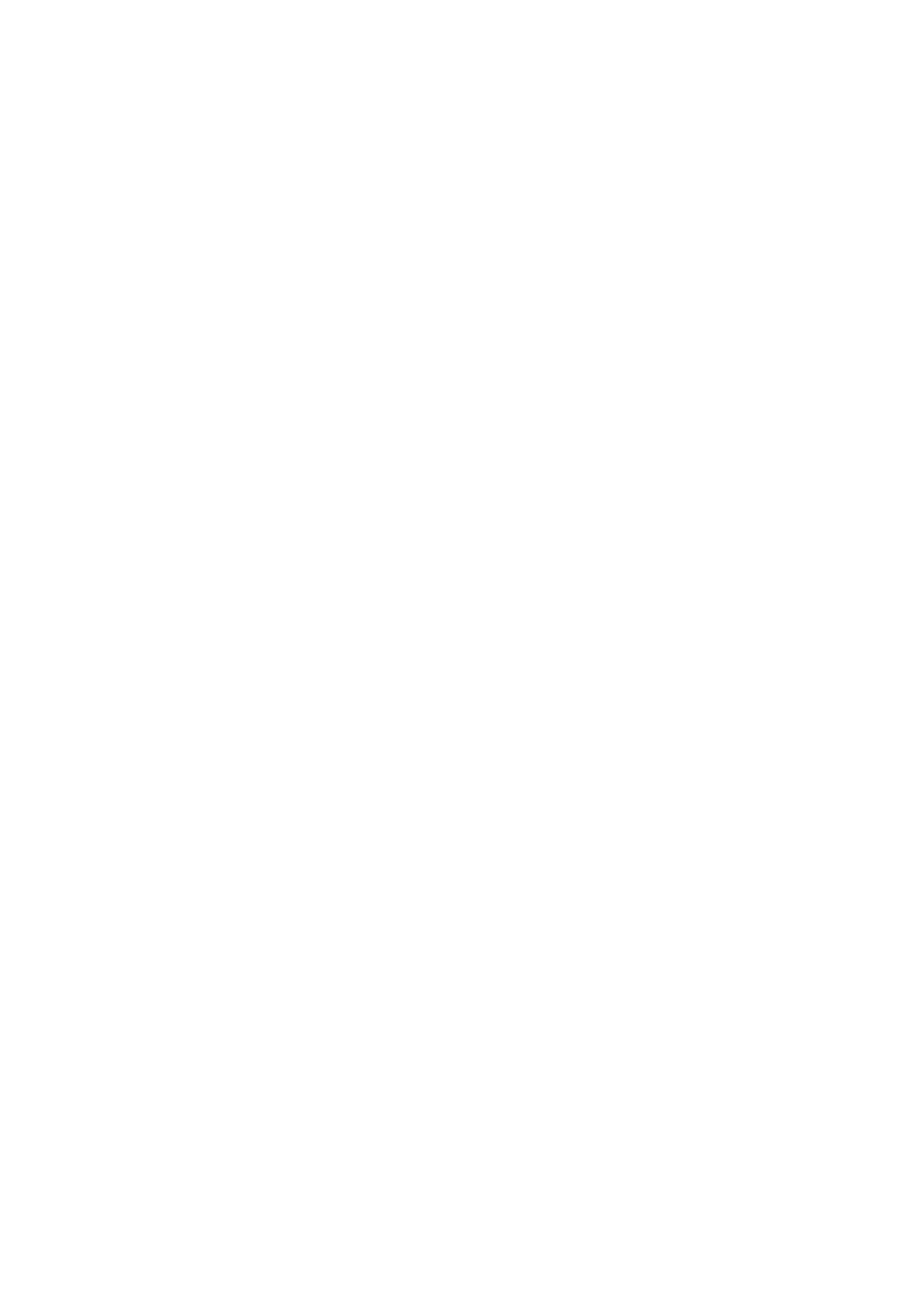Task Force on Russia and U.S. National Interests Report

# Russia and U.S. National Interests

## WHY SHOULD AMERICANS CARE?

Graham Allison and Robert D. Blackwill*, Chairs* Dimitri K. Simes*, Project Director* Paul J. Saunders*, Senior Advisor and Editor*

Center for the National Interest Belfer Center for Science

and International Affairs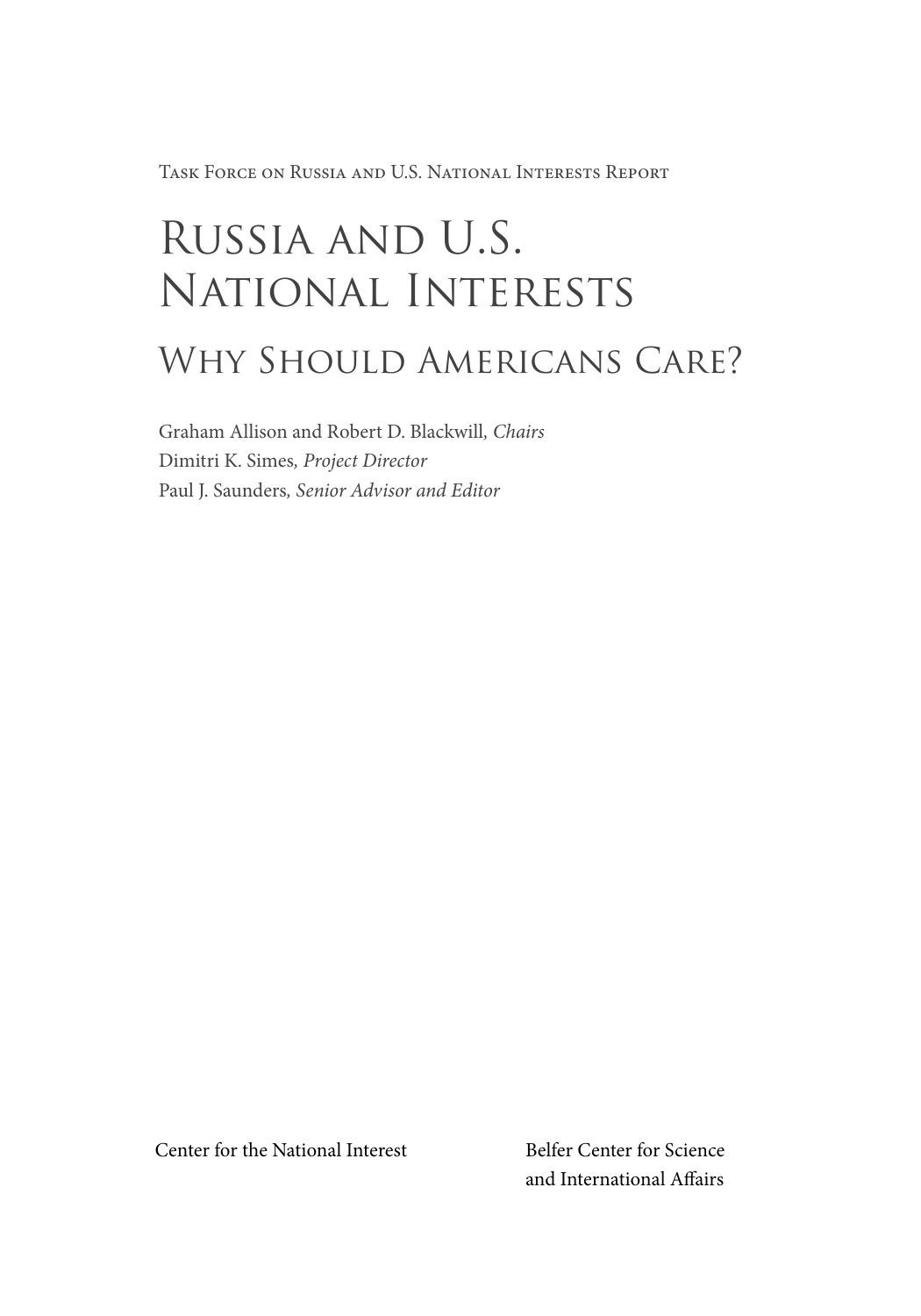#### **Belfer Center for Science and International Affairs**

Harvard University 79 JFK Street Cambridge, MA 02138 617-495-1400 http://belfercenter.ksg.harvard.edu

#### **Center for the National Interest**

1615 L Street, NW, Suite 1250 Washington, DC 20036 202-887-1000 www.cftni.org

© 2011 Belfer Center for Science and International Affairs and Center for the National Interest. All Rights Reserved.

*Russia and U.S. National Interests: Why Should Americans Care? A Report of the Task Force on Russia and U.S. National Interests*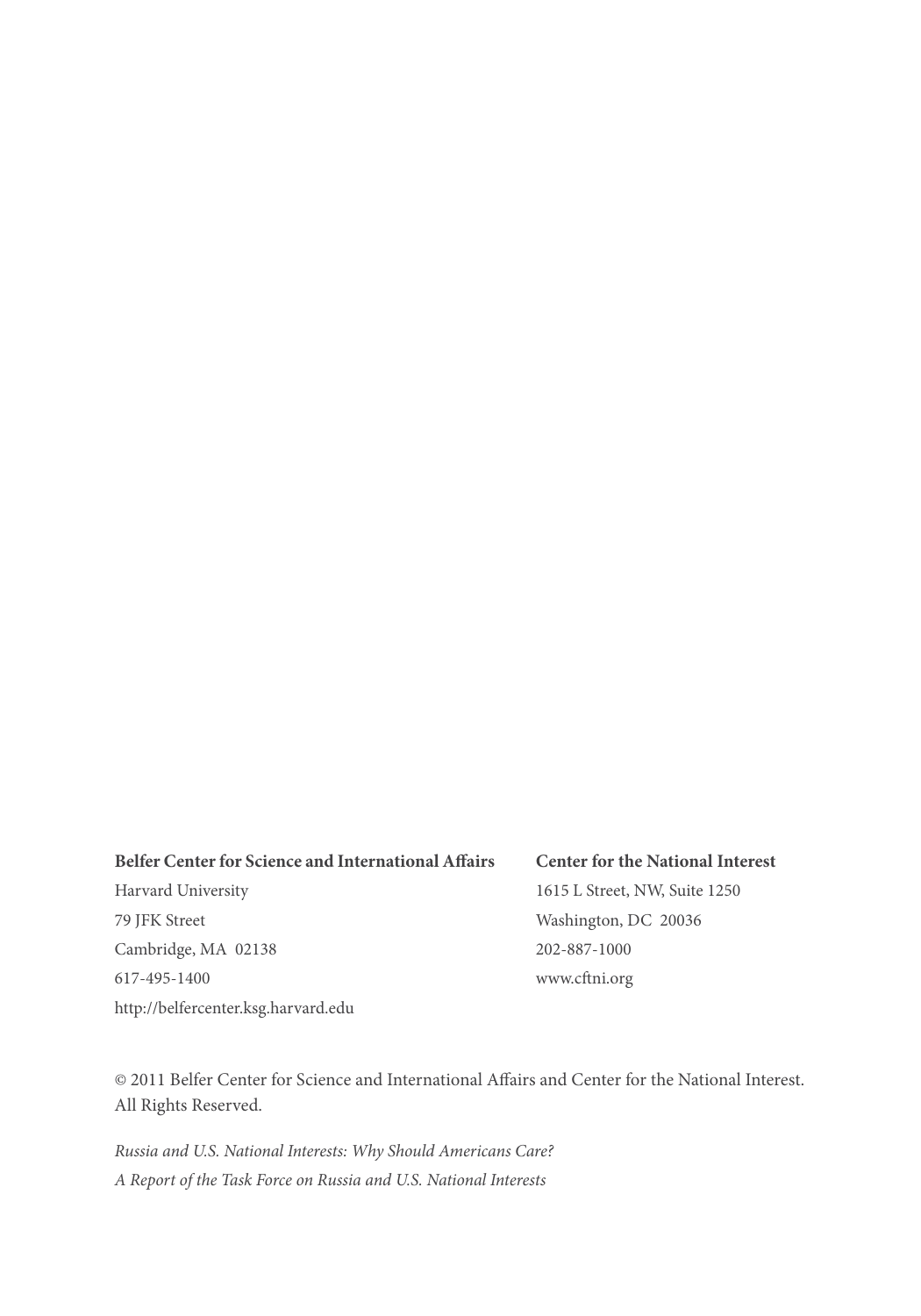#### **Belfer Center for Science and International Affairs**

The Belfer Center is the hub of the Harvard Kennedy School's research, teaching, and training in international security affairs and diplomacy, environmental and resource issues, and science and technology policy. Graham Allison is the Center's director.

The Center has a dual mission: (1) to provide leadership in advancing policy-relevant knowledge about the most important challenges of international security and other critical issues where science, technology, environmental policy, and international affairs intersect; and (2) to prepare future generations of leaders for these arenas. Center researchers not only conduct scholarly research, but also develop prescriptions for policy reform. Faculty and fellows analyze global challenges from nuclear proliferation and terrorism to climate change and energy policy.

The Belfer Center is grateful to the Stanton Foundation and the Nuclear Threat Initiative for their support of its work on the nuclear security and arms control aspects of U.S.-Russian relations.

#### **Center for the National Interest**

The Center for the National Interest is a Washington-based non-partisan foreign policy research institute committed to the pragmatic analysis of U.S. foreign and security policy opportunities, challenges and options. Maurice R. Greenberg is the Center's chairman; Henry Kissinger is its honorary chairman.

In addition to U.S.-Russian relations, Center programs focus on U.S. foreign policy, China, Japan, the Middle East, and Mexico as well as arms control and non-proliferation, energy and climate change, terrorism, and immigration. The Center also publishes the prominent foreign policy magazine The National Interest.

The Center for the National Interest is grateful for the support of the United States Institute of Peace for its support of its work on arms control and non-proliferation in the U.S.-Russian relationship. The Center also appreciates the support of Carnegie Corporation of New York for its wider U.S.- Russian dialogue programs.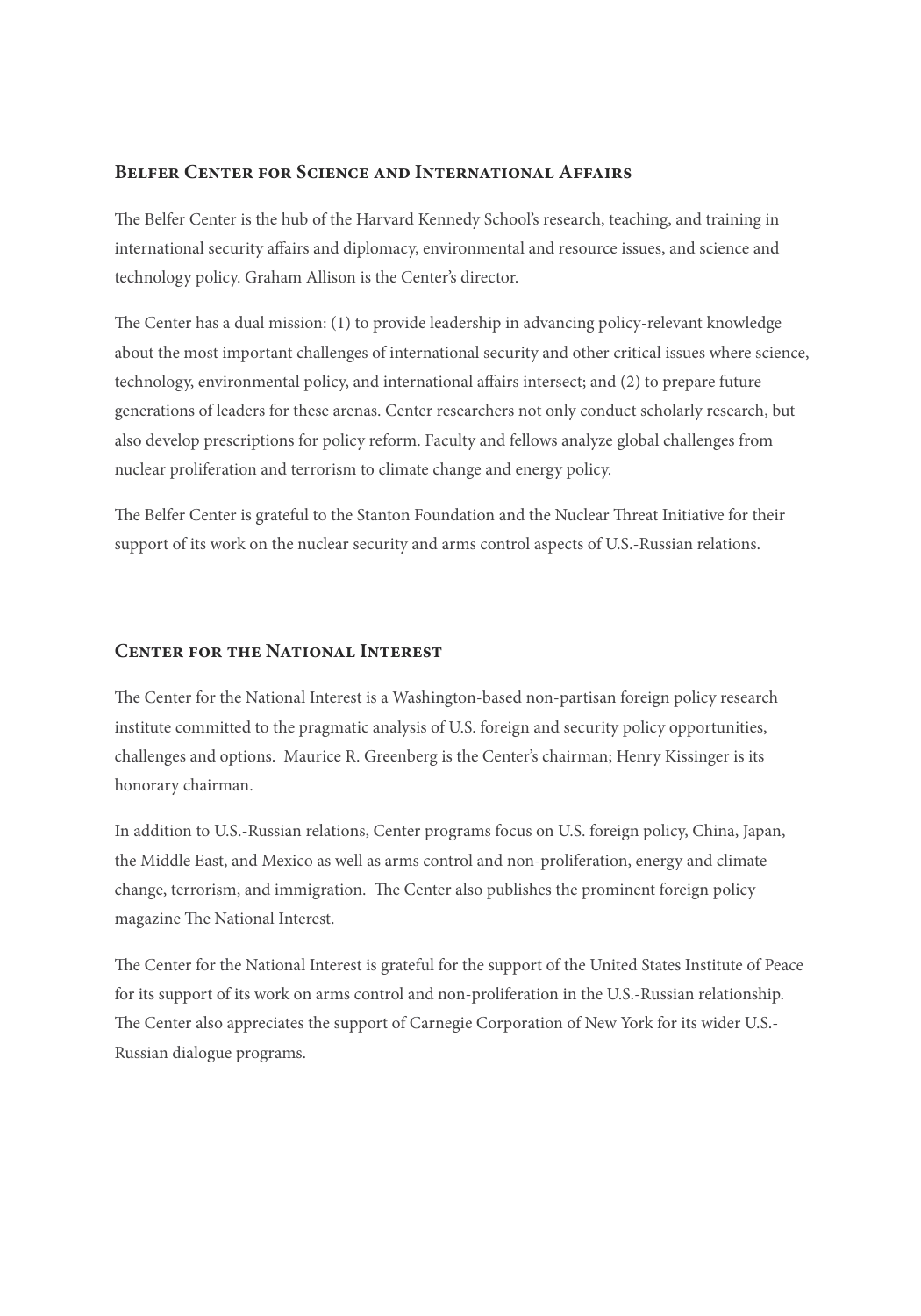## **Task Force on Russia and U.S. National Interests**

Task force members endorsed "the general policy thrust and judgments reached by the group, though not necessarily every finding and recommendation." They participated in the task force in their individual, not institutional, capacities. Institutional affiliations are for identification purposes only.

Graham Allison Belfer Center for Science and International Affairs, Harvard Kennedy School

Robert Blackwill Council on Foreign Relations

CHARLES BOYD Center for the National Interest

RICHARD BURT McLarty Associates

James Collins Carnegie Endowment for International Peace

**JOHN DEUTCH** Massachusetts Institute of Technology

Richard Falkenrath Chertoff Group

THOMAS GRAHAM Kissinger Associates, Inc

MICHAEL GREEN Center for Strategic and International Studies

Maurice Greenberg C.V. Starr & Co., Inc.

Fiona Hill Brookings Institution Kenneth Juster Warburg Pincus

Zalmay Khalilzad Khalilzad Associates LLC

James Jones Jones Group International

RICHARD MYERS Kansas State University

Sam Nunn Nuclear Threat Initiative

Paul J. Saunders Center for the National Interest

Dimitri Simes Center for the National Interest

Ashley Tellis Carnegie Endowment for International Peace

J. Robinson West PFC Energy

Dov Zakheim Center for Strategic and International Studies

Philip Zelikow University of Virginia Corcoran Department of History

Simon Saradzhyan of Harvard University's Belfer Center for Science and International Affairs served as a consultant during the preparation of this report.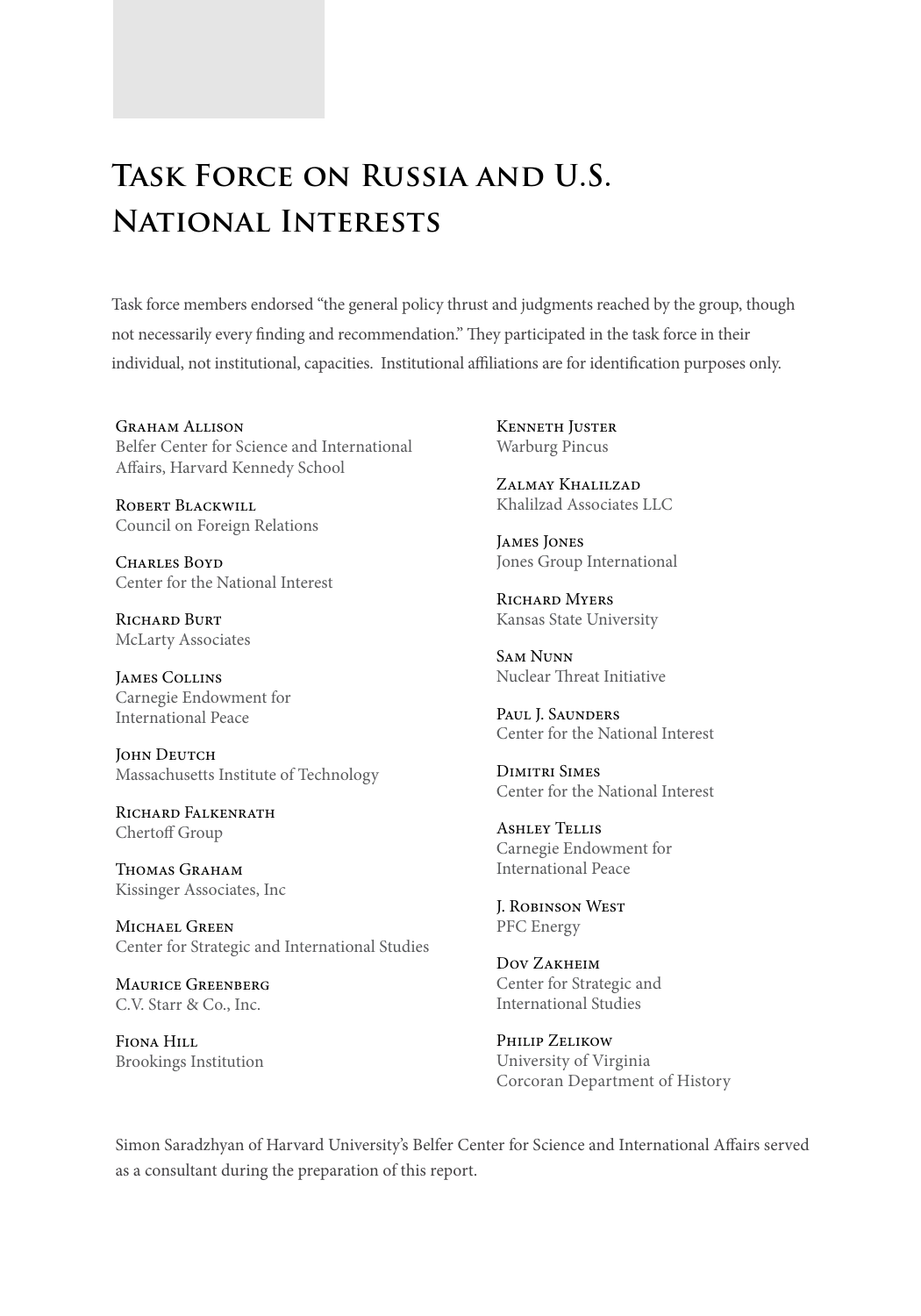## **CONTENTS**

| EXECUTIVE SUMMARY                                                    | 2  |
|----------------------------------------------------------------------|----|
|                                                                      | 8  |
|                                                                      | 8  |
|                                                                      |    |
|                                                                      | 9  |
| Can and Should the United States Seek to Work with Russia?<br>10. 10 |    |
|                                                                      | 16 |
|                                                                      |    |
|                                                                      | 19 |
| Arms Control and Missile Defense                                     | 23 |
|                                                                      | 25 |
|                                                                      | 27 |
| The United States, Russia, and Counter-Terrorism                     | 30 |
| The United States, Russia, and Central Asia, including Afghanistan   | 31 |
|                                                                      | 32 |
|                                                                      | 34 |
| The Consequences of Failure                                          | 37 |
| <b>TASK FORCE MEMBERS</b>                                            | 38 |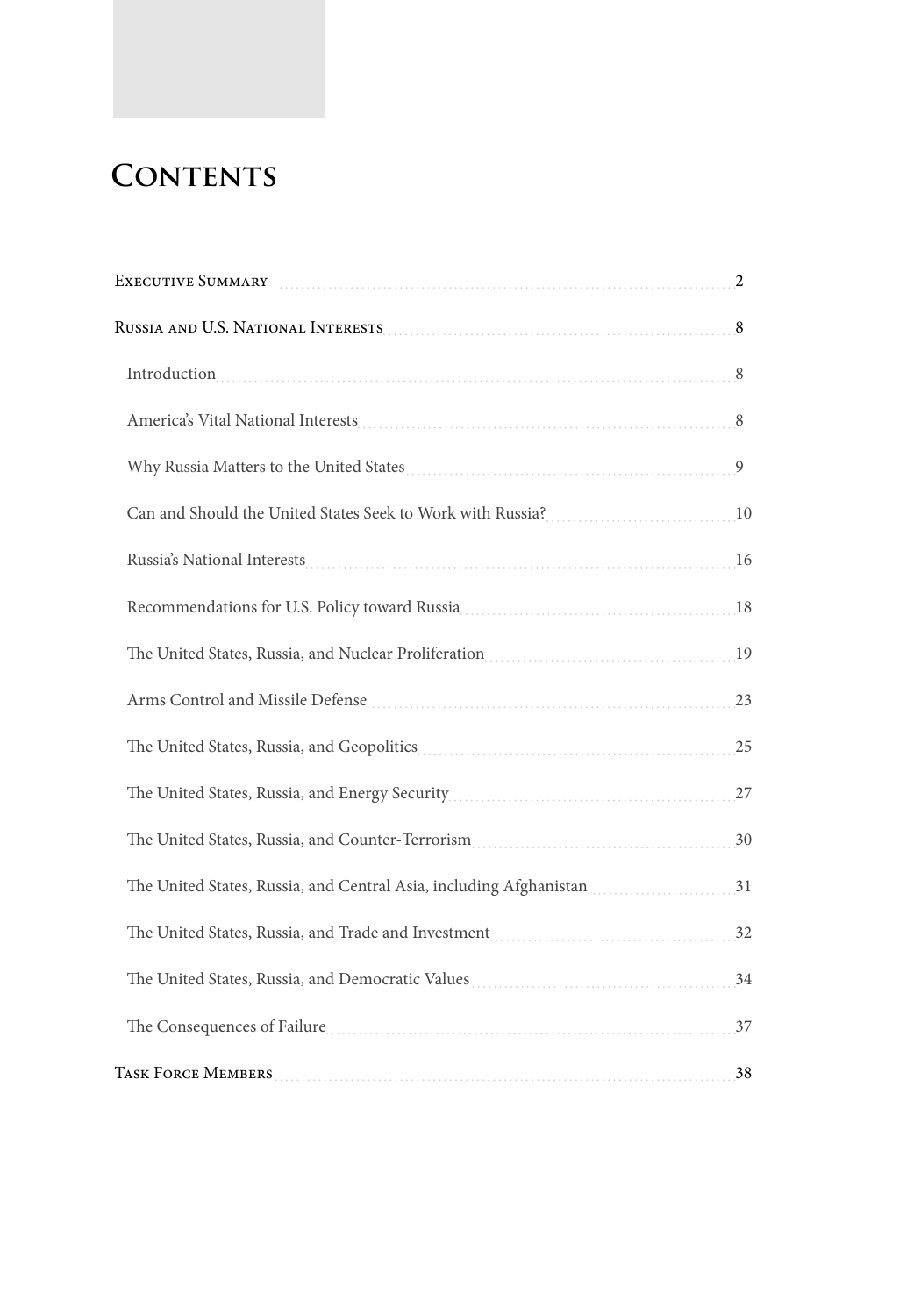## **Executive Summary**

Two decades after the collapse of the Soviet Union and Russia's emergence as an independent state, Moscow is no longer America's strategic rival. Yet, while Russia is not our enemy, neither has it become a friend. Washington and Moscow have succeeded in overcoming Cold War confrontation, but have not developed sustainable cooperative relations. A better-managed bilateral relationship is critical for the advancement of America's vital national interests.

Prime Minister Vladimir Putin's decision to return to the Kremlin as Russia's President next year does not change U.S. national interests with respect to Russia or, for that matter, Russia's national interests with respect to the United States. Still, at a minimum, Russia's rhetoric vis-à-vis America and the West may become tougher under Putin. Under the circumstances, maintaining the proper focus in U.S.-Russian relations will likely require particular care and determination from U.S. policymakers.

This report, the result of deliberations by a distinguished working group of former senior officials and military officers, business leaders, and top experts, analyzes the U.S.-Russia relationship through the lens of American national interests; argues that Russia is a pivotal country in promoting these U.S. national interests; and offers prescriptions for U.S. policy toward Russia in the period ahead.

We believe Russia must be a top priority for the United States because its conduct can have a profound impact on America's vital national interests:

- Nuclear weapons
- Non-proliferation
- Counter-terrorism
- Geopolitics, including managing China's emergence as a global power
- Afghanistan
- **Energy**
- International finance, in the G8 and the G20
- Strategic geography

Reviewing these areas makes clear that Russia's choices and actions impact the full range of vital U.S. national interests significantly and directly. Few other nations are as important to the United States.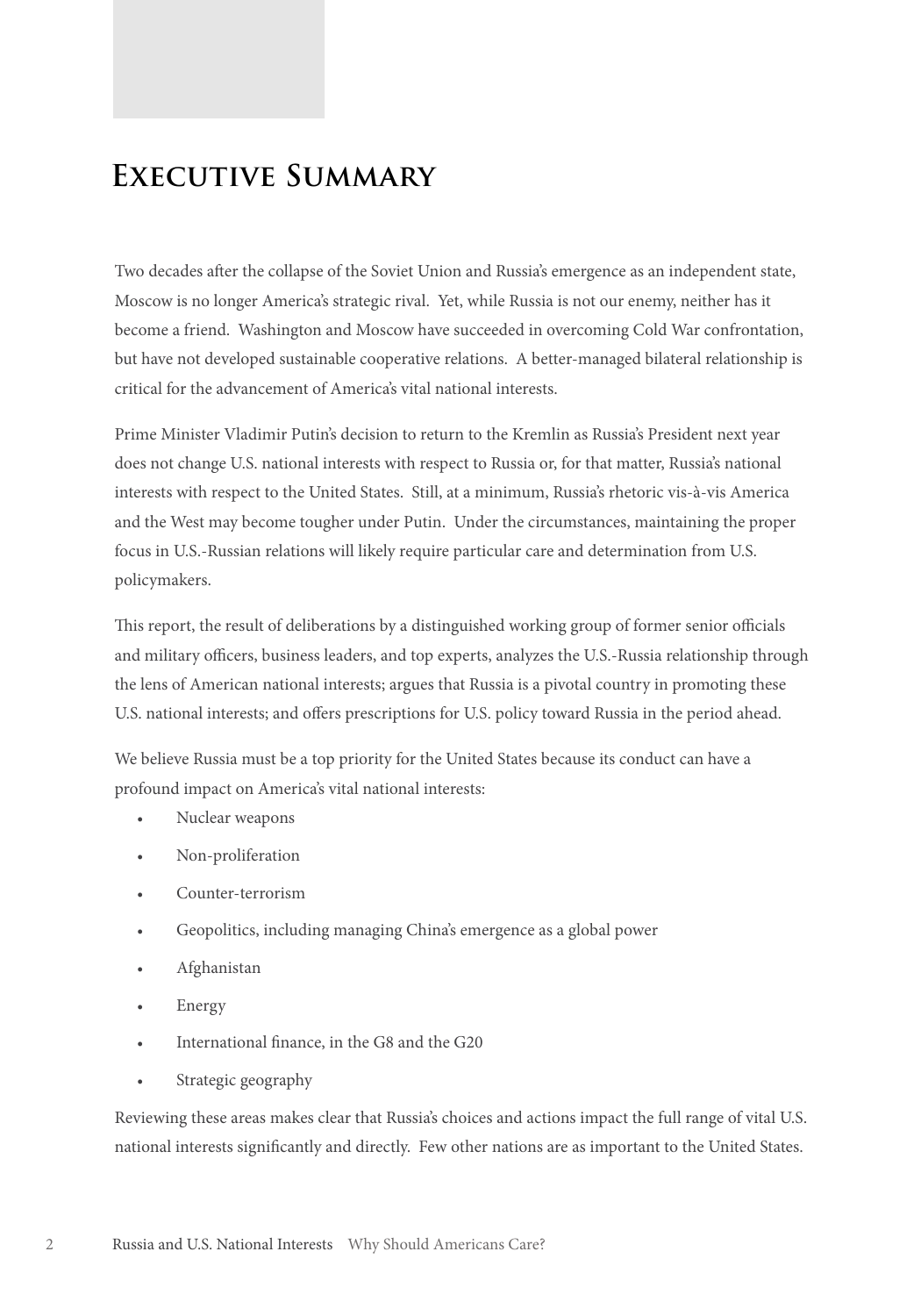The Obama Administration's reset policy has contributed to significant improvements in the U.S.- Russian relations. Unfortunately, the reset is still fragile and what remains to be done is likely to be much more difficult than what has been accomplished so far. Twice before, under the Clinton and George W. Bush Administrations, the U.S.and Russia moved in the direction of a new and different relationship—yet both times, the efforts stalled.

In some respects, the difficulty in sustaining improvements in the U.S.-Russia relationship has had less to do with specific differences and more to do with an inability to break down lasting mutual distrust. This suspicion of one another's motives may in fact be a greater obstacle to cooperation than sometimes divergent national interests and values.

Domestic politics in each country makes this even more challenging. When U.S. and Russian leaders seek to portray their improving relations as important diplomatic successes, their political opponents naturally take a contrary view.

More generally, even in the absence of partisan political differences, U.S. leaders have often fueled unrealistic expectations about the U.S.-Russian relationship and developments in Russia. This leads inevitably to disillusionment and frustration that weaken any administration's ability to conduct a sustainable policy in service of U.S. national interests.

Because U.S. and Russian interests and values are not aligned, and perspectives and strategies are often even farther apart, Washington and Moscow at best will make progress in some areas and see setbacks in others—a reality that makes mutual trust even more important for managing differences.

Finally, given the disparities between U.S. and Russian interests and governance, lasting cooperation is unlikely if not impossible without determined leadership from far-sighted leaders in the executive and legislative branches, particularly the President. And even a purposeful U.S. policy is in itself insufficient to ensure sustainable cooperation in the absence of Russian efforts to make a cooperative relationship succeed. Having worked with Russia over the past two decades, members of this group are painfully aware of how difficult Russian policy and action can sometimes be.

#### **Selected Policy Prescriptions from the Report**

• The United States should engage Russia to develop and implement a jointly produced and concrete roadmap with a firm timeline to attaining the highest possible standards of security for all stocks of weapons, weapons-usable plutonium, and highly enriched uranium (HEU) everywhere in the world.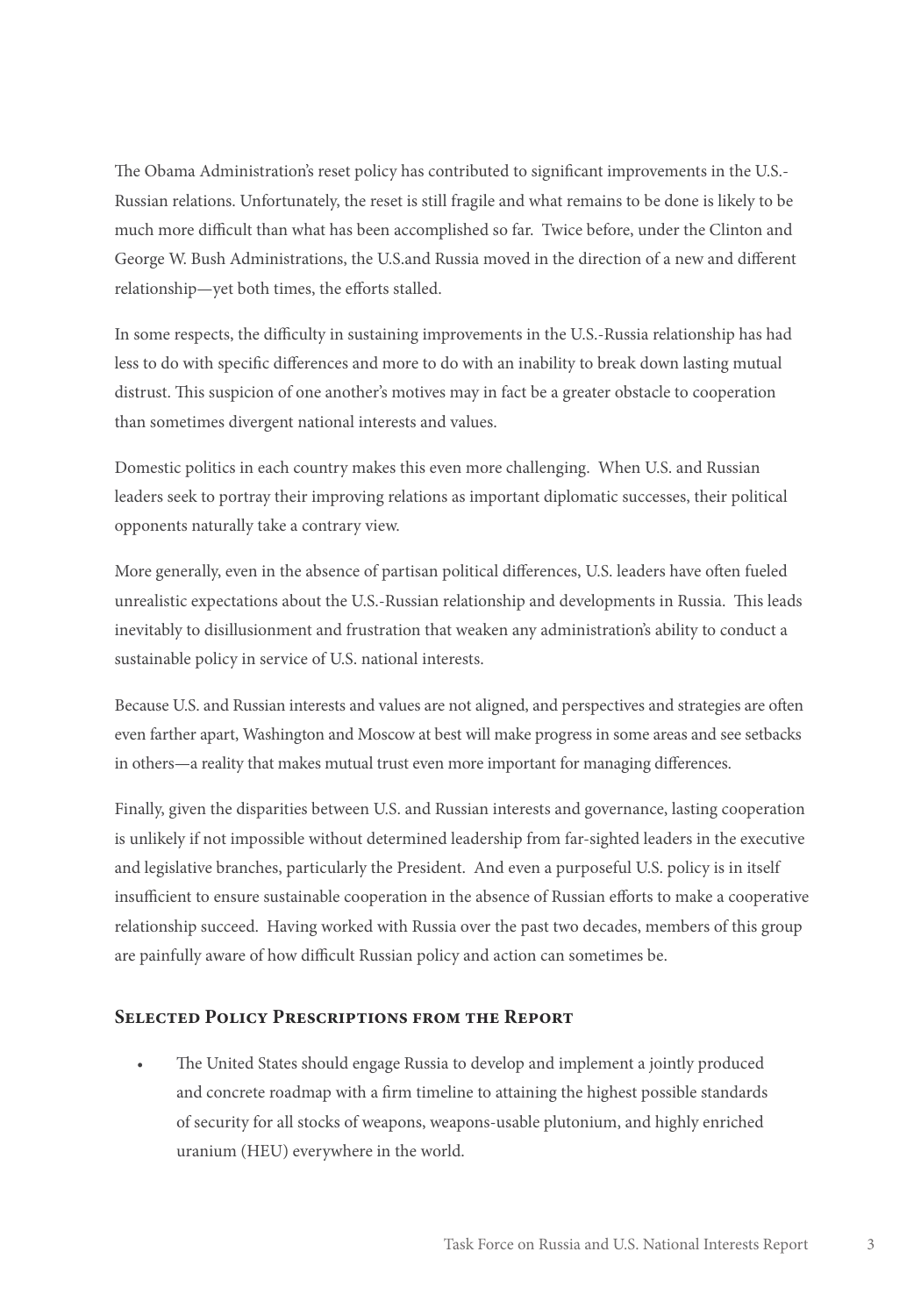- The United States should engage Russia to orchestrate international consensus that there will be no new national HEU enrichment or plutonium reprocessing.
- The United States should explore with Russia a new strategic stability concept that reflects the fact that Washington and Moscow are no longer enemies prepared to destroy each other, but rather potential partners.
- The next round of U.S.-Russian nuclear arms reduction should combine deployed and nondeployed weapons to lower the ceiling of strategic warheads to 1,000 or fewer.
- In discussing tactical nuclear weapons with Russia, the United States should focus first on negotiating consolidation, transparency and verification measures rather than reductions.
- The United States should proceed with developing anti-missile systems in Europe and globally, in line with the realistic assessment of existing and future threats and available technologies and funds.
- The United States should be prepared to launch a genuine and substantive dialogue first with its NATO allies and then with Russia about a new inclusive European security system that would give Russia a meaningful voice and that would include an effective rapid response mechanism of conflict prevention, interdiction and resolution.
- In making major international policy decisions, the United States should consider whether U.S. actions could consolidate Russian-Chinese cooperation at the expense of wider U.S. goals.
- As long as it appears feasible, achieving broader U.S. objectives vis-à-vis Russia should have priority over expanding NATO membership in ways that could undermine cooperation on greater U.S. priorities.
- The United States should raise the priority of the U.S.-Russian energy dialogue and focus on removing obstacles to bilateral investment, trade, and research.
- The United States should press Russia to improve investment conditions in the energy sector and in Russia's overall economy and make clear to Moscow that mistreating U.S. and Western companies damages Russia's investment climate and international image, and is an obstacle to improving relations with the United States.
- The United States should strengthen joint capabilities with Russia to collect and analyze intelligence on terrorist threats, including nuclear, biological, and conventional catastrophic terrorism threats to the two nations and their allies.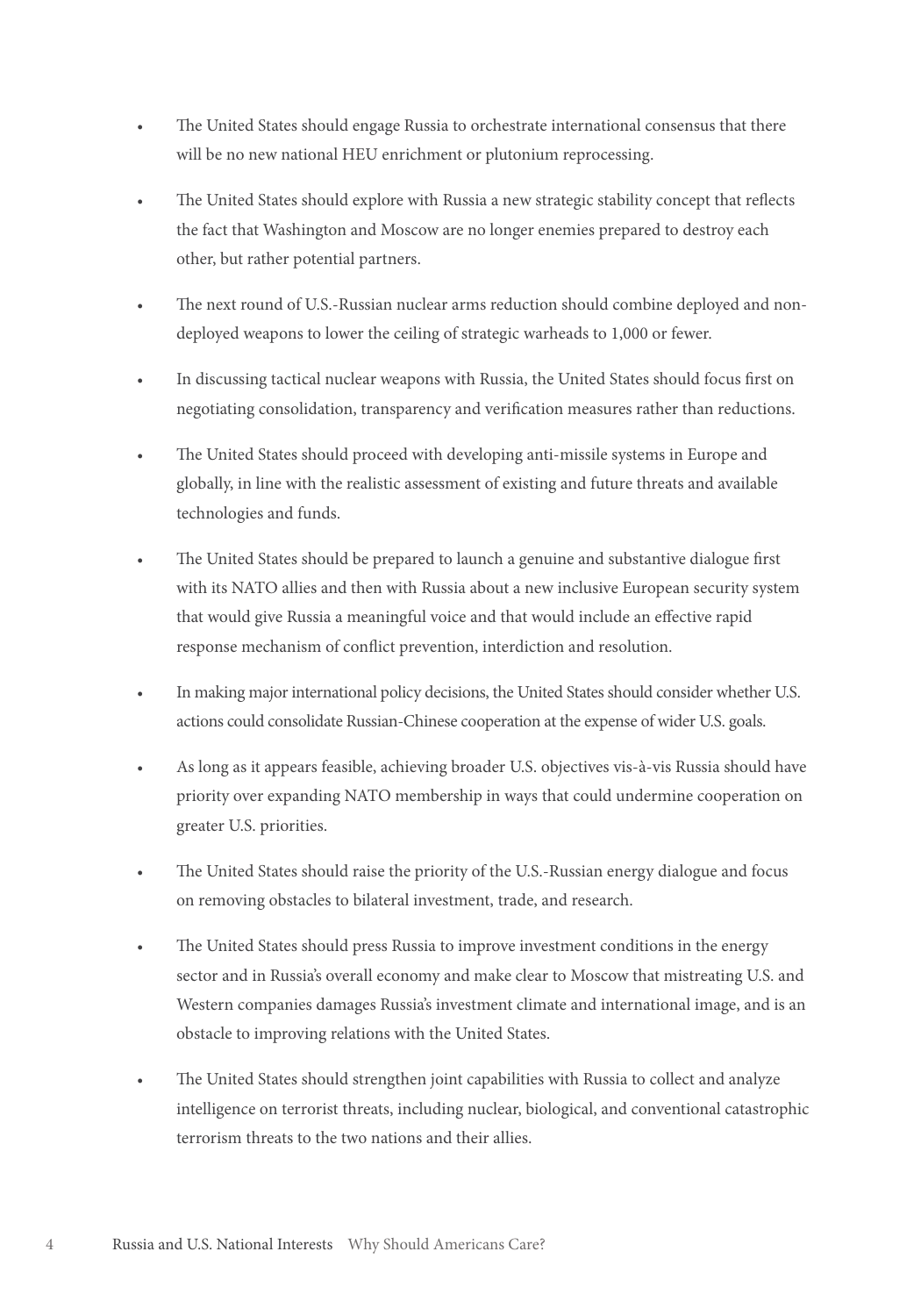- The United States should seek to harmonize U.S. and Russian government lists of terrorist organizations subject to sanctions.
- The United States should engage Russia in pressing Pakistan to end sanctuaries and support for groups fighting in Afghanistan and for promoting a diplomatic settlement of Afghanistan-Pakistan differences.
- The United States should intensify discussions of the end-game in Afghanistan with the Russian government, including military-to-military talks.
- The United States and Russia should rapidly complete the U.S.-Russian agreement on Russia's WTO accession.
- The United States should work with the European Union to press Russia to negotiate seriously with Georgia to complete a Georgia-Russia WTO agreement, while encouraging Georgia to limit talks to issues that are within the scope of the WTO's work.
- The United States Congress should graduate Russia from the Jackson-Vanik Amendment's restrictions and develop new legislation on Russian corruption and human rights.
- In reviewing the Magnitsky bill, the U.S. Congress should focus on discouraging largescale corrupt practices and major human rights violations in Russia by identifying those responsible and applying appropriate penalties, while ensuring due process to the accused, providing good safeguards, and allowing sufficient flexibility for the executive branch.
- The United States should revive efforts to sign the bilateral investment treaty negotiated in the mid-1990s, in order to address some of the primary concerns U.S. investors face in Russia and to provide them with recourse in the event of nationalization of U.S. companies' investments in Russia, or other actions that are tantamount to nationalization.
- When Russia violates international commitments or its own laws through its domestic practices, the United States should express U.S. concerns while avoiding a patronizing tone. U.S. leaders should also avoid appearing to endorse Russian domestic practices that conflict with basic American values and Russia's international obligations.
- The United States should accept that democratic political change within Russia will likely occur gradually and need not necessarily lead to American-style democracy.
- The United States should support Russian-led efforts at democratic and market reform when they occur, but should avoid steps likely to be viewed as interference in Russia's domestic politics, which are often counterproductive.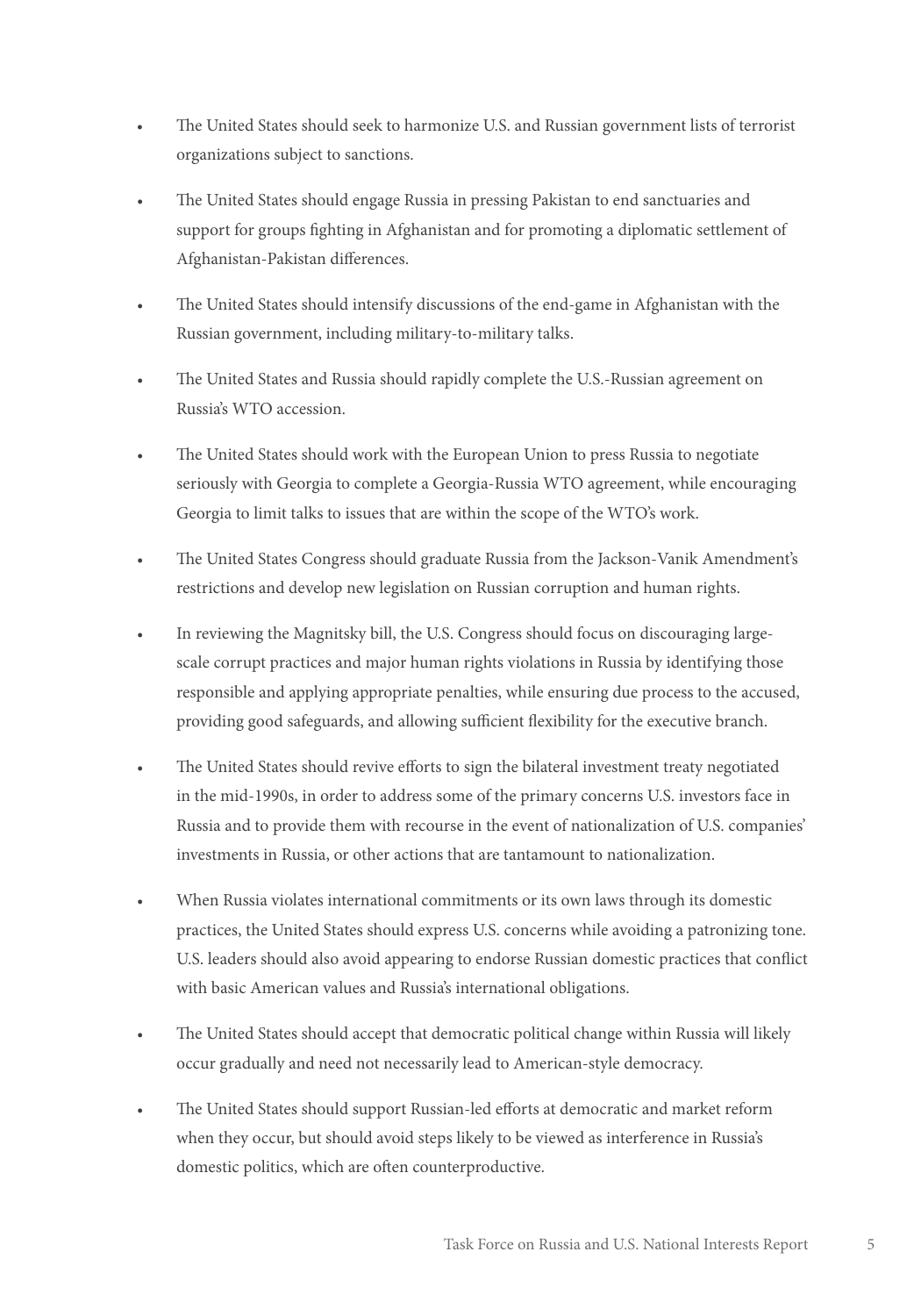• In view of the vital American interests at stake in the U.S.-Russian relations, and Washington's limited leverage over Russia's slow domestic transition, the United States should not allow democracy promotion to dominate its approach to Russia.

#### **The Consequences of Failure**

Just as the United States should expect Russia to adjust many of its policies to achieve a sustainable cooperative relationship, Washington should recognize that Moscow is unlikely to support U.S. policy goals if the U.S.-Russian relationship significantly deteriorates. As a result, the failure to establish an ongoing working relationship with Russia would be quite costly for the United States.

As a practical matter, even a stalled relationship could be problematic. The United States and Russia are both motivated to improve relations largely on the basis of hopes for what a stronger relationship could produce. If the prospects for realizing those hopes become too remote, it is uncertain whether what has been accomplished so far is sufficient to prevent our substantial remaining differences from tearing the U.S.-Russian relationship apart.

U.S. officials must carefully weigh not only the American national interests in working more closely with Russia, but also the costs and benefits of failing to do so, keeping in mind Moscow's capacity to act as a spoiler in a number of areas and on a number of issues that are of vital national interest to Washington. In our considered judgment, the choice is clear: the United States should pursue a sustainable cooperative relationship with Russia to advance vital American national interests, but do so without illusions regarding either Moscow's sometimes neo-imperial ambitions, or the pace of democratic change in Russia.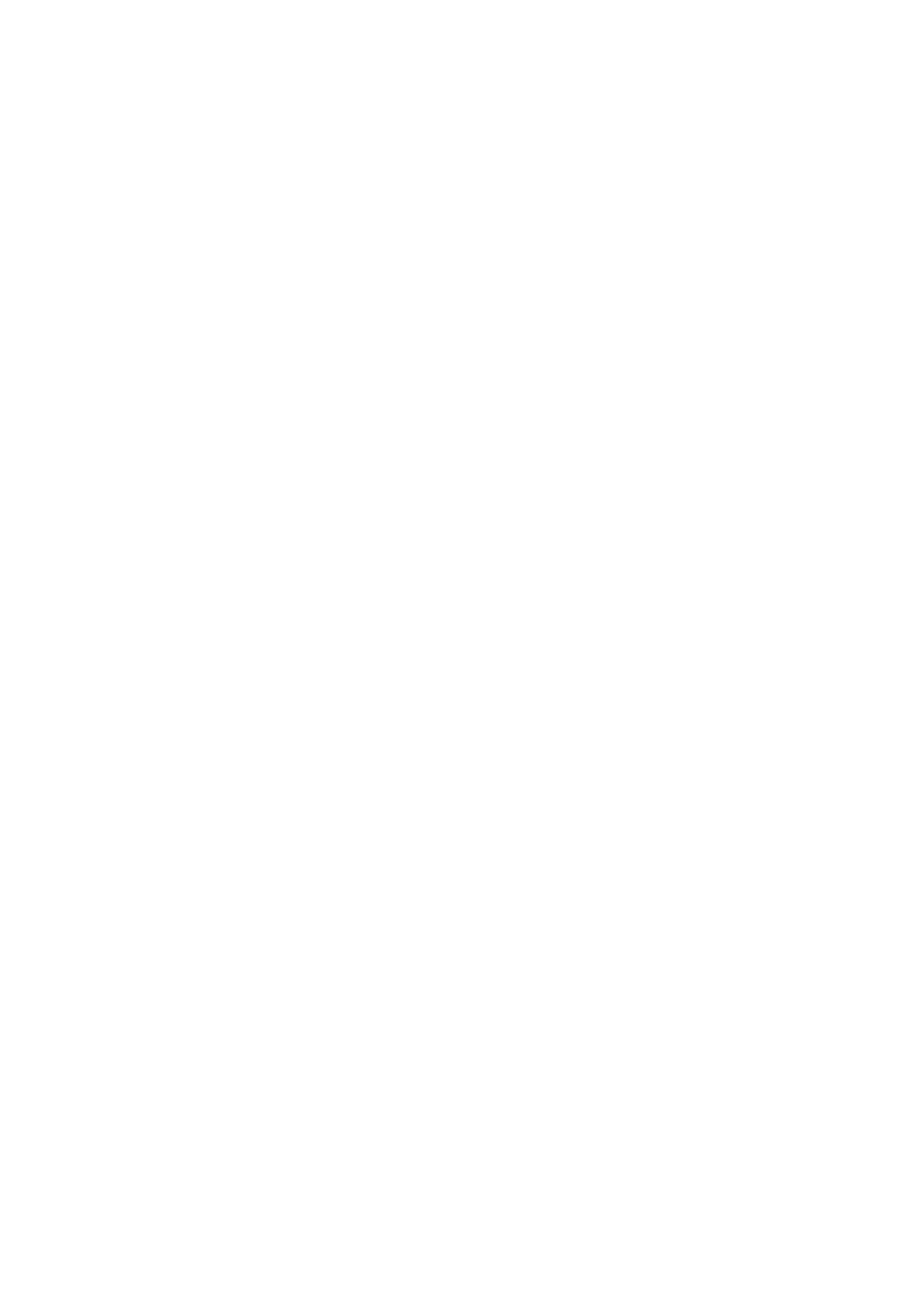### **Russia and U.S. National Interests**

#### **Introduction**

Two decades after the collapse of the Soviet Union and Russia's emergence as an independent state, Moscow is no longer America's strategic rival. Yet, while Russia is not our enemy, neither has it become a friend. Washington and Moscow have succeeded in overcoming Cold War confrontation, but have not developed sustainable cooperative relations. A better-managed bilateral relationship is critical for the advancement of America's vital national interests.

Prime Minister Vladimir Putin's decision to return to the Kremlin as Russia's President next year does not change U.S. national interests with respect to Russia or, for that matter, Russia's national interests with respect to the United States. Still, at a minimum, Russia's rhetoric vis-à-vis America and the West may become tougher under Putin. Under the circumstances, maintaining the proper focus in U.S.-Russian relations will likely require particular care and determination from U.S. policymakers.

This report, the result of deliberations by a distinguished working group of former senior officials and military officers, business leaders, and top experts, analyzes the U.S.-Russia relationship through the lens of American national interests; argues that Russia is a pivotal country in promoting these U.S. national interests; and offers prescriptions for U.S. policy toward Russia in the period ahead.

#### **America's Vital National Interests**

Although politicians and pundits routinely invoke the concept of vital national interests to justify virtually any desired course of action, we hold to a narrow view of U.S. vital interests. Specifically, vital national interests are conditions that are strictly necessary to safeguard and enhance Americans' survival and well-being in a free and secure nation.

From this perspective, we can identify five American vital national interests:

• Preventing the use and slowing the spread of nuclear weapons and other weapons of mass destruction, securing nuclear weapons and materials, and preventing proliferation of intermediate and long-range delivery systems for nuclear weapons;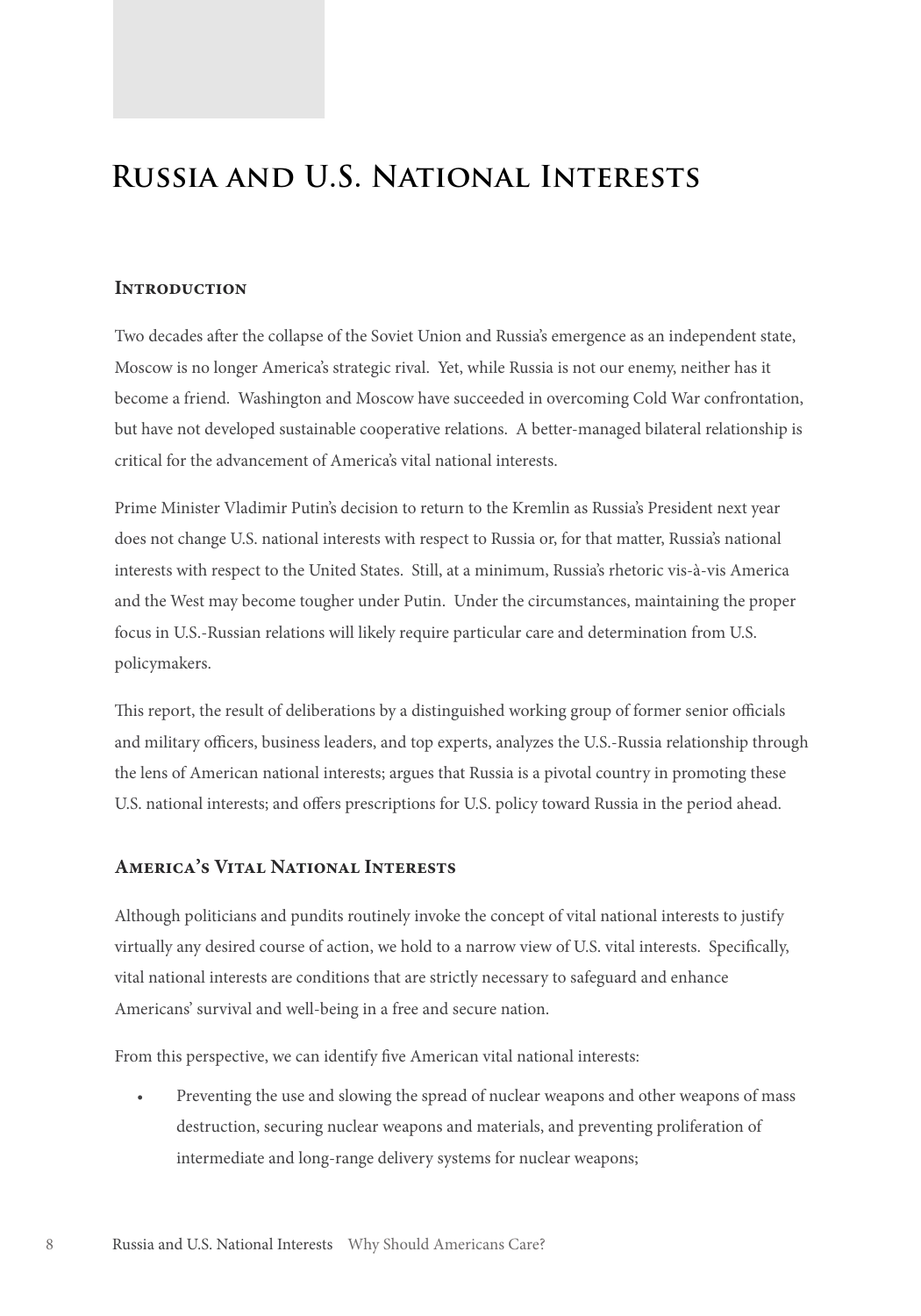- Maintaining a balance of power in Europe and Asia that promotes peace and stability with a continuing U.S. leadership role;
- Preventing large-scale or sustained terrorist attacks on the American Homeland;
- Ensuring energy security; and
- Assuring the stability of the international economy.

#### **Why Russia Matters to the United States**

In view of Russia's difficult history, sometimes troubling behavior, relatively small economy, and reduced international role since the collapse of the Soviet Union, it is reasonable to ask whether the United States needs Moscow as a partner.

We believe Russia must be a top priority for the United States because its conduct can have a profound impact on America's vital national interests:

- **Nuclear Weapons**. President Barack Obama and former President George W. Bush each identified nuclear terrorism as the number one threat to American national security. The United States and Russia together possess 95% of the world's nuclear weapons and most of the world's weapons-usable material, and both are major suppliers of civilian nuclear technologies around the world. Also, Russia is the only nation that could destroy America as we know it in thirty minutes. Russia's meaningful assistance and support is critical to preventing nuclear war.
- **Non-Proliferation**. Russia plays a key role in U.S.-led international efforts to inhibit the spread of nuclear weapons, weapons-usable materials and technologies, which are sought not only by nation states, but also by non-state actors. Moscow has generally supported American initiatives to combat nuclear terrorism and shared intelligence on al Qaeda with Washington. Without Russia's assistance, the United States will face considerable additional difficulties in seeking to slow down nuclear proliferation and prevent nuclear terrorism.
- **Geopolitics**. Russia is an important nation in today's international system. Aligning Moscow more closely with American goals would bring significant balance of power advantages to the United States—including in managing China's emergence as a global power. Ignoring Russian perspectives can have substantial costs. Russia's vote in the United Nations Security Council and its influence elsewhere is consequential to the success of U.S. international diplomacy on a host of issues.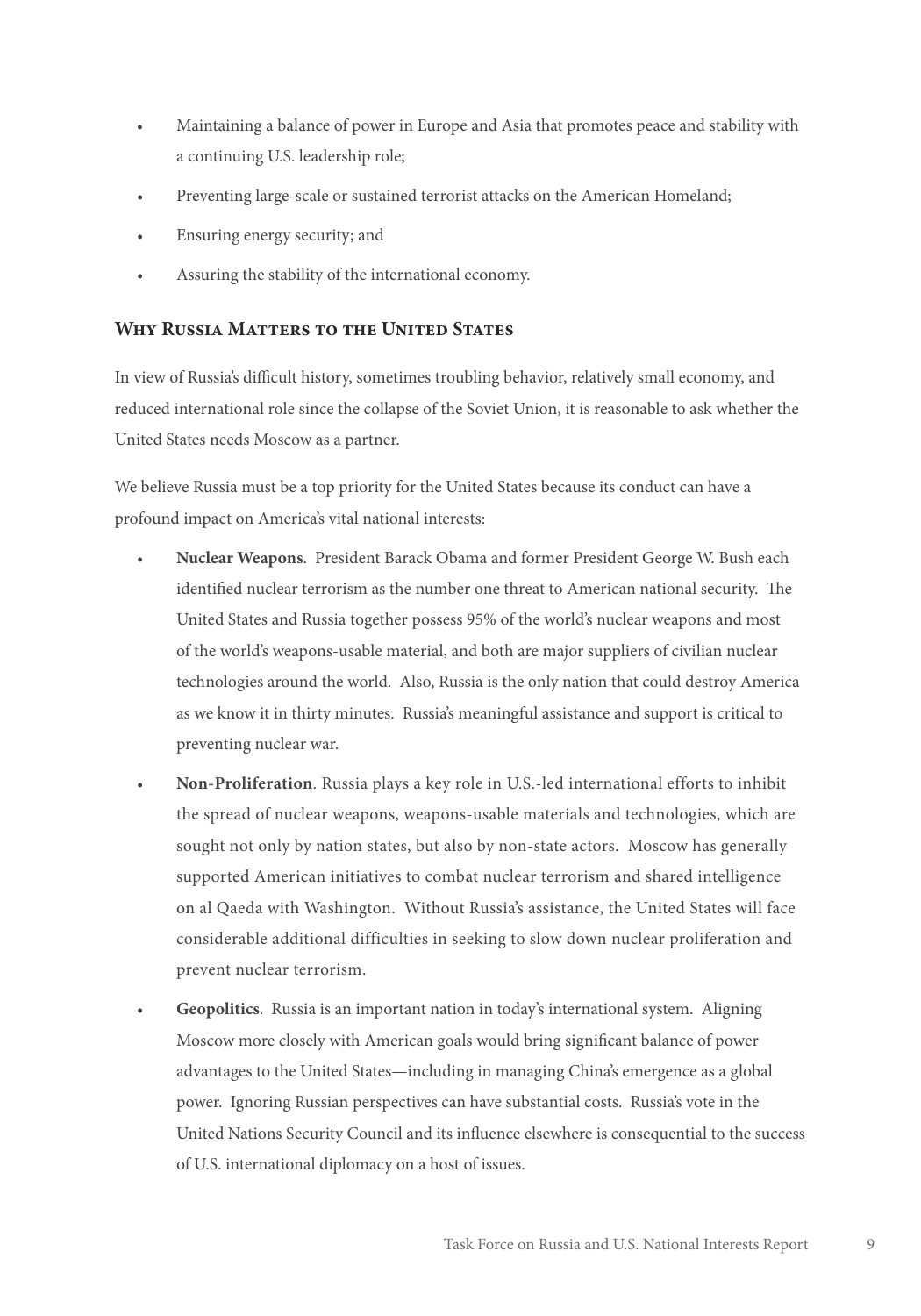- **Afghanistan**. Al Qaeda operatives have engaged in terrorist attacks against the United States and have encouraged and supported attacks by domestic terrorist groups in Russia. Russia has provided the United States with access to its airspace and territory as a critical alternative supply route for U.S. forces in Afghanistan, something that has grown in importance as America's relations with Pakistan have deteriorated. Moscow has also shared intelligence on Afghanistan and al Qaeda, helps to train Afghan law enforcement officers, and supplies hardware to them and to the Afghan National Army.
- **Energy**. Russia is one of the world's leading energy producers and is the top holder of natural gas reserves .Russia thus has a substantial role in maintaining and expanding energy supplies that keep the global economy stable and enable economic growth in the United States and around the world.
- **Finance**. Russia's membership in the G8 and the G20 gives it a seat at the table for the most important financial and economic meetings and deliberations.
- **Strategic Geography**. Russia is the largest country on Earth by land area and the largest in Europe by population. It is located at a strategic crossroads between Europe, Asia, and the greater Middle East and is America's neighbor in the Arctic. As a result, Russia is close to trouble-spots and a critical transit corridor for energy and other goods.

Reviewing these areas makes clear that Russia's choices and actions impact the full range of vital U.S. national interests significantly and directly. Few other nations are as important to the United States.

#### **Can and Should the United States Seek to Work with Russia?**

Some acknowledge that Russia matters to the United States, but argue that the Russian government's foreign and domestic conduct prevents the U.S. from cooperating effectively with Moscow. Having worked with Russia over the past two decades, members of this group are painfully aware of how difficult Russian policy and action can sometimes be. Nevertheless, we believe strongly that America can engage effectively with Moscow in ways that advance U.S. national interests and values. Where best efforts by the United States are rebuffed, Washington should act to achieve what it can and continue to engage toward further progress.

Those who dismiss efforts to collaborate with Moscow typically argue that the U.S. cannot collaborate with Russia because:

• American and Russian national interests diverge so substantially that cooperation is impractical and unlikely to achieve substantial results.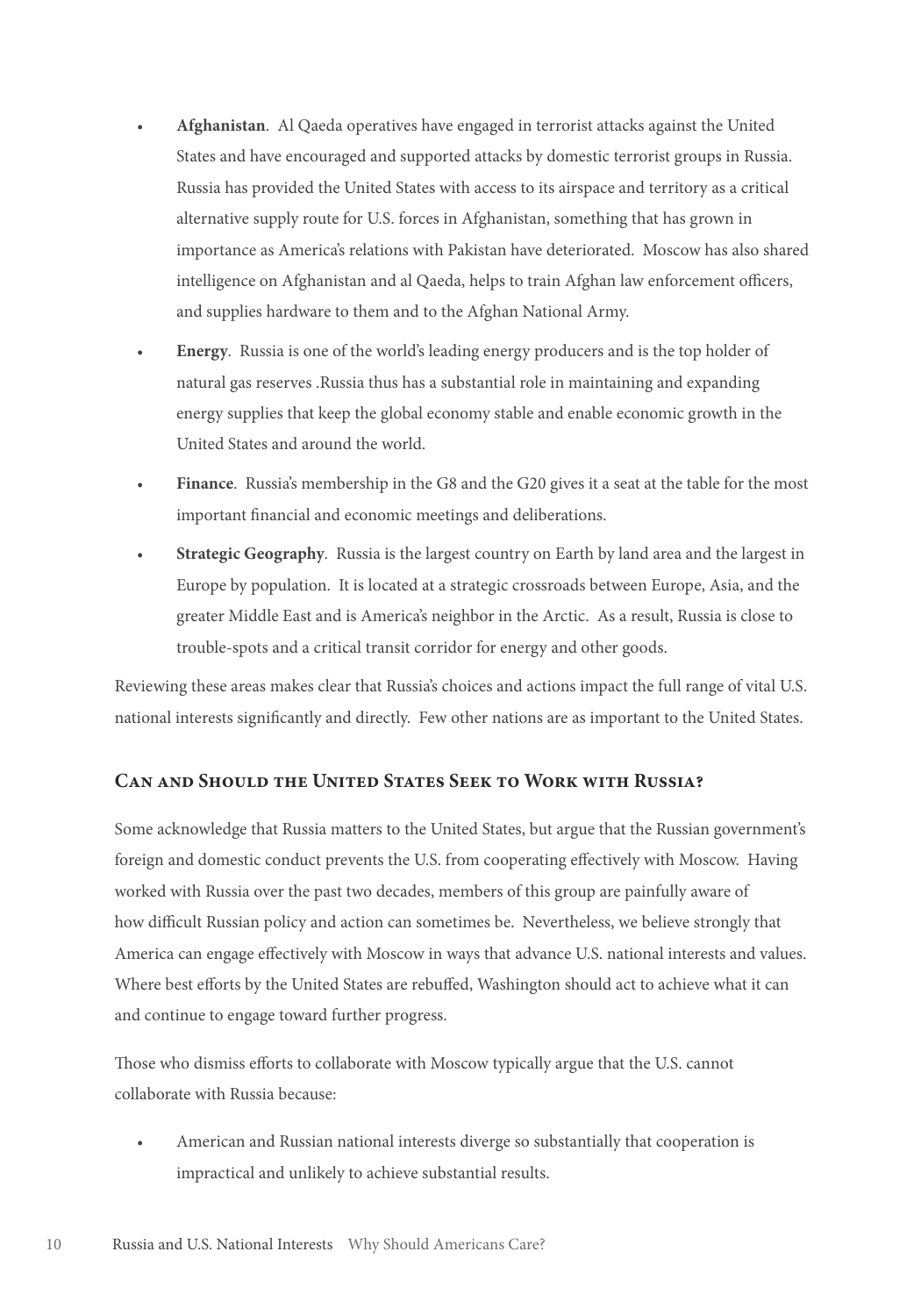- American and Russian values differ so significantly that cooperation is impossible without sacrificing key U.S. principles.
- The possible benefits to the United States will not justify the effort, either because Russia is too difficult or unreliable an interlocutor or, alternatively, because Moscow is not able to deliver on important issues.

#### *This section briefly responds to each of these objections.*

First, U.S. and Russian national interests do indeed diverge in many areas. Despite this, however, the United States and Russia share many common interests, including some which are vital: slowing the spread of nuclear weapons; combatting international terrorism; promoting a reliable international energy system; and sustaining a prosperous world economy.

Of course, American and Russian national interests, priorities, and perspectives will likely always differ in significant respects. Thus U.S. leaders must recall clearly that their obligation is to advance American national interests rather than U.S.-Russian relations. Sustainable cooperative relations with Moscow are an instrument to achieve key U.S. goals, not an end in themselves, and Washington must be prepared to confront Russia when U.S. national interests require it.

Second, the fact that the United States and Russia have different political systems, and that many Americans see considerable flaws in how Russia is ruled, should not prevent cooperation with Moscow to advance American national interests. The first responsibility of the U.S. government is to ensure the security and prosperity of the American people. Because many nations important to the United States are governed differently, the U.S. government continues to have no alternative but to work with undemocratic governments when important national interests are at stake. In this context, there is no real substitute for dealing with Russia, in particular on countering proliferation, combating international terrorism and enhancing energy security.

Finally, concerns about Russia's present unreliability or long-term prospects are not entirely misplaced. Russia is not an easy partner. Moreover, while Russia has considerable strengths, including its nuclear arsenal, vast energy reserves, still-considerable military power in Eurasia, and a highly developed scientific establishment, it also faces enormous challenges, including shrinking population, low life expectancy, dilapidated infrastructure, and massive corruption. The charts on the following pages illustrate these enduring contradictions.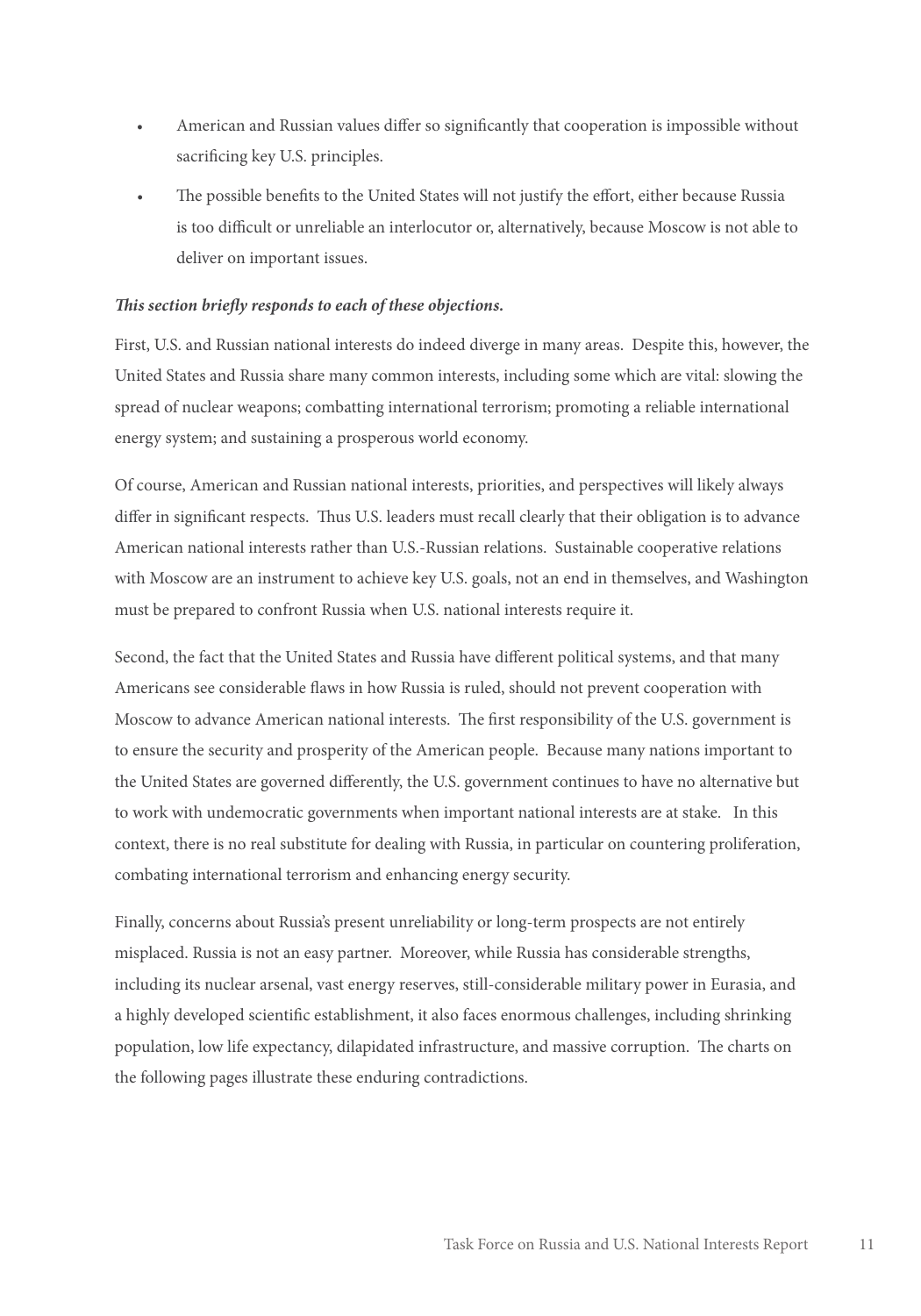| Category                              | Russia from the perspective of<br><b>U.S.</b> interests | USA from the perspective of<br><b>Russian interests</b> |
|---------------------------------------|---------------------------------------------------------|---------------------------------------------------------|
| Deployed strategic nuclear<br>weapons | No. 2 $(1,537)$                                         | No. 1 $(1,800)$                                         |
| Oil production                        | No. 1 (9,934 thousand barrels<br>per day)               | No. 3 (9,141 thousand barrels<br>per day)               |
| Natural gas production                | No. 2 (21,545 billion cubic feet)                       | No. 1 (21,577 billion cubic feet)                       |
| GDP (dollar exchange rate)            | No. 11 (\$1,479,819 million)                            | No. 1 (\$14,582,400 million)                            |
| GDP (PPP)                             | No. 6 (\$2,812,383 million)                             | No. 1 (\$14,582,400 million)                            |
| Global exports                        | No. 10 $($400,100 \text{ million})$                     | No. 3 (\$1,289,000 million)                             |
| Global imports                        | No. 18 (\$248,700 million)                              | No. 1 (\$1,936,000 million)                             |
| Bilateral trade                       | No. 24 on the list of U.S.' trading<br>partners         | No. 11 on the list of Russia's<br>trading partners      |
| Population                            | No. $9(141.7 \text{ million})$                          | No. 3 (309.7 million)                                   |
| Total area                            | No. 1 $(17,098,242 \text{ sq. km.})$                    | No. 3. (9,826,675 sq. km.)                              |
| Life expectancy                       | No. 161 (66 years)                                      | No. 50 (78 years)                                       |

Sources: U.S. Department of State, 2011; U.S. Energy Information Administration, 2009; Central Intelligence Agency, 2010; Office of the U.S. Trade Representative, 2011; Federal Customs Service of Russia, 2011; World Bank 2010.



#### **New START Treaty Aggregate Numbers of Strategic Offensive Arms**

Source: U.S. Department of State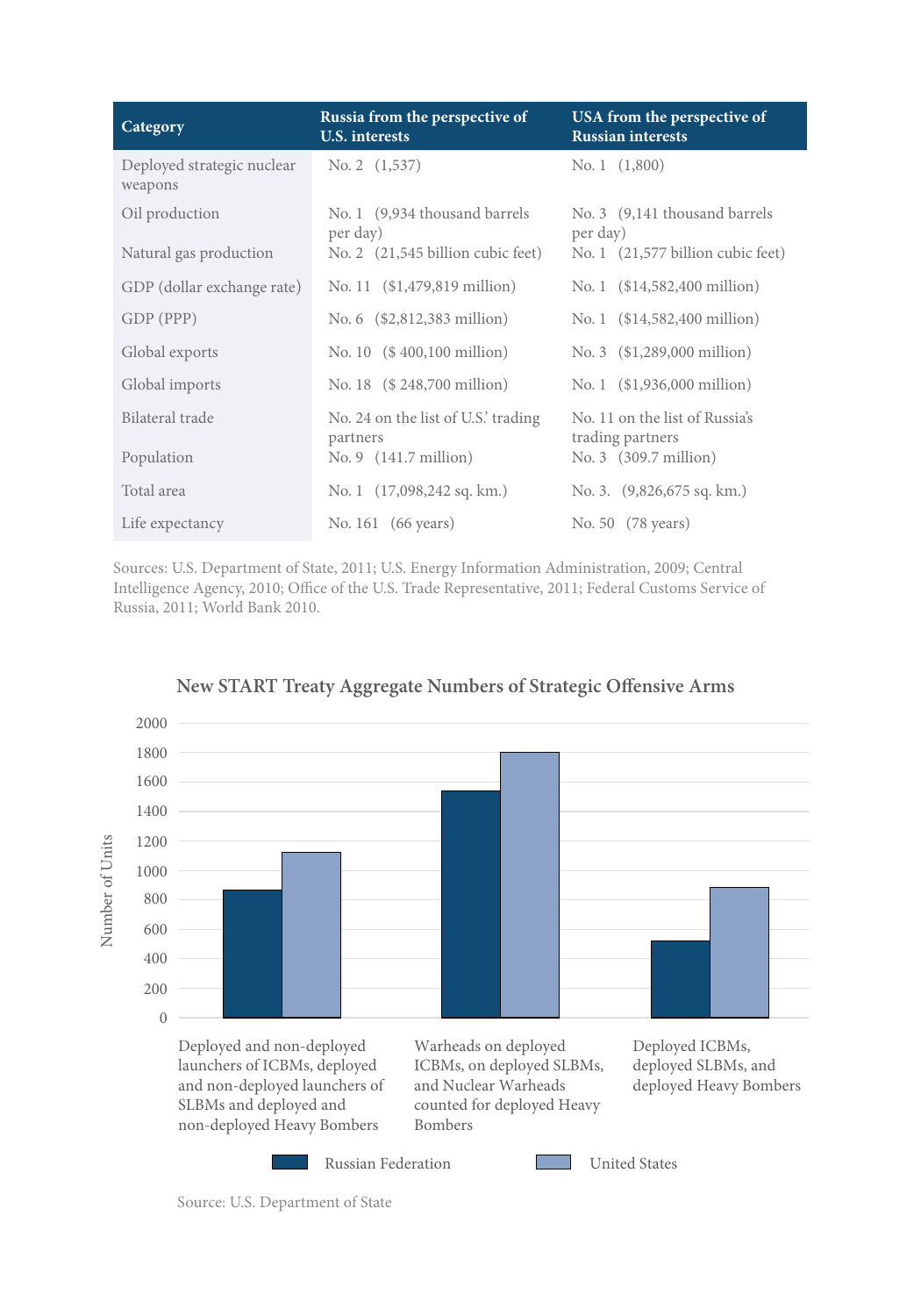

**Total Armed Forces Personnel (2009)**

Source: World Bank.

#### **Natural Gas Exports, 2009**



Source: U.S. Energy Information Administration.



Source: U.S. Energy Information Administration.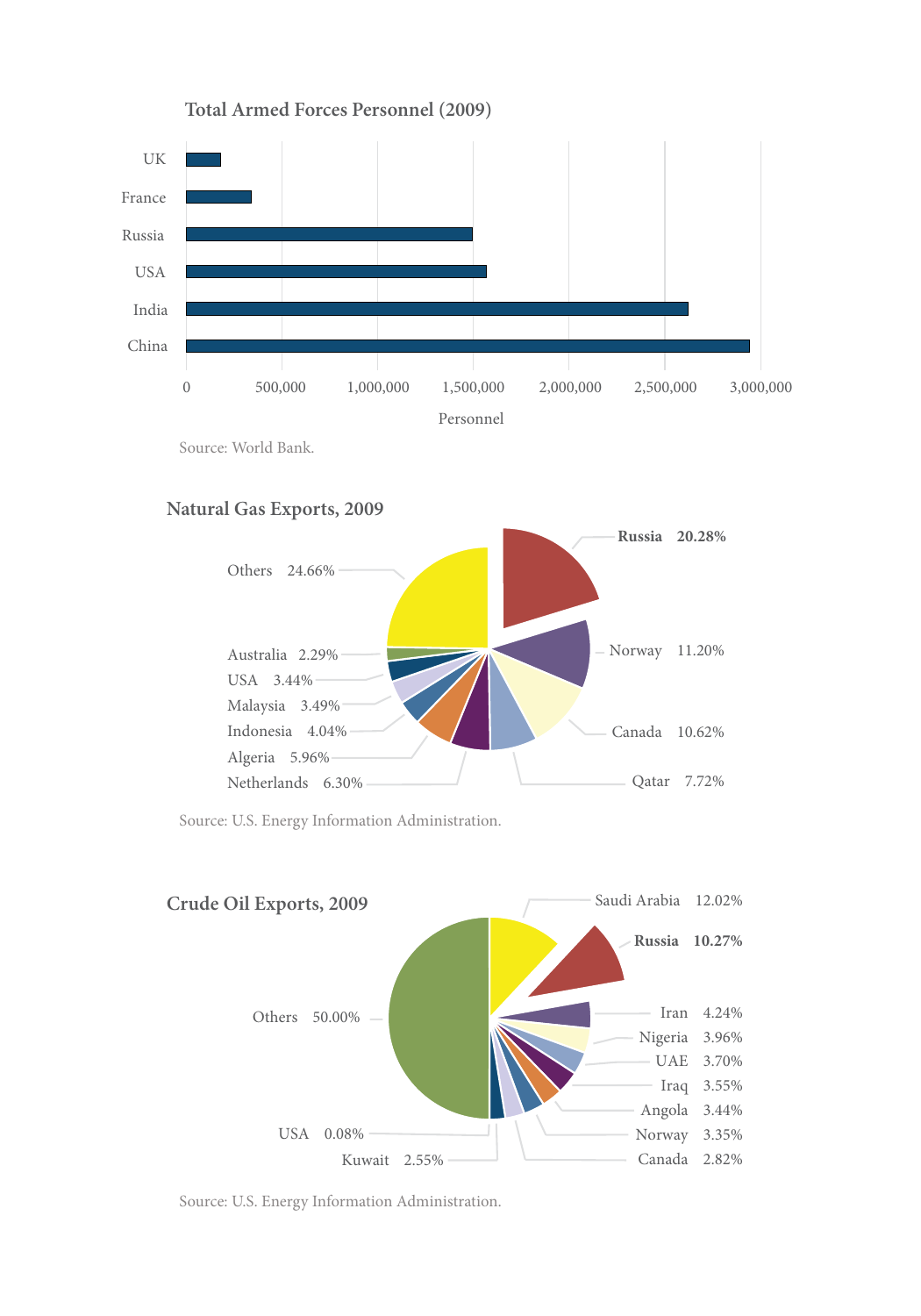





Source: World Bank.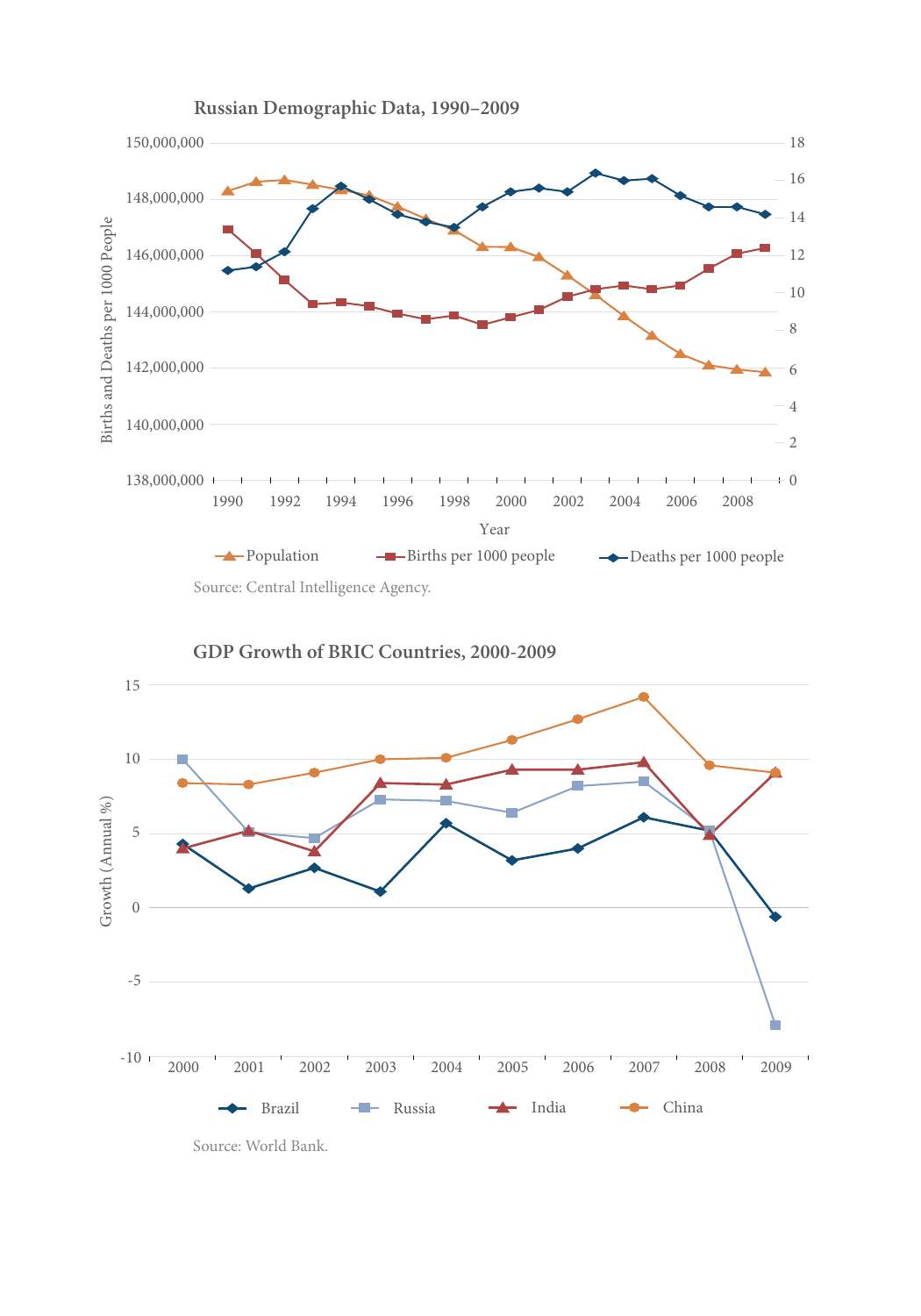

Source: Central Intelligence Agency.

#### **Freedom House Rankings, Russia 2010**



Civil Liberties score: 5 Political Rights score: 6 Status: Not Free

Levels of political rights and civil liberties are scored on a scale from 1 (most free) to 7 (least free). Depending on the ratings, the nations are then classified as "Free", "Partly Free", or "Not Free".



Score: 81 Rank: 175 Status: Not Free

Score: 2.1

Levels of freedom and editorial independence enjoyed by the press are scored on a scale from 1 (most free) to 100 (least free).

#### **Transparency International - Corruption Perceptions Index 2010, Russia**



The 2010 Corruption Perceptions Index ranks countries on a scale from 10 (highly clean) to 0 (highly corrupt).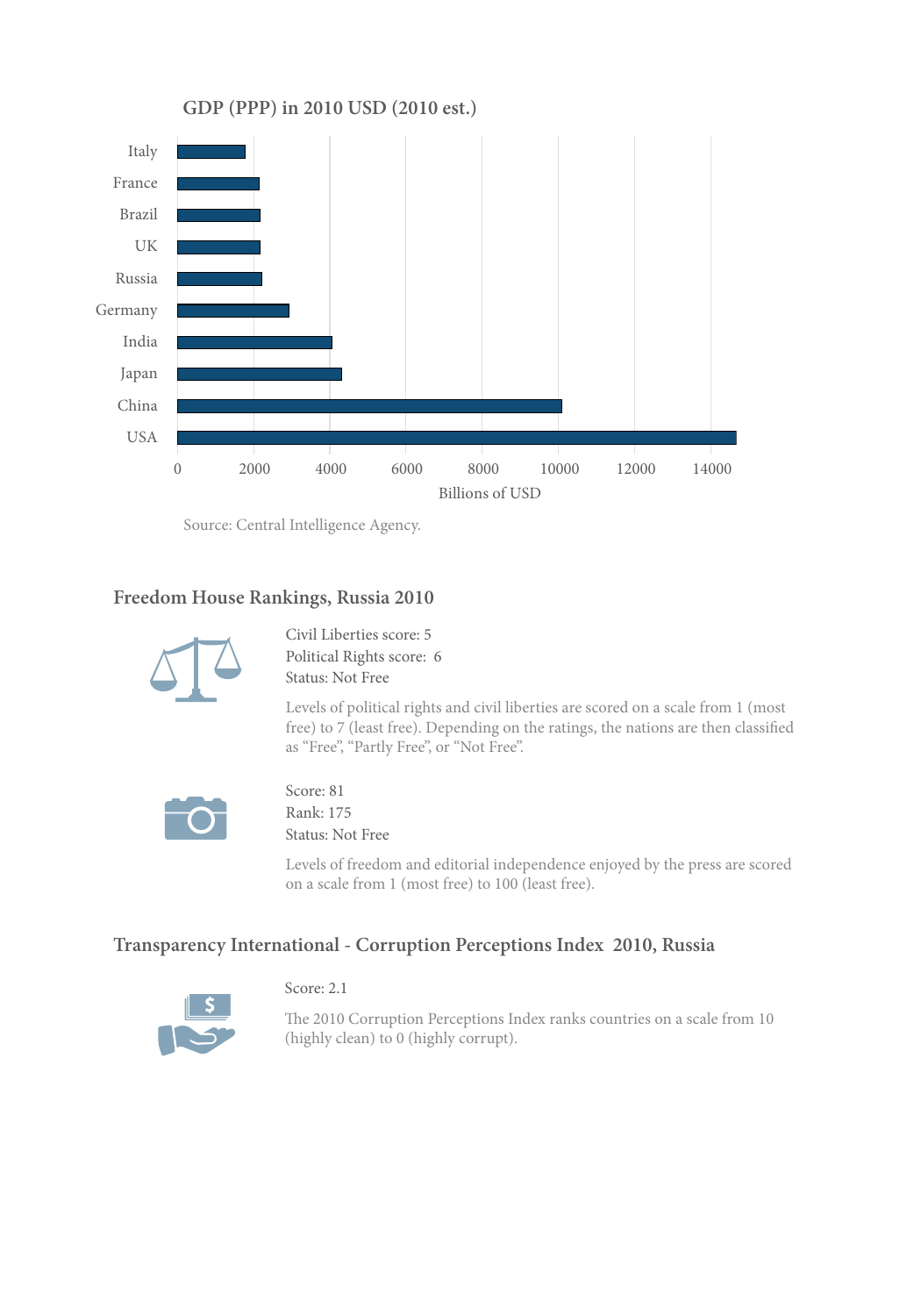Americans often tend to focus on either Russia's strengths or its weaknesses without seeking an integrated understanding of the real Russia. This is problematic, because it leads to dangerous assumptions about Russia's motives and conduct. For example, those who focus on Moscow's strengths frequently see an assertive and dangerous rival without recognizing Russia's profound insecurity. Conversely, those who concentrate on Russia's shortcomings see a defeated power ill-prepared to resist American pressure or preferences. While these descriptions are clearly caricatures, views like those described above can produce damaging misjudgments.

Russia is grappling with the contradictions between imperial nostalgia, on the one hand, and the dramatic decline in its power after the Soviet collapse, on the other. The Russian government's failure to present a credible plan to reverse Russia's decline or to develop a successful foreign policy strategy that strengthens the country's international role makes this only more difficult and contributes to a sense of insecurity. Nevertheless, the United States has the opportunity to manage its relations with an evolving Russia in a manner that advances America's vital national interests.

The stakes are high. Russia is more than sufficiently powerful to create a host of costly—and even devastating—problems for the United States if Russian leaders believe that Washington has a hostile, or casual, disregard for Russian national interests and priorities. This is true even though most in Russia's elite recognize that today's Russia is not sufficiently strong to challenge American global leadership without the support of other major powers.

#### **Russia's National Interests**

Developing U.S. policy toward Russia requires an understanding of Russia's objectives and its likely reactions to particular American actions. This in turn necessitates an assessment of Russia's national interests as they are defined by Russian leaders in Moscow. Unfortunately, it is not always easy to identify Russia's interests clearly, due to differing perspectives within the Russian elite, Moscow's less-than-transparent political process, and the Russian government's tendency to focus on immediate tactical issues at the expense of strategic thinking.

Vladimir Putin's almost assured return to Russia's presidency next year is likely to end the duality in Russia's leadership and, as a result, to make Russia's foreign policy more coherent and predictable. Though Mr. Putin has clearly supported the basic outlines of President Dmitry Medvedev's diplomacy, his unapologetically tough and skeptical style could affect how Moscow's positions are presented as well as his government's flexibility in talks with the United States.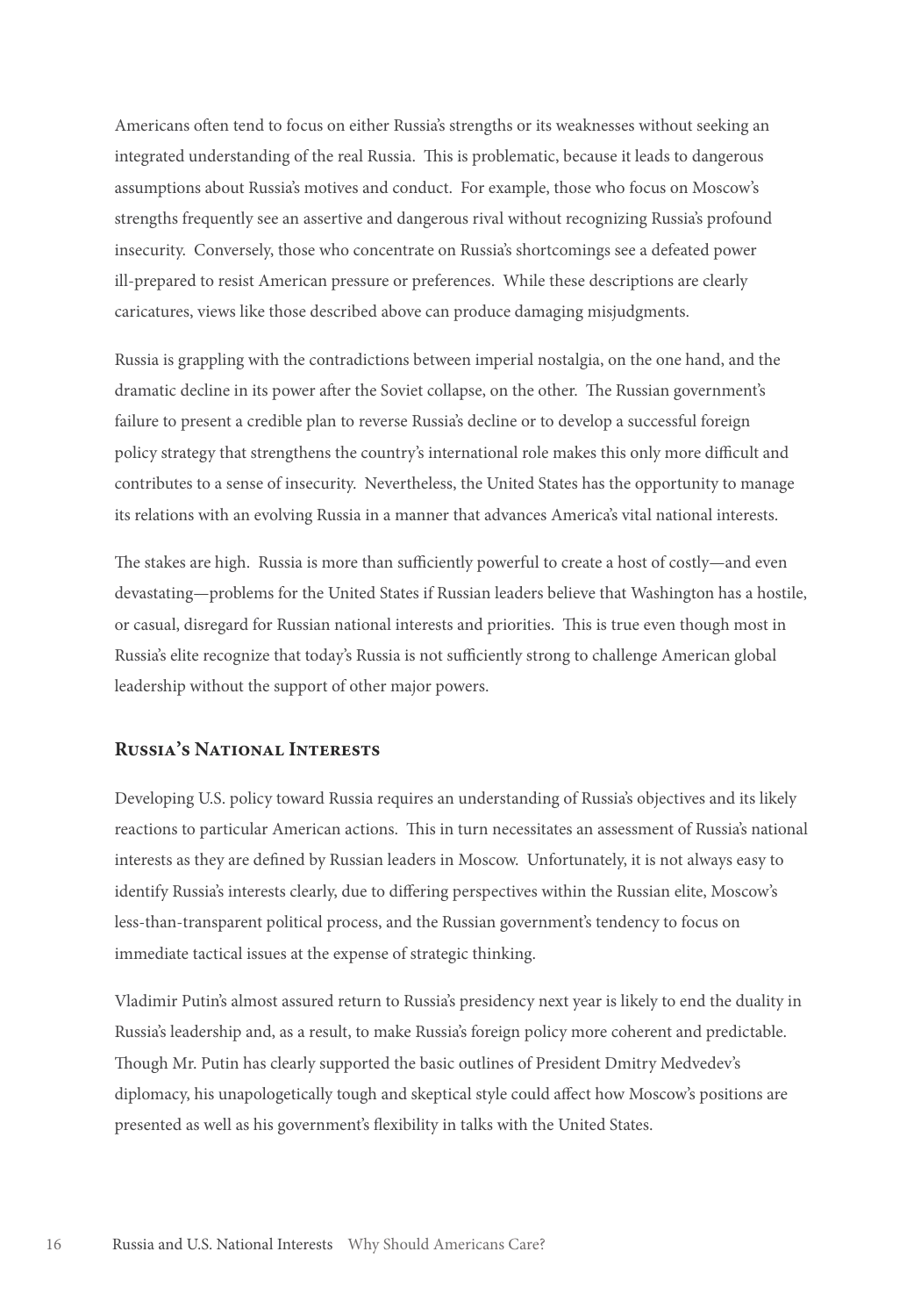The Russian leadership appears to consider the following to be among Russia's principal national interests:

- Preventing the use of nuclear weapons or other weapons of mass destruction against Russia and preventing proliferation of nuclear weapons and delivery systems in the post-Soviet space;
- Maintaining Russia's nuclear deterrent capability as a guarantor of Russia's sovereignty and great power status;
- Preventing major terrorist attacks in Russia;
- Sustaining Russian influence in the post-Soviet space and denying competing powers or alliances the ability to dominate the post-Soviet space;
- Assuring continued revenue flows from Russia's energy exports and ensuring that other states are not able to exercise leverage over Russia's energy exports;
- Protecting the security and stability of Russia's current political system, something made more difficult because it does not derive its legitimacy from either tradition or democratic procedures; and,
- Protecting and advancing the economic interests of major political-business alliances within Russia's elite.

U.S. and Russian interests clearly overlap in several areas, including their shared desire to avoid nuclear war, prevent proliferation, and limit terrorism. However, U.S. and Russian interests also differ in important ways, particularly with respect to the post-Soviet space and in the commitment of Russia's leaders to maintaining their country's current system of government and to protecting the economic interests of groups in Russian elite.

More generally, Russia's determination to be treated like a great power can contribute to tension with the United States. For example, Russian leaders appear to see their desire to maintain an unquestioned nuclear deterrent capability as being at odds with Washington's and NATO's missile defense plans. Similarly, Russia's need for a strong voice in influencing UN Security Council decisions often conflicts with America's efforts to win Security Council support in advancing its foreign policy objectives and values.

The United States and Russia can overcome the gap between their national interests in the name of cooperation to advance more important or vital interests, but their differences are serious and real. And many of these differences are likely to endure as long as Russia's current political arrangements remain in place and possibly beyond. Therefore, even a purposeful U.S. policy is in itself insufficient to ensure sustainable cooperation in the absence of Russian efforts to make a cooperative relationship succeed. The United States can and should work to encourage those efforts, but cannot guarantee them.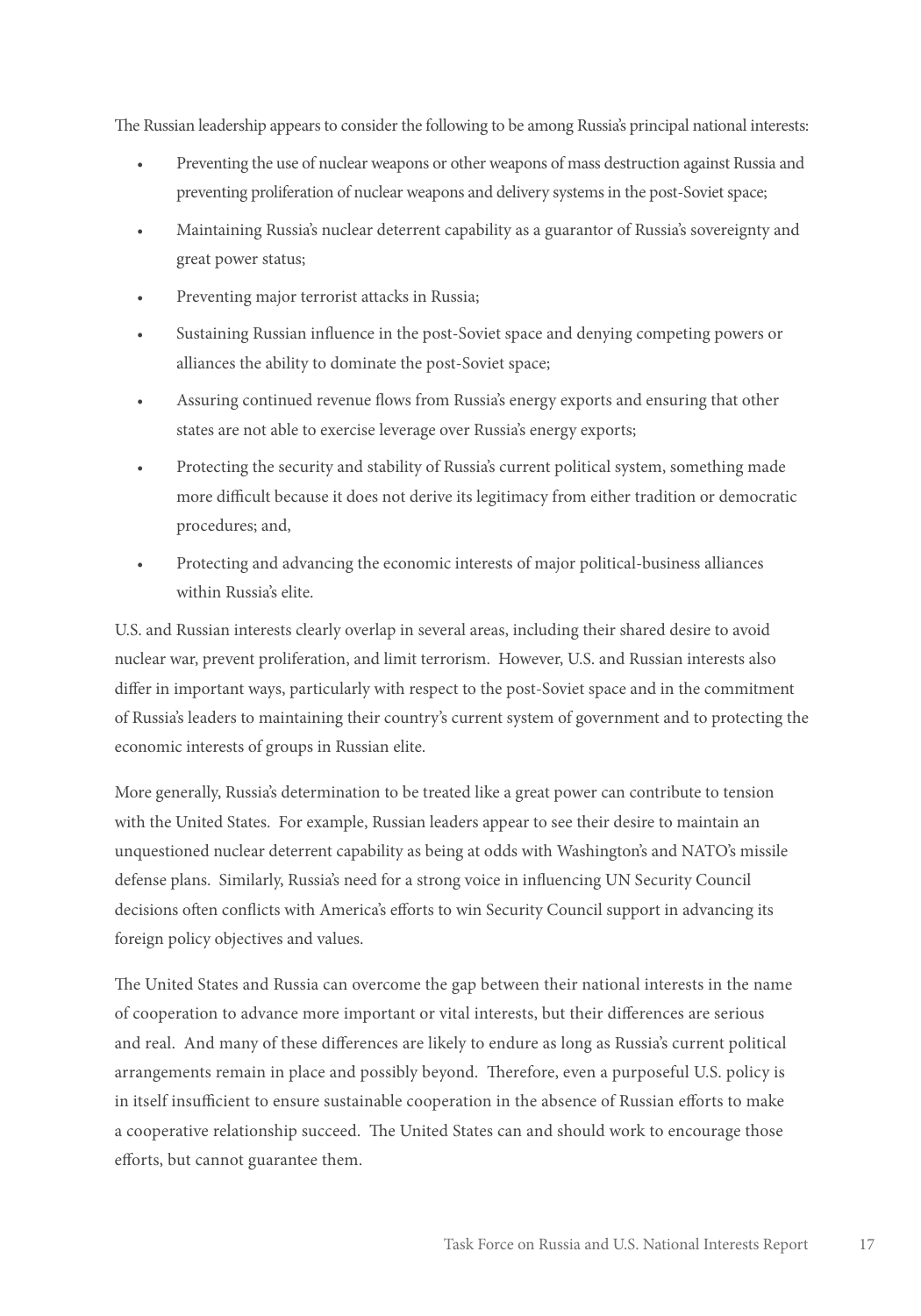#### **Recommendations for U.S. Policy toward Russia**

The Obama Administration's reset policy has contributed to significant improvements in the U.S.- Russian relationship. Unfortunately, the reset is still fragile and what remains to be done is likely to be much more difficult than what has been accomplished so far. Twice before, under the Clinton and George W. Bush Administrations, U.S.-Russian relations moved in the direction of a new and different relationship—yet both times, the efforts stalled.

In some respects, difficulty sustaining improvements in the U.S.-Russia relationship has had less to do with specific differences and more to do with an inability to break down lasting mutual distrust. This suspicion of one another's motives may in fact be a greater obstacle to cooperation than sometimes divergent national interests and values. Some of the most challenging problems, like missile defense, are quite hard to manage without mutual confidence, but failure to manage them only creates further doubt in the minds of leaders in both capitals. Addressing these difficult issues requires a process of dialogue that works simultaneously toward building more trust and toward developing practical policy solutions. Shared success in tackling hard problems can create its own momentum.

Domestic politics in each country makes this even more challenging. When U.S. and Russian leaders seek to portray their improving relations as important diplomatic successes, their political opponents naturally take a contrary view. Politics can play a considerable role in shaping U.S.- Russian relations, something that became apparent during the 2010 debate over the New START Treaty in the United States.

More generally, even in the absence of partisan political differences, U.S. leaders have often fueled unrealistic expectations about the U.S.-Russian relationship and developments in Russia. This leads inevitably to disillusionment and frustration that weaken any administration's ability to conduct a sustainable policy in service of U.S. national interests.

Because U.S. and Russian interests and values are not aligned, and perspectives and strategies are often even farther apart, Washington and Moscow at best will make progress in some areas and see setbacks in others—a reality that would make mutual trust even more important for managing differences.

Finally, given the disparities between U.S. and Russian interests and governance, lasting cooperation is unlikely if not impossible without determined leadership from far-sighted leaders in the executive and legislative branches, particularly the President. To take the difficult steps necessary to build a foundation for a sustainable U.S.-Russian relationship, the White House must not only discipline the executive branch and focus its efforts, but also spend political capital in the U.S. Congress. Preoccupation with domestic priorities in a highly polarized domestic political environment cannot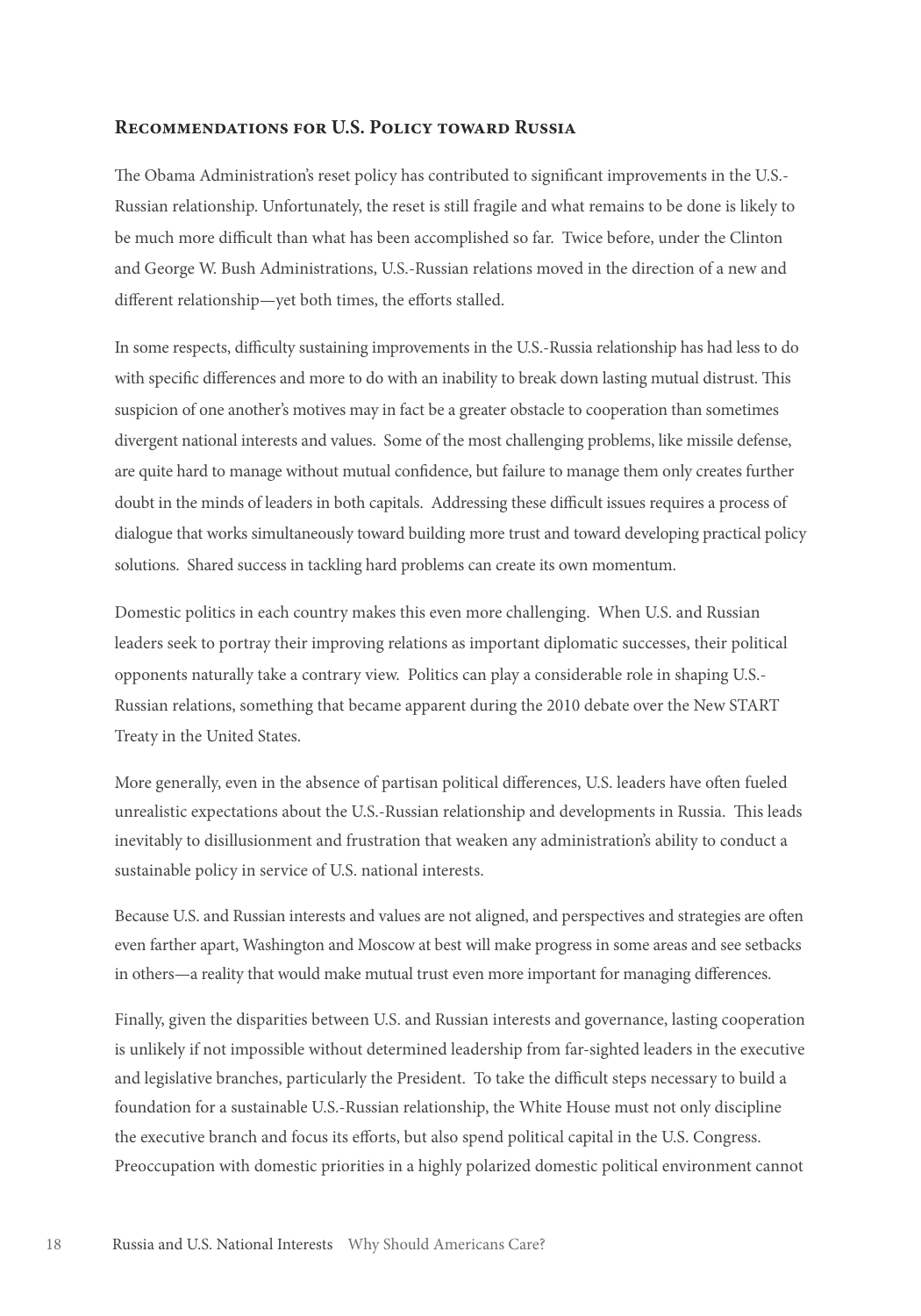but limit the administration's ability to build a bipartisan consensus on a controversial topic like American policy toward Russia.

#### **The United States, Russia, and Nuclear Proliferation**

The overriding priority of U.S. national security policy must be to prevent the use and spread of nuclear weapons. This task is extremely difficult without Russia's cooperation.

The fact that the United States and Russia continue jointly to possess the vast majority of the world's nuclear weapons, and a capability to annihilate one another—or any other nation—many times over, puts nuclear issues at the top of the bilateral agenda. Unlike the Cold War era, however, today a U.S.-Russian nuclear war seems almost inconceivable. The United States faces much greater risks from hostile states with small nuclear arsenals and from terrorist groups seeking nuclear weapons.

In the security environment of the early twenty-first century, America has four specific vital national interests related to countering nuclear proliferation that Russia can help to advance:

- Securing all nuclear weapons and nuclear weapons-usable material to a gold standardbeyond the reach of terrorists and thieves;
- Limiting the spread of nuclear weapons, weapons-usable materials and technologies globally;
- Maintaining and strengthening strict Russian government controls over nuclear weapons, weapons-usable materials, and technologies inside Russia; preventing them from falling into the hands of those who could threaten the United States; and avoiding accidental or unauthorized use of nuclear weapons; and,
- Pursuing further U.S.-Russian nuclear force reductions and working with Russia to involve other nuclear weapons states in talks on reductions.

The future of the global nuclear order will be determined to a large extent by whether Washington and Moscow agree on the diagnosis of the threat and jointly develop and apply a remedy. As the world's leading nuclear weapons states, the United States and Russia have a unique ability, and a unique responsibility, to cooperate to manage the threat of nuclear proliferation.

The United States and Russia are already playing lead roles in building and maintaining an international counter-proliferation regime. Washington and Moscow have decades of experience crafting requirements and perfecting methods of ensuring nuclear security, including the securing of stockpiles and disposing of decommissioned weapons and materials, that can be used as a model by other countries. Moscow has already helped importantly in denuclearizing Ukraine, Kazakhstan and Belarus.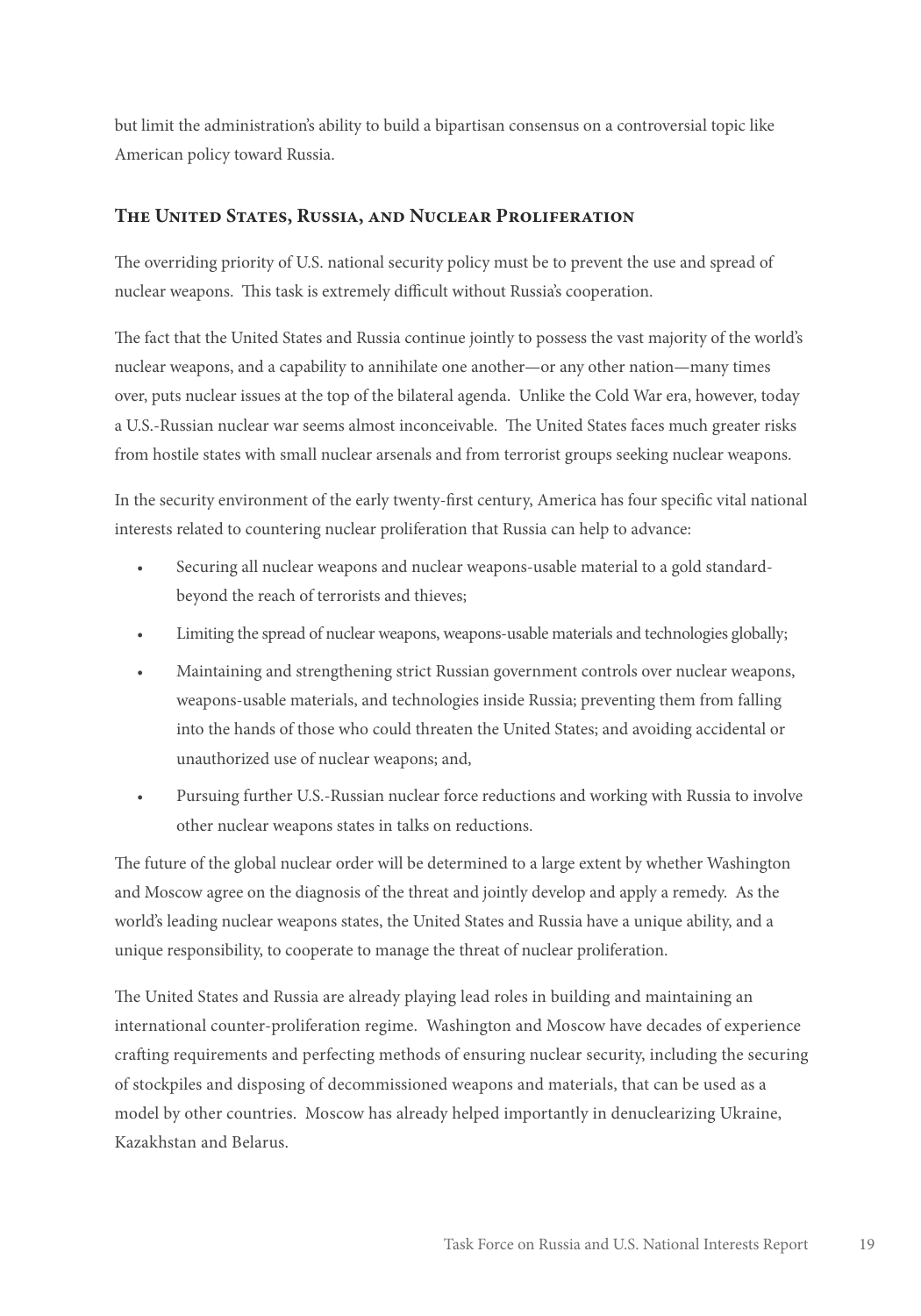Russia's capabilities as an exporter of nuclear power plants and related equipment and technologies and as a processor of nuclear fuel and nuclear waste are also central to global non-proliferation. Finally, further consolidation of stockpiles remains necessary in Russia, which still has the world's largest number of facilities containing nuclear weapons and weapons-usable nuclear materials.

Iran's efforts to acquire nuclear weapons are and should be of special concern to the United States in view of the potential missile threat to U.S. forces and U.S allies in the Middle East and Europe, as well as the dangers of further proliferation in the Middle East or nuclear terrorism. Russia's geographic location, regional influence, role as a veto-wielding permanent member of the United Nations Security Council, and relationship with Iran make it an important potential partner in managing these problems. However, while Russia shares many U.S. concerns about Iran, Russia's perceptions, priorities and strategies are not fully in alignment with America's.

In the United States, preventing Iran from obtaining a nuclear weapon is one of our highest foreign policy priorities, because some believe that Iran might use nuclear weapons against a U.S. target in the region or against a U.S. ally and that Iran's possession of nuclear weapons would change the regional balance of power, emboldening Tehran, deterring Washington, and intimidating U.S. allies and friends. Many Americans are also concerned that if Iran should develop nuclear weapons, other states in the region might also seek them.

In Russia, the emergence of a nuclear Iran is seen as a serious threat to Russia's vital interests, but many are skeptical that Tehran's drive for nuclear weapons can be stopped. Russians recognize that Iran can affect other vital Russian interests, including extremist Islamist terrorism in Russia's North Caucasus region, stability in the South Caucasus, Central Asia and Afghanistan, and energy interests in the Caspian. Like China, Russia sees the benefits of trade in technology and arms as more immediate than an Iranian nuclear weapon, particularly given its judgment that the only strategies the United States is willing or able to implement are unlikely to change Iranian behavior. Despite differences, the Russian government has been more supportive of American policy toward Iran than China, usually when the United States, in concert with European allies, has demonstrated the benefits of closer U.S.-Russian cooperation or when Iran's actions have provoked Russian concern, as when Iran's deliberate efforts to conceal enrichment facilities were exposed. Senior Russian officials have explicitly stated that Russia could work more closely with the United States on Iran if America and Russia were genuine partners—in other words, if the benefits of the overall U.S.- Russian relationship offset the possible damage to Russian interests resulting from deterioration in Moscow's ties to Tehran. This suggests that the United States does have some influence over Russia's hierarchy of priorities.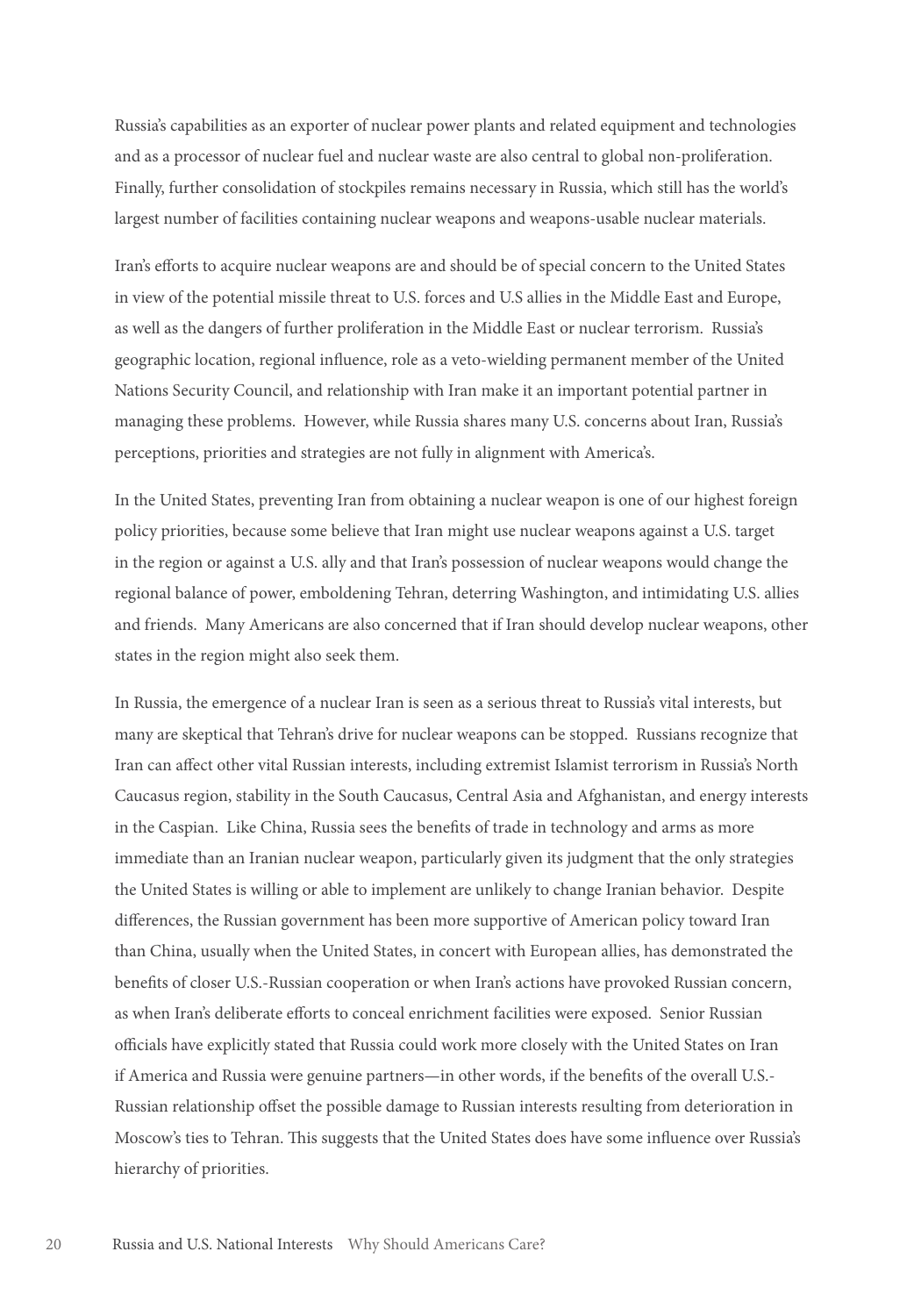While Washington should continue to explain its perspective as persuasively as possible, U.S.- Russian differences of opinion over Iran seem unlikely to change substantially in the absence of new facts or changes in Iran's behavior. With this in mind, efforts to secure greater and more consistent Russian support for America's approach to Iran are likely to succeed to the extent that they occur in the context of an improving U.S.-Russian relationship that addresses not only U.S. priorities but also Russia's aims. For example, Russian concerns about the impact of unilateral U.S. sanctions against Russian firms that are observing UN Security Council sanctions on Iran could become an obstacle to further Russian cooperation, particularly when the United States holds European companies to a different standard.

In addition to Iran, North Korea is the world's other major state-driven nuclear proliferation challenge. Needless to say, North Korea differs fundamentally from Iran in that Pyongyang already possesses nuclear warheads. Unfortunately, while Russia has limited influence over Iran, it seems to have even less influence over North Korea. Both the United States and Russia appear in some respects to have ceded leadership in dealing with North Korea to China. But fearing instability in North Korea, Beijing has been reluctant to apply pressure to the world's last totalitarian communist state. Still, Pyongyang's economic troubles and particular interest in Russian energy may provide Moscow with some leverage. Furthermore, as a permanent member of the UN Security Council, participant in the six-party talks and North Korea's neighbor, Russia can do more to encourage the DPRK to make a deal that would reduce the nuclear threat emanating from its fledgling arsenal in a transparent and verifiable way.

In assisting Russia to secure its own arsenal, the United States has advanced its national interests through the Nunn-Lugar Cooperative Threat Reduction Program. While this assistance contributed substantially to American security at a reasonable cost—particularly in comparison to the potential impact of an attack employing stolen weapons or materials—concern over deficits in the United States, along with Russia's economic recovery, has made it timely to move beyond an economic assistance philosophy to a jointly funded and managed cooperative undertaking that not only sustains current programs in Russia, but also addresses equivalent challenges in other countries.

#### *Policy Prescriptions*

• The United States should engage Russia to develop and implement a jointly produced and concrete roadmap with a firm timeline to attaining the highest possible standards of security for all stocks of weapons, weapons-usable plutonium, and highly enriched uranium (HEU) everywhere in the world. In doing so, the two nations should use their nuclear establishments' experience, technologies, criteria, and best practices as a basis to operationalize United Nations Security Council Resolution 1540.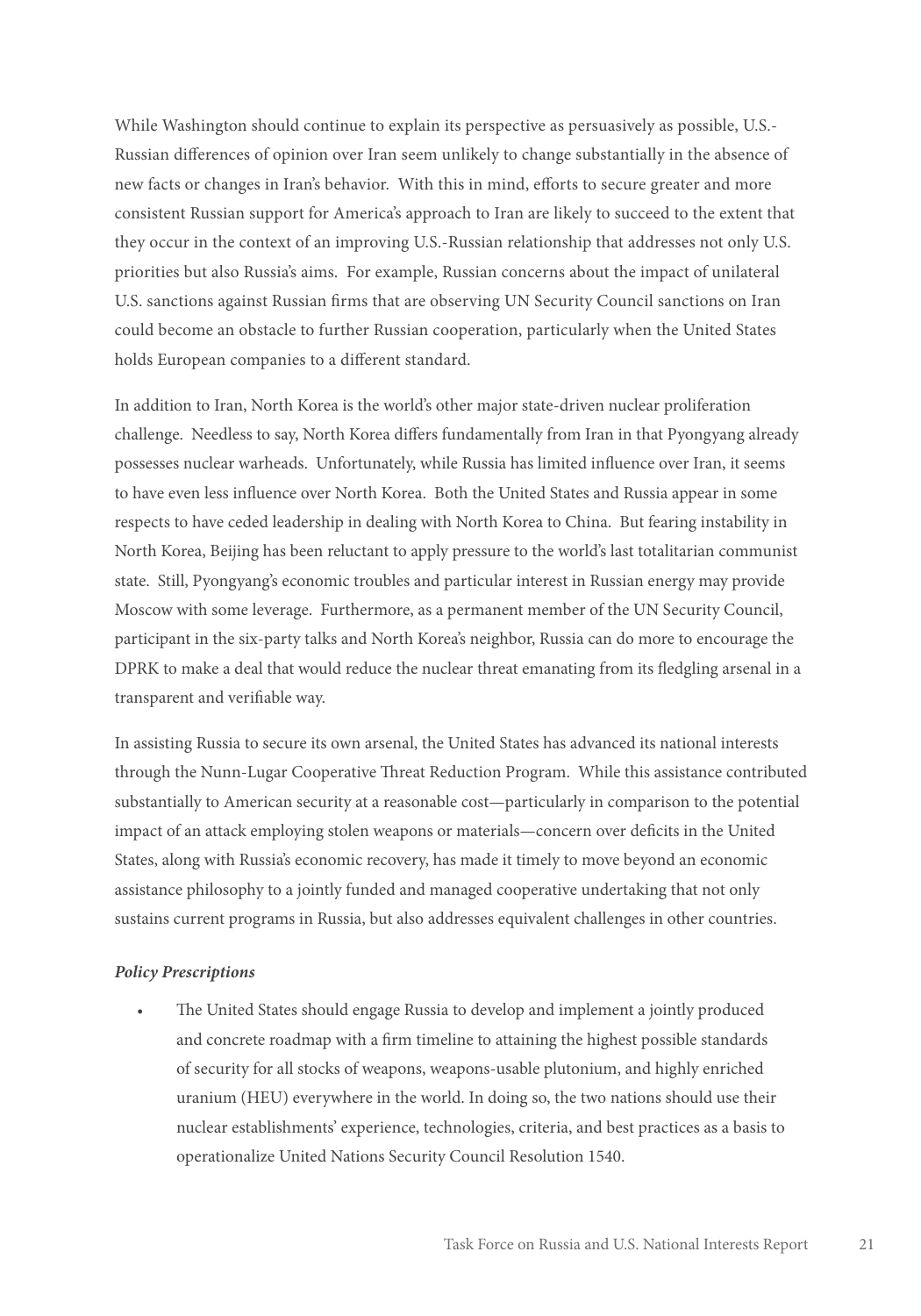- The United States should engage Russia to orchestrate international consensus that there will be no new national HEU enrichment or plutonium reprocessing, using strict criteria for restraining the sale of these technologies, ensuring the Nuclear Suppliers Group (NSG) cooperates only with states that comply with international laws and regulations, and promoting nuclear fuel assurances and cradle-to-grave fuel cycle services.
- The United States and Russia should lead international efforts to control production and consolidation of fissile material, encouraging China, Pakistan, and India to announce a moratorium on production of fissile materials for nuclear weapons and pressing for a Fissile Material Cut-off Treaty; phasing out use of HEU in civil commerce and removing weapons-usable uranium from research facilities around the world.
- The United States should intensify discussions with Russia on global nuclear energy, especially with respect to procedures and technologies to reduce proliferation risks, possibly including internationalization of the fuel cycle.
- The United States should continue to engage Russia in a conversation about alternative approaches to the Iran challenge, including possible joint support for a regional security system that could create incentives for Iran to abandon its nuclear program or, alternatively, demonstrate to Iran that pursuing nuclear weapons could undermine rather than improve its security.
- The United States should seek to enlist Russian cooperation in pressing China to work more assertively to persuade North Korea to surrender its nuclear weapons, noting the potential positive impact on regional perceptions of Chinese conduct.
- The United States should forcefully advocate for Russian assistance vis-à-vis Pakistan and Afghanistan (see section on Central Asia), not least to ensure the security of Pakistan's nuclear arsenal and to reduce the risk of further proliferation from Pakistan.
- The United States should encourage Russia to enforce UN Security Council sanctions against Iran and North Korea and to avoid actions that provide material economic support to Tehran or Pyongyang.
- The United States should seek to limit the harmful impact of U.S. economic sanctions on Russian firms that are observing existing UN Security Council sanctions against Iran as part of wider efforts to secure Moscow's cooperation in dealing with Iran's nuclear weapons program.
- The United States should encourage Russia to continue to observe President Dmitry Medvedev's decree banning the sale of S-300 anti-aircraft missile systems to Iran and to avoid sales of other potentially destabilizing arms or technologies to Iran or North Korea.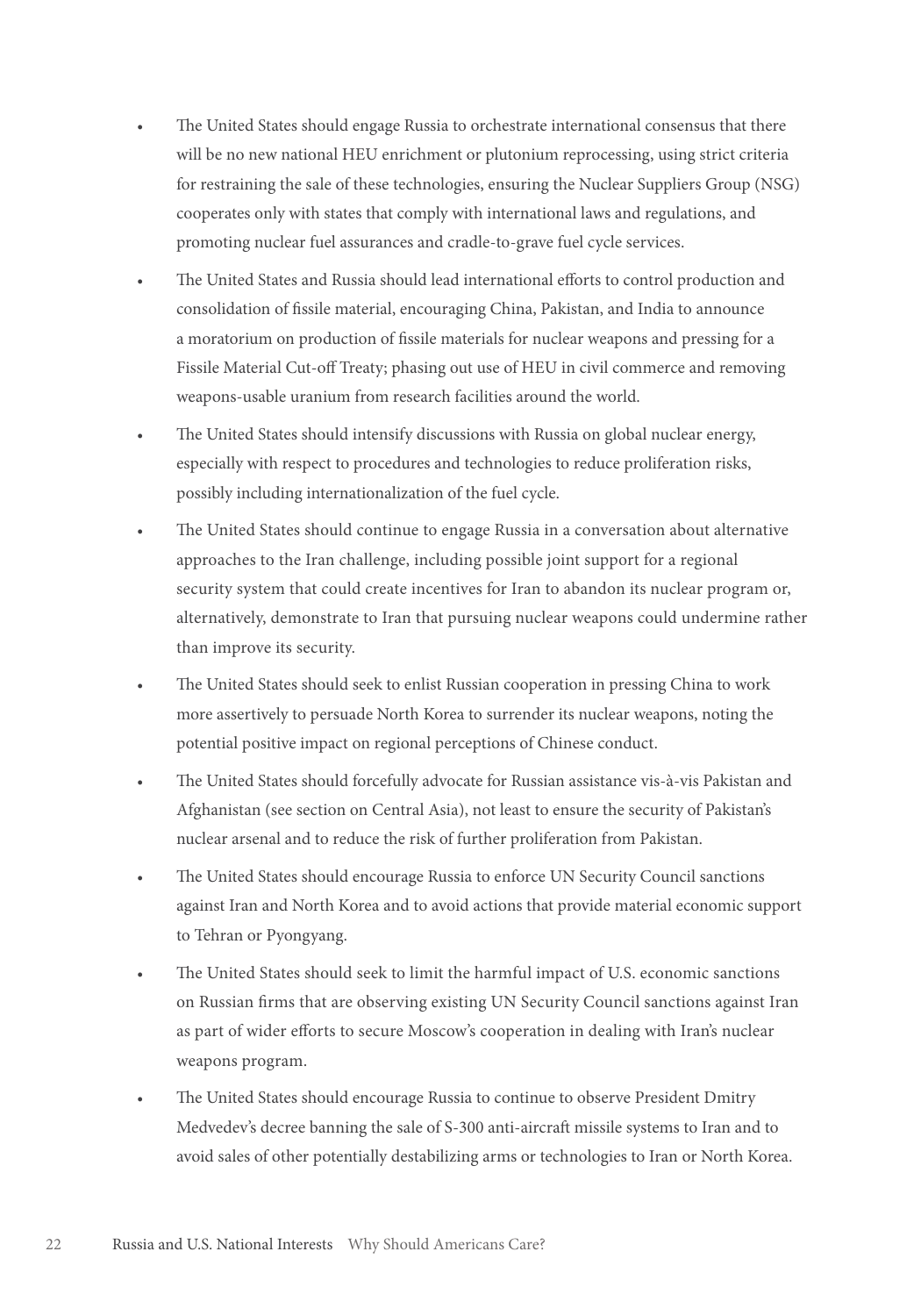- The United States should encourage Russia to observe strict safeguards consistent with or exceeding existing international agreements to which Moscow is a party in its sales of nuclear power equipment or technologies.
- The United States should secure the Russian government's consent to extend the Cooperative Threat Reduction programs, which expire in 2013, with a view to attaining Russian financing to sustain and internationalize the programs, allowing Moscow and Washington to share best practices with other countries. The United States should also encourage Russia to further consolidate its nuclear stockpiles.

#### **Arms Control and Missile Defense**

The United States and Russia are no longer enemies. Despite this, both maintain strategic nuclear forces at levels that would, if ever used, assure destruction of both. The probability of a Russian nuclear attack on the United States as a result of an accident or false warning has decreased compared to the years immediately following the disintegration of the Soviet Union. But the potentially catastrophic consequences of such an accident require more effort to reduce the risk further.

America's current inventory of strategic nuclear weapons is a legacy of the Cold War; as noted by the Congressional Commission on the Strategic Posture of the United States, the U.S. needs relatively few nuclear weapons to deter China or other nations and can reduce its arsenal if Russia is prepared to do the same. Such reductions can also strengthen Washington's negotiating position in seeking to tighten the global non-proliferation regime. Nevertheless, while the United States and Russia have successfully concluded the New START treaty, further bilateral arms reduction agreements appear unlikely in the foreseeable future due to ongoing differences over tactical nuclear weapons and missile defense.

Eliminating American and Russian tactical nuclear weapons could contribute usefully to nuclear security simply by reducing the number of warheads to secure. However, in view of Moscow's reliance on these weapons to compensate for the weakness of its conventional forces (particularly those in the Russian Far East) relative to China, a U.S.-Russian tactical nuclear arms reduction treaty appears improbable in the short-to-medium term. A U.S.-Russian agreement that bundles together deployed and non-deployed nuclear weapons for reductions and provides for some transparency for tactical arsenals would be easier to attain.

The United States has important interests in pursuing missile defense in Europe and elsewhere in order to improve the security of the United States, its deployed military forces, and its allies. However, protecting against attack is not the sole purpose of missile defense. Missile defense could not only deter a nuclear Iran from launching a missile attack, but also discourage Tehran from believing that the threat of such an attack could deter the United States or coerce its neighbors or others.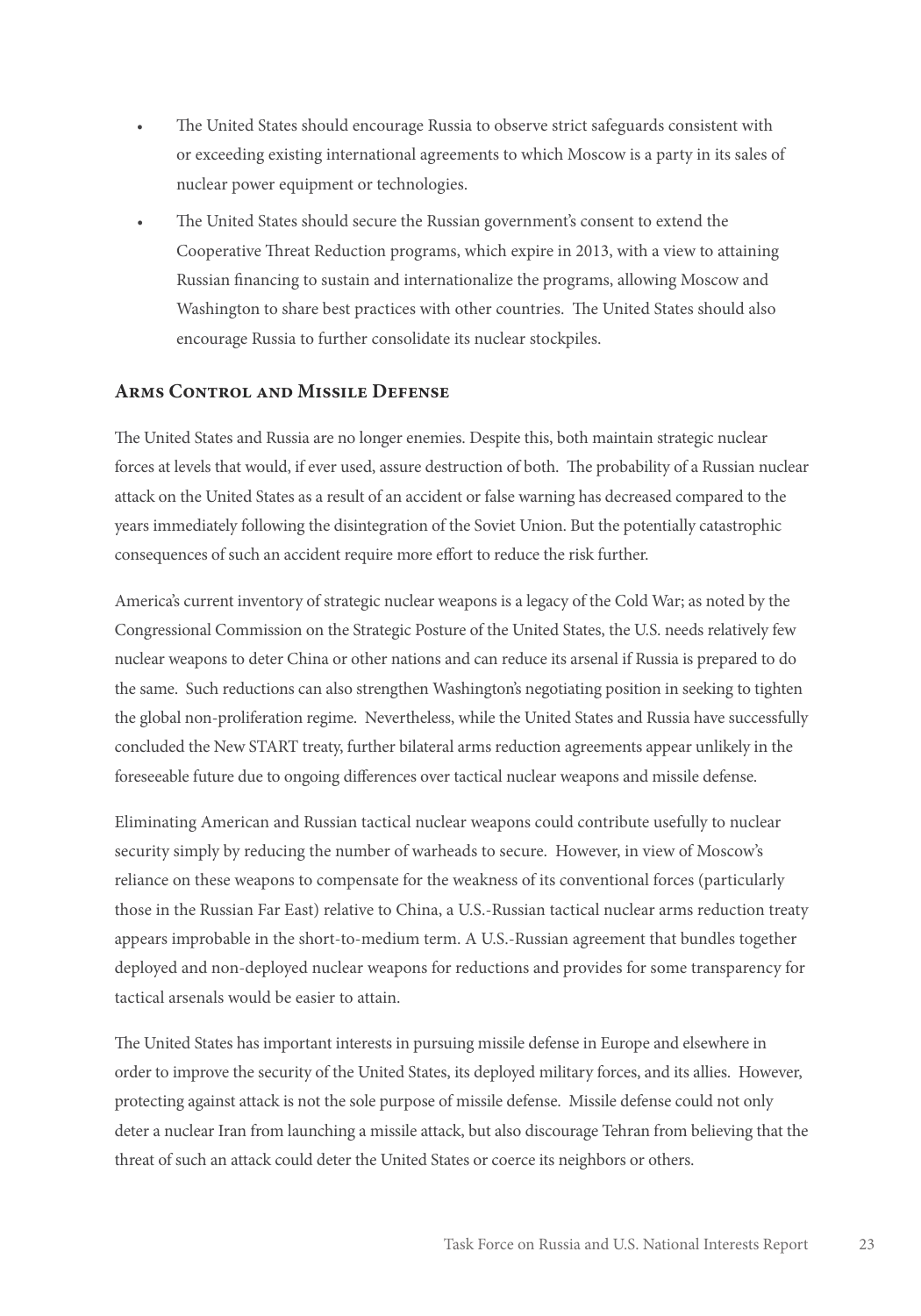Russia's principal concerns about missile defense appear to relate to the purpose and eventual capabilities of planned and potential future systems. Because many in the Russian government do not see an imminent missile threat to Europe—they insist that Iran is far from developing a nuclear device, and even farther from placing a usable nuclear warhead on a missile capable of reaching European targets—they suspect that the threat from Iran is America's justification for building a missile defense system rather than its reason for doing so. The fact that the global system Washington plans could cost hundreds of billions of dollars only increases Russian skepticism; why, they ask, would the United States spend so much for the capability to shoot down a dozen nuclear missiles that do not yet exist?

Because of this, many in Russia's military-political leadership appear seriously concerned that America's open-ended missile defense architecture may eventually evolve to undermine the retaliatory capability of Russia's strategic nuclear forces through a future "surge" in interceptor production. This concern about the system's potential in one to two decades is driving Moscow's desire for guarantees that existing or future U.S. missile defense systems will not target Russia.

Missile defense cooperation could be one way of addressing Russia's concerns, though such collaboration is a politically sensitive topic in Washington. President Obama has promised to the Senate that the United States will not accept any restrictions on its missile defense from Russia, and thirty-nine Republican Senators have written to the President expressing their opposition to sharing sensitive missile technology with Russia or granting Moscow a veto over the U.S. use of a missile defense system.

In Europe, missile defense generates different political challenges. Though America's NATO allies appear somewhat less interested than Washington in the concept of missile defense, some new NATO members in Central Europe seem to welcome an opportunity to host U.S. systems and personnel that, in their view, strengthen U.S. security guarantees. As a result, once these arrangements have been made, some in these nations might interpret an agreement with Russia that eliminates or scales back the planned facilities as sacrificing their interests in favor of Moscow's or, more starkly, as U.S. abandonment.

Given current plans for missile defense and uncertainty about its effectiveness, its significance appears at times to be overstated for varying political reasons in both the United States and Russia. Nevertheless, effective missile defenses on the scale currently envisioned could contribute valuably to the security of the United States and its allies without compromising Russia's nuclear deterrent capabilities. The challenge for the United States lies in finding an approach that balances U.S. national interests, the concerns of U.S. allies in Central Europe, and Russia's sensitivities. This should be possible through some combination of data-sharing, transparency, and specific assurances to Moscow.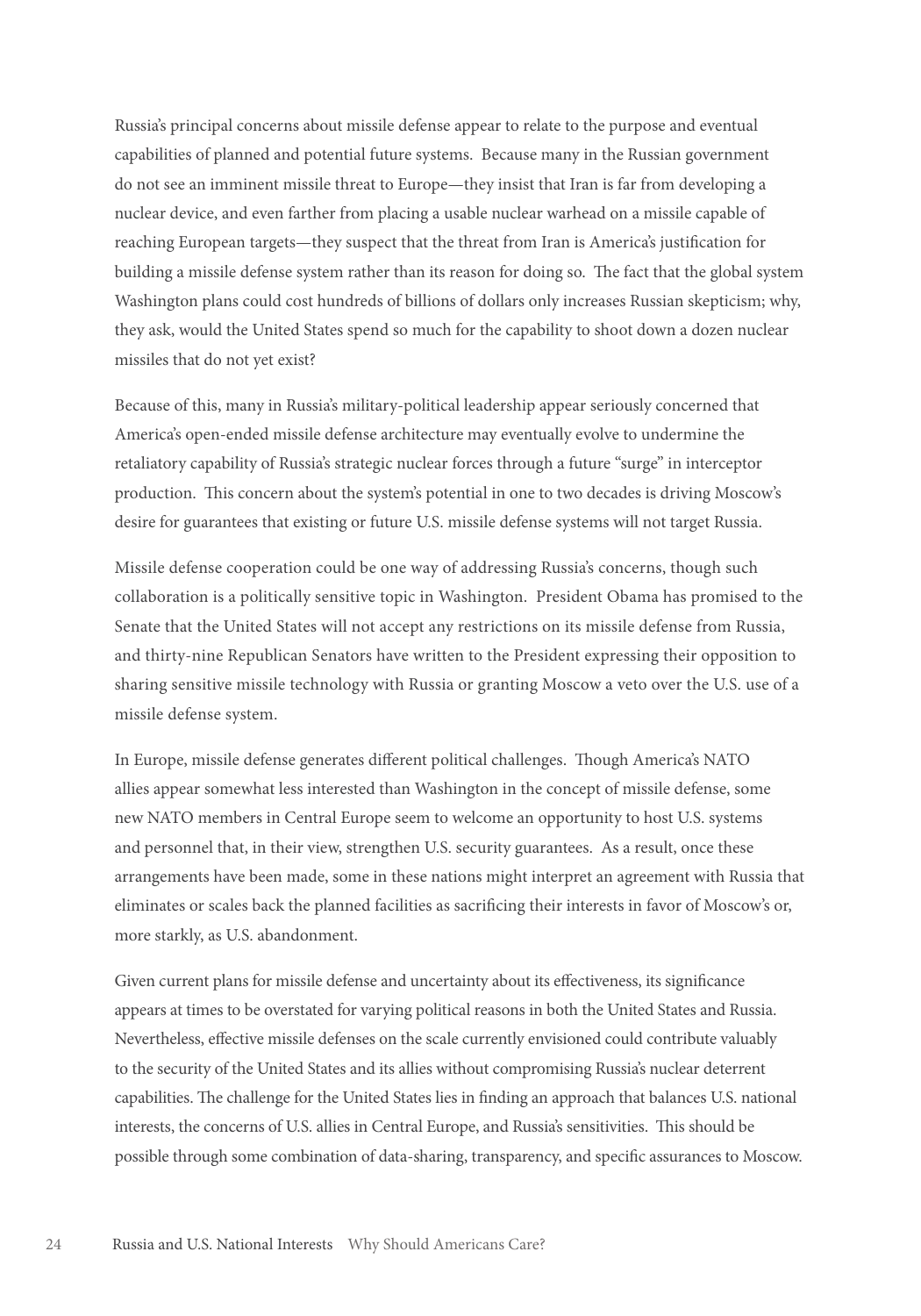#### *Policy Prescriptions*

- The United States should explore with Russia a new strategic stability concept that reflects the fact that Washington and Moscow are no longer enemies prepared to destroy each other, but rather potential partners.
- The next round of U.S.-Russian nuclear arms reduction should combine deployed and nondeployed weapons to lower the ceiling of strategic warheads to 1,000 or fewer. The United States should also work with Russia to draw other nations into nuclear arms reduction talks.
- In discussing tactical nuclear weapons with Russia, the United States should focus first on negotiating consolidation, transparency and verification measures rather than reductions.
- The United States should strive to negotiate reciprocal and verifiable measures with Russia to increase the warning and decision times for their nuclear missile forces.
- The United States should proceed with developing anti-missile systems in Europe and globally, in line with the realistic assessment of existing and future threats and available technologies and funds.
- The United States should lead NATO in completing a joint assessment of missile threats with Russia as a basis for a NATO-Russia agreement on missile defense cooperation. Building on the 1997 Founding Act on NATO-Russian relations, this agreement should declare that its signatories «have no intention, no plan and no reason» to deploy missile defense assets in Europe in such a way that they would target or intercept strategic delivery vehicles of each other. The agreement should, to the extent feasible, provide for continuous sharing of data; exchanges of liaison officers, and joint exercises in detecting and intercepting missiles.
- The United States should encourage transparency regarding Russian forces, actions, and plans that is equivalent to U.S. transparency towards Moscow.
- The United States should press Russia to refrain from potentially destabilizing changes in its strategic nuclear posture and plans.

#### **The United States, Russia, and Geopolitics**

Since the end of the Cold War, the United States, Russia, and NATO have been unable to develop a mutually-acceptable European security system. Many in America and Europe have taken the view that as the victors in the Cold War, Washington and its allies alone should define the structures of European security and that any role for Moscow is a concession to Russia. This is a mistake, because it will not be possible to establish enduring security, peace, and prosperity on the whole in Europe on the basis of a security system that antagonizes Russia. Russia is geographically within Europe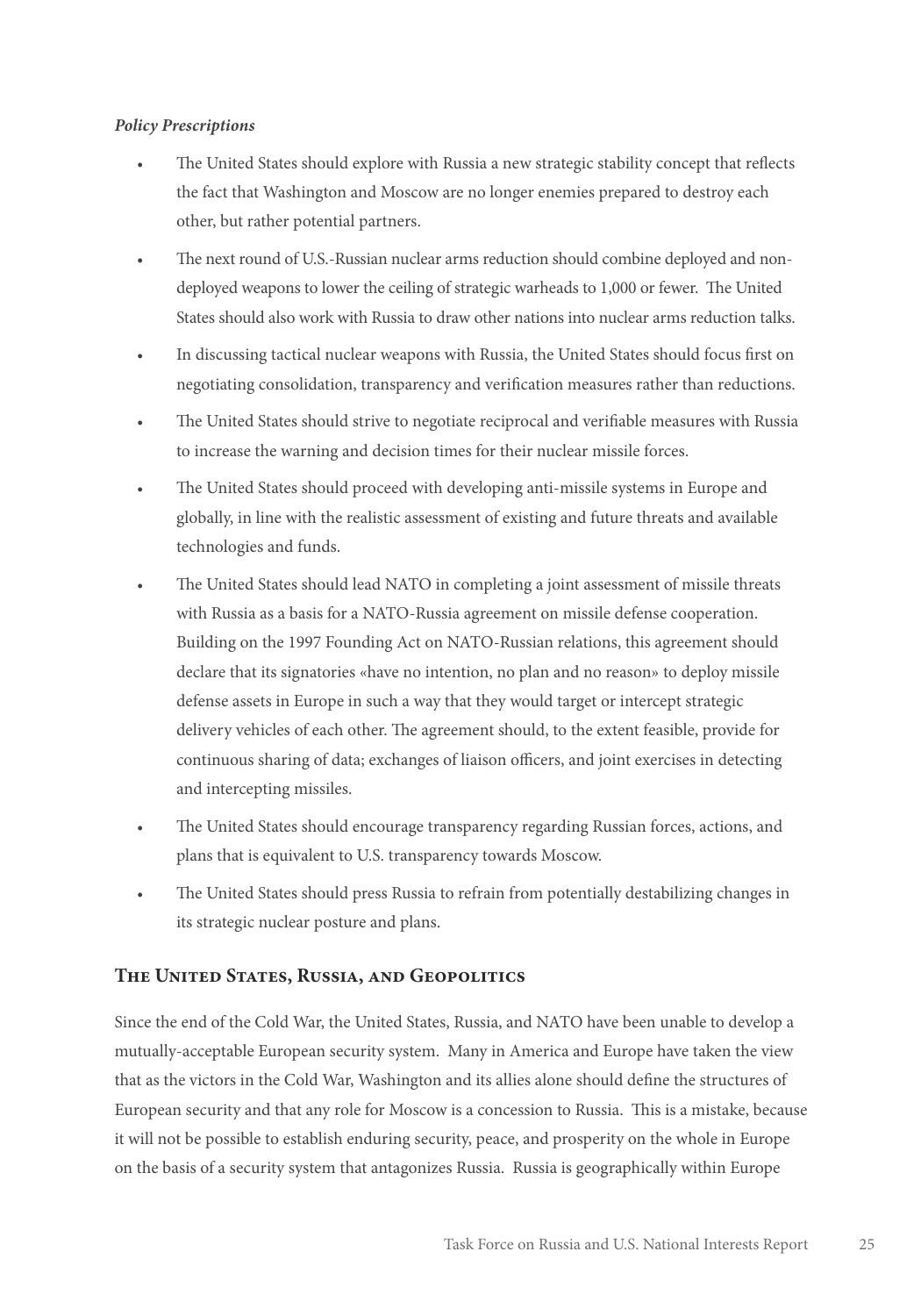and its decisions can have a significant impact on Europe and European security whether or not Russia belongs to any particular institution or arrangement.

While President Medvedev's proposed security treaty is not the solution, refusing to discuss a new security system effectively excludes Russia from European security and encourages Moscow to balance against the United States and NATO. This does not advance U.S. national interests. The existing system also leaves many disputes and frozen conflicts unresolved. Both the United States and its European allies should welcome a new mechanism of conflict prevention, interdiction and resolution in Europe, including post-conflict stabilization, that would be less prone to deadlocks similar to those seen in the UN Security Council over Kosovo, and that could be employed in a timely manner to prevent conflicts similar to the August 2008 war in which Russia sided with Georgia's separatist provinces of South Ossetia and Abkhazia. Integrating Russia into the European security system in a mutually-acceptable manner, or even consulting more frequently and intensively with Moscow, could contribute valuably to security and stability in a strategically and economically critical region.

A more effective security architecture in Europe could also help win Russian cooperation in other areas, including vis-à-vis China. Moscow is very unlikely to take any chances with Beijing when it is simultaneously insecure to the West. Yet, China's rapid economic growth, along with its increasing regional and global political influence, seems likely to be a central challenge facing the United States and Russia in the coming decades. America's critical task in managing China's rise is to shape the international environment in ways that will encourage Beijing to work within and adapt to the existing global order rather than seeking to redefine it substantially at America's expense. This in turn requires the United States to work closely with the world's other major powers, including Russia. Needless to say, pursuing such discussions with Moscow will not be easy; any effort to work with Russia to manage China's rise will require patient and careful diplomacy, clear demonstration of the potential benefits to Russia, articulation of an approach that will not alienate Beijing, and a deeper sense of trust than currently exists.

Despite significant disagreements over policies and the proper role of the United Nations, Washington has been successful at times in winning Moscow's support for U.S. goals in the UN Security Council—something that has generally facilitated China's support as well. This serves important U.S. national interests by enhancing the international legitimacy of American action. It also enlists Moscow and Beijing in pursuing American objectives and seeks to avoid the establishment of an enduring anti-American voting bloc in the UN Security Council—something that would return the body to its Cold War era dysfunction.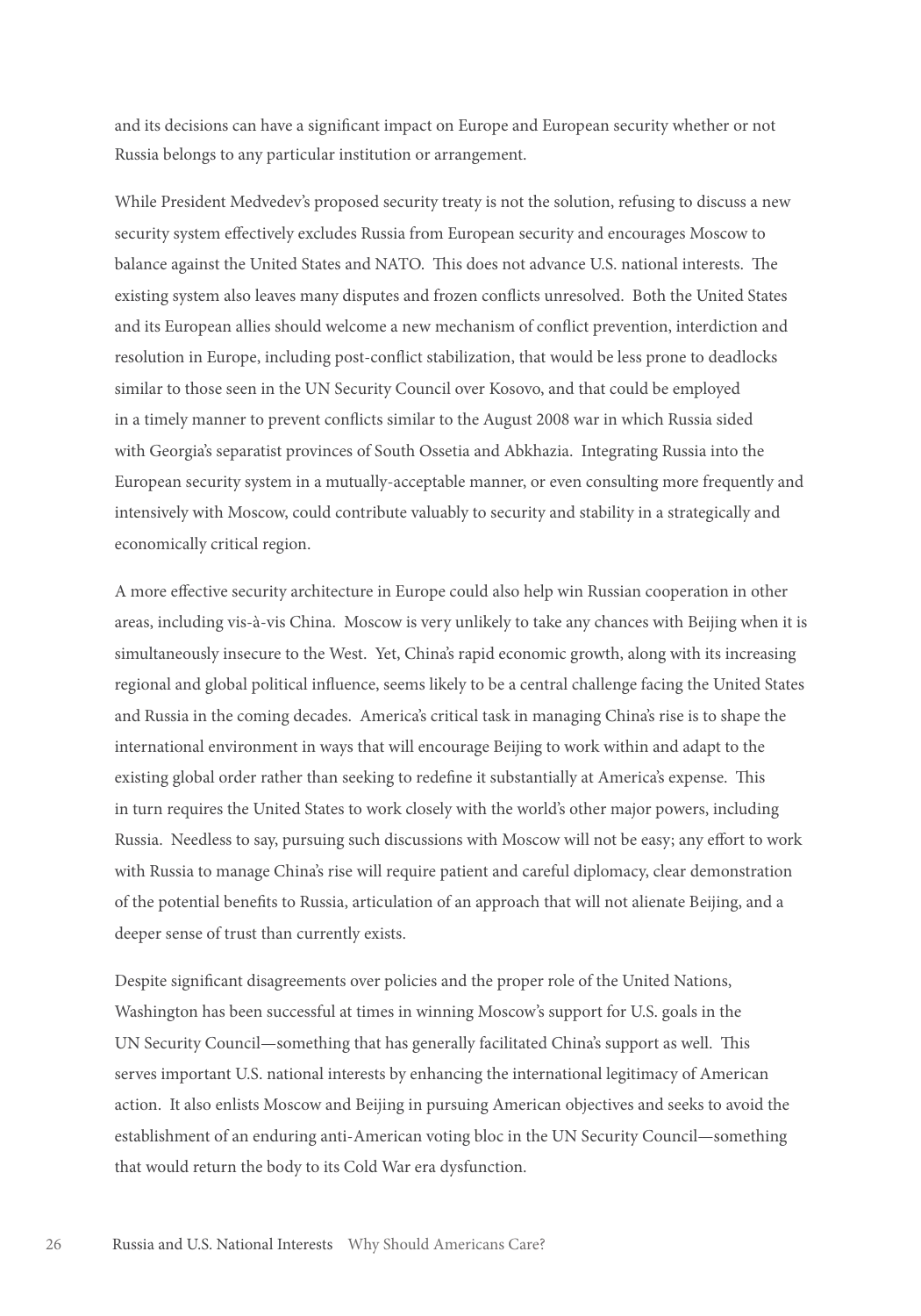A more proactive U.S. approach to discussion of potential trouble spots with Russia could lay the groundwork for accelerated Security Council deliberations and improve prospects for U.S.-Russian agreements in the future, including in areas of disagreement.

#### *Policy Prescriptions*

- The United States should be prepared to launch a genuine and substantive dialogue first with its NATO allies and then with Russia about a new inclusive European security system that would give Russia a meaningful voice and that would include an effective rapid response mechanism of conflict prevention, interdiction and resolution.
- In making major international policy decisions, the United States should consider whether U.S. actions could consolidate Russian-Chinese cooperation at the expense of wider U.S. goals.
- As long as it appears feasible, achieving broader U.S. objectives vis-à-vis Russia should have priority over expanding NATO membership in ways that could undermine cooperation on greater U.S. priorities.
- The United States should discourage Russia and Georgia from any further confrontation and work toward a peaceful, long-term solution to the status of Abkhazia and South Ossetia, recognizing legitimate interests of all parties.
- The United States should agree with Russia and leading European states on what additional measures the Minsk Group should take to discourage resumption of hostilities between Armenia and Azerbaijan over Nagorny Karabakh and work toward a peaceful, long-term resolution of this conflict as well as the Transdniestrian conflict, recognizing the legitimate interests of all parties.
- The United States should encourage Russia to refrain from destabilizing arms or technology sales to China.
- The United States should encourage Russia to pursue consultation and transparency regarding the activities of its conventional forces in Europe and Asia equivalent to U.S. efforts.

#### **The United States, Russia, and Energy Security**

As one of the world's single most important energy producers, Russia plays a central role in international energy markets. Russia's investment and regulatory decisions will have a profound impact on global energy supplies in the years ahead, particularly in light of its aging energy infrastructure and limited investment in future production opportunities. Thus, Moscow's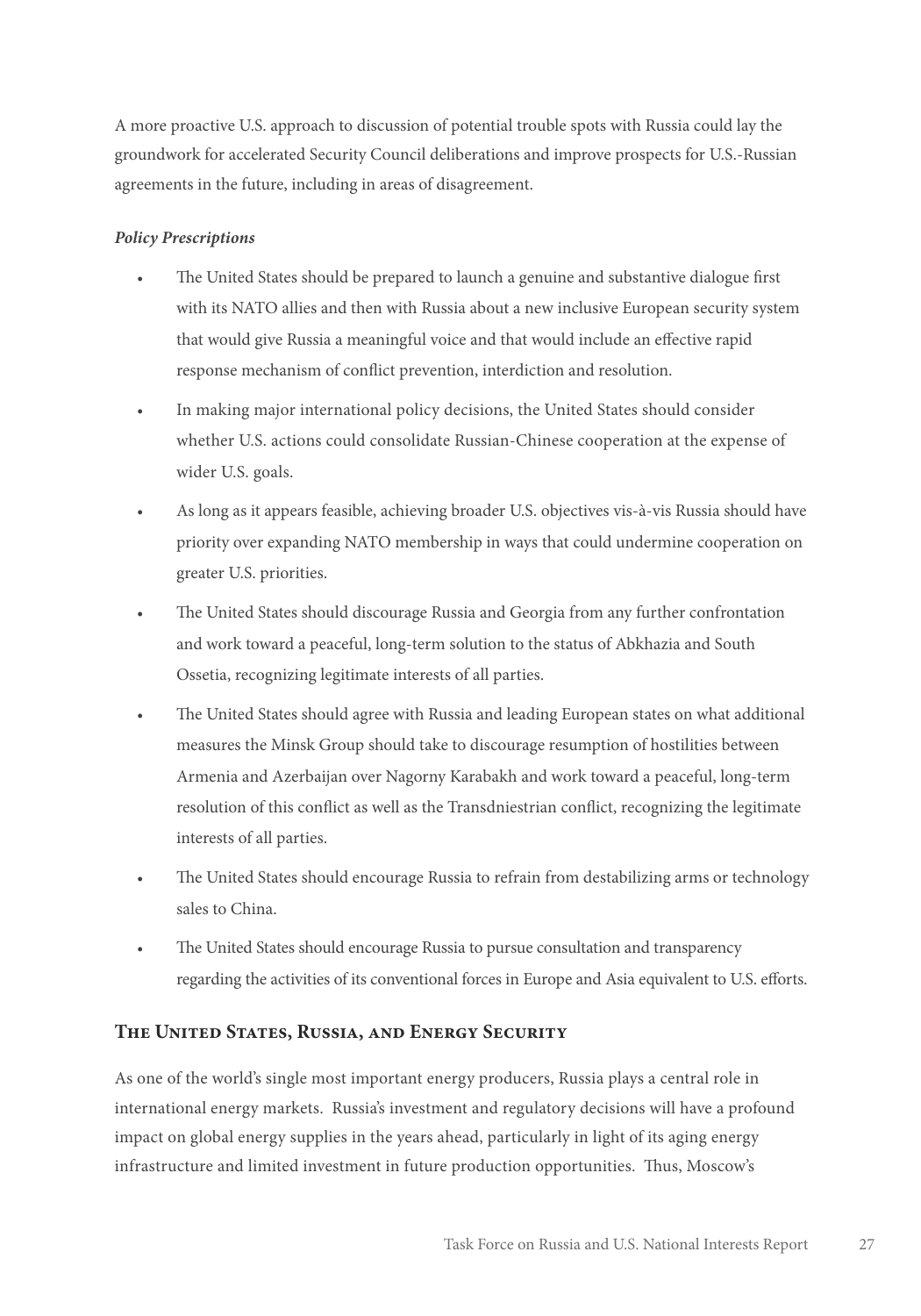economic choices could substantially affect the prices American consumers and companies will pay for energy on world markets in the future. Aside from investment and economic decisions, Russian political decisions can distort markets, including through efforts to use energy exports for political leverage.

The United States has four national interests with respect to Russia and energy security:

- Expanding Russian energy production and exports, which will likely require improved investment conditions, adoption of new technologies and management techniques, and reduction of waste and inefficiency;
- Avoiding Russian use of energy as political leverage to restrict the independence of other nations and disrupt markets;
- Strengthening the overall security environment in Central Asia and the Caspian Basin; and
- Ensuring fair treatment for American companies in Russia.

Although Russia's energy sector is the most significant in its economy by far, its output remains constrained by poor infrastructure, old technology, and ineffective management practices. Russia's energy companies are unlikely to be able to address these problems on their own anytime soon, because they lack the funds, the technology, and the experience. Notwithstanding some new agreements, investment conditions in Russia have not attracted foreign investment on the scale necessary to overhaul the energy sector. In fact, Russia's investment conditions are not sufficient even to attract large-scale *Russian* investment.

Poor investment conditions in the energy sector reflect the wider weakness of the rule of law in Russia as well as the Russian government's desire to retain considerable control over energy, which is seen as both a principal vehicle for Russia's national greatness in the twenty-first century and a key instrument of internal political influence because of the wealth it generates. Lingering mistrust of market mechanisms among some Russian officials necessitates deep state involvement in the energy sector in order to produce desired outcomes. Moscow has been similarly unwilling to cede control or influence over its energy policy to external actors. This is apparent in Russia's lack of interest in joining OPEC (despite the group's weak enforcement of production quotas), on the one hand, and its determined and at times counterproductive efforts to prevent Ukraine or other transit countries from having leverage over Russian energy exports via pipelines, on the other.

Simultaneously, with few other effective foreign policy tools, particularly in Europe, the Russian government has relied heavily on its energy policy as an "equalizer" in dealing with leading Western governments and as a form of pressure on smaller nations. While this has limited direct impact on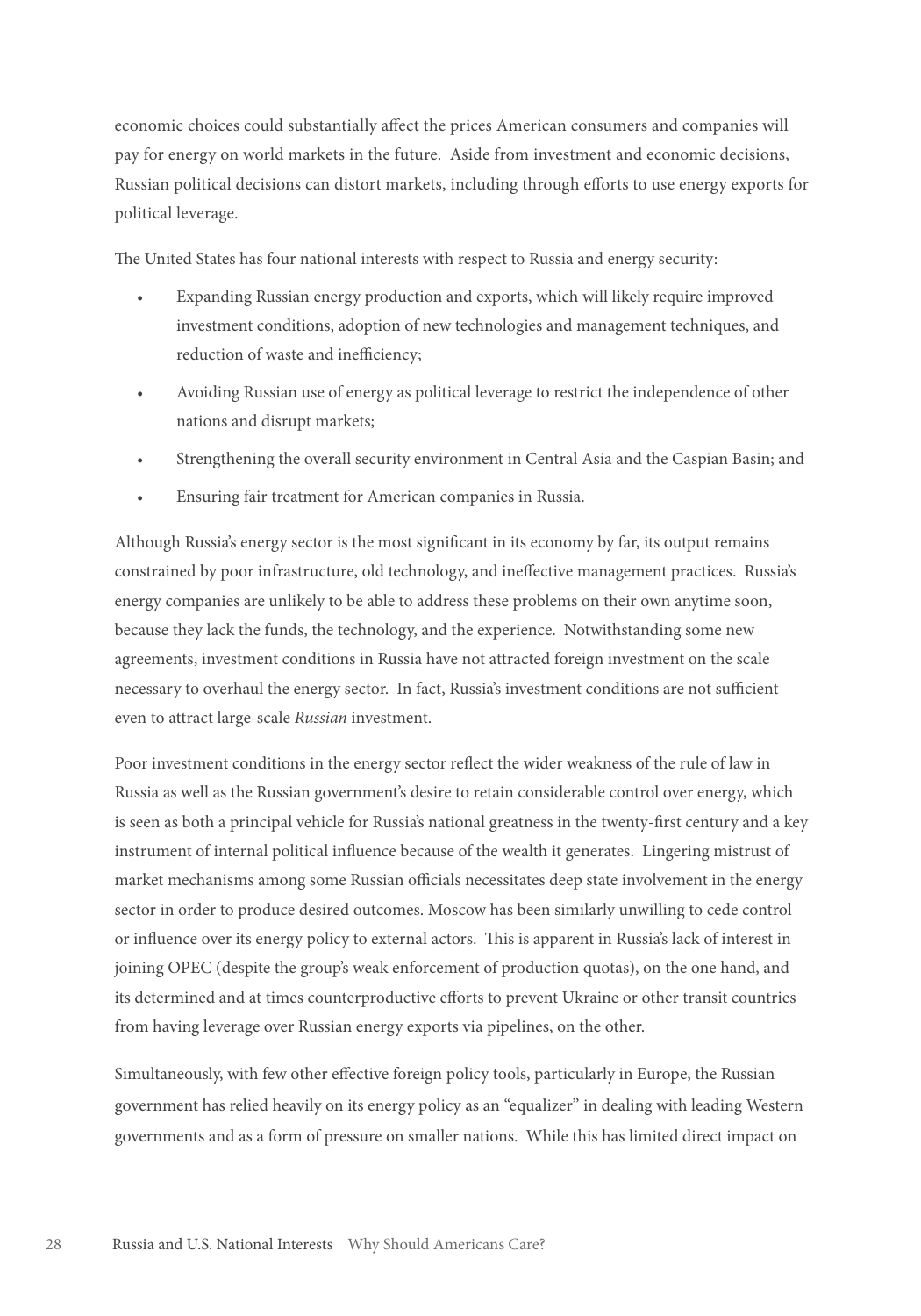the United States, it has undermined European energy security and is a cause of serious concern among many U.S. allies.

Since the collapse of the Soviet Union, Russia's scientific establishment has faced declining resources and prestige—and large-scale emigration of talented researchers—but nevertheless Russia continues to possess considerable potential for advanced research in energy extraction, energy efficiency, alternative energy, and other high-technology fields. President Medvedev has emphasized encouraging innovation as a central policy goal, though it is unclear whether this initiative can succeed absent improvements in the rule of law and progress in deregulation. Russia could become a valuable partner in reducing consumption of fossil fuels and greenhouse gas emissions from the United States and Russia, both of which have very high per capita emissions rates.

Thus far, U.S.-Russian engagement on energy issues has been sporadic and largely technical with the exception of the nuclear sphere, where Moscow and Washington have been making such strides as the U.S.-Russia 123 Agreement. It also suffers from a mismatch between American and Russian approaches to the role of government in the energy sector. Broadly speaking, the U.S.-Russian energy relationship has not received priority proportionate to what is at stake for the United States.

#### *Policy Prescriptions*

- The United States should raise the priority of the U.S.-Russian energy dialogue and focus on removing obstacles to bilateral investment, trade, and research.
- The United States should press Russia to improve investment conditions in the energy sector and in Russia's overall economy and make clear to Moscow that mistreating U.S. and Western companies damages Russia's investment climate and international image, and is an obstacle to improving relations with the United States.
- The United States should continue to support eventual Russian membership in the Organization for Economic and Cooperation and Development and the International Energy Agency as a means to improve policy coordination and transparency.
- The United States should incorporate discussions of energy security into dialogue with Russia regarding key global energy regions, e.g. the Middle East.
- The United States should encourage Russia to resolve energy-related disputes through dialogue, arbitration, litigation, or other means typical in addressing commercial disagreements rather than through efforts at intimidation.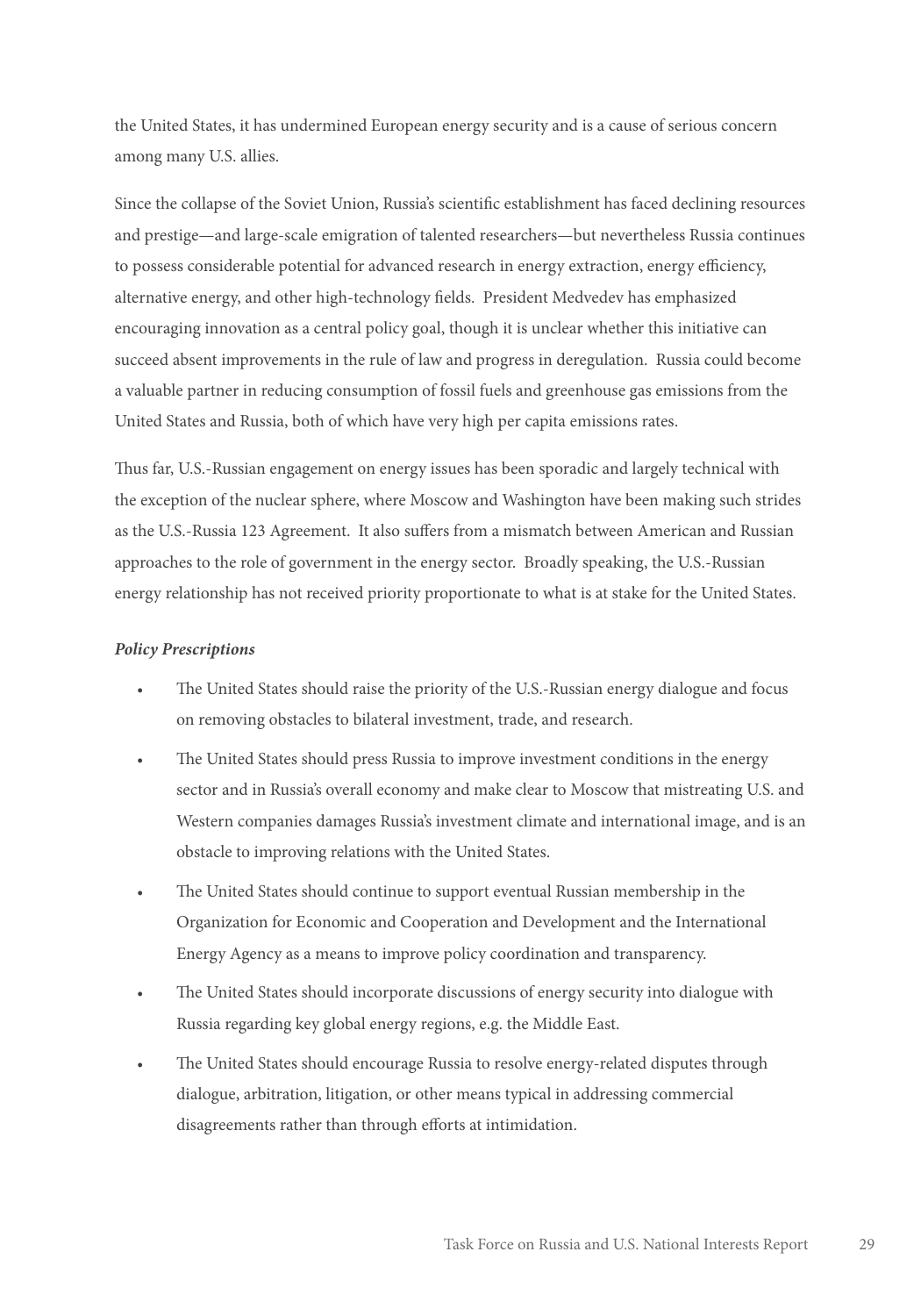#### **The United States, Russia, and Counter-Terrorism**

The United States and Russia have each endured major terrorist attacks by Islamist extremists and remain under threat of further terrorism. Although specific groups target the two countries for particular reasons, there are links between extremist networks that attack each country. Al Qaeda has displayed consistent interest in acquiring nuclear weapons, exploring opportunities for such acquisition in former Soviet Union and other parts of the world. Terrorist groups based in Russia's North Caucasus that conduct attacks on Russia have established ties with and sought financing from al Qaeda affiliates. Al Qaeda operatives have engaged in terrorist attacks against the United States and have encouraged attacks on Russia. In addition, Washington and Moscow share concerns about the potential impact of terrorism in other regions, especially in Afghanistan, Pakistan, and Central Asia as America and NATO gradually draw down forces in Afghanistan.

Despite these common concerns, and a shared interest in combating terrorism, the United States and Russia have different priorities; unsurprisingly, each government is most focused on immediate threats to its people, its territory, and, in the U.S. case, its military forces deployed overseas. America and Russia likewise take different approaches to combating terrorism, including in how they define the sources of terrorism, how they seek to reduce it, and how they establish the balance between security and liberty within their societies.

These differences have limited U.S.-Russian cooperation in fighting terrorism. The United States has been reluctant to provide Moscow assistance in combating terrorism in the North Caucasus, primarily due to concerns about Russia's approach to instability in the region, especially its human rights practices. At the same time, Russia has been deeply skeptical of U.S. military interventions and American claims that democracy promotion can reduce extremism and terrorism. Each government likely believes that the other's policies actually cause rather than prevent terror. Because neither government trusts the other's approach, each is reluctant to share highly sensitive intelligence.

The underdevelopment of U.S.-Russian counterterrorism cooperation harms U.S. national interests. In Afghanistan, for example, Russia still has some potentially important intelligence resources due to its long presence there and its ongoing engagement with the country's non-Pashtun ethnic groups. Though substantive cooperation may develop slowly, it is essential to accelerate efforts to secure Russian cooperation.

#### *Policy Prescriptions*

• The United States should strengthen joint capabilities with Russia to collect and analyze intelligence on terrorist threats, including nuclear, biological, and conventional catastrophic terrorism threats to the two nations and their allies. The United States and Russia should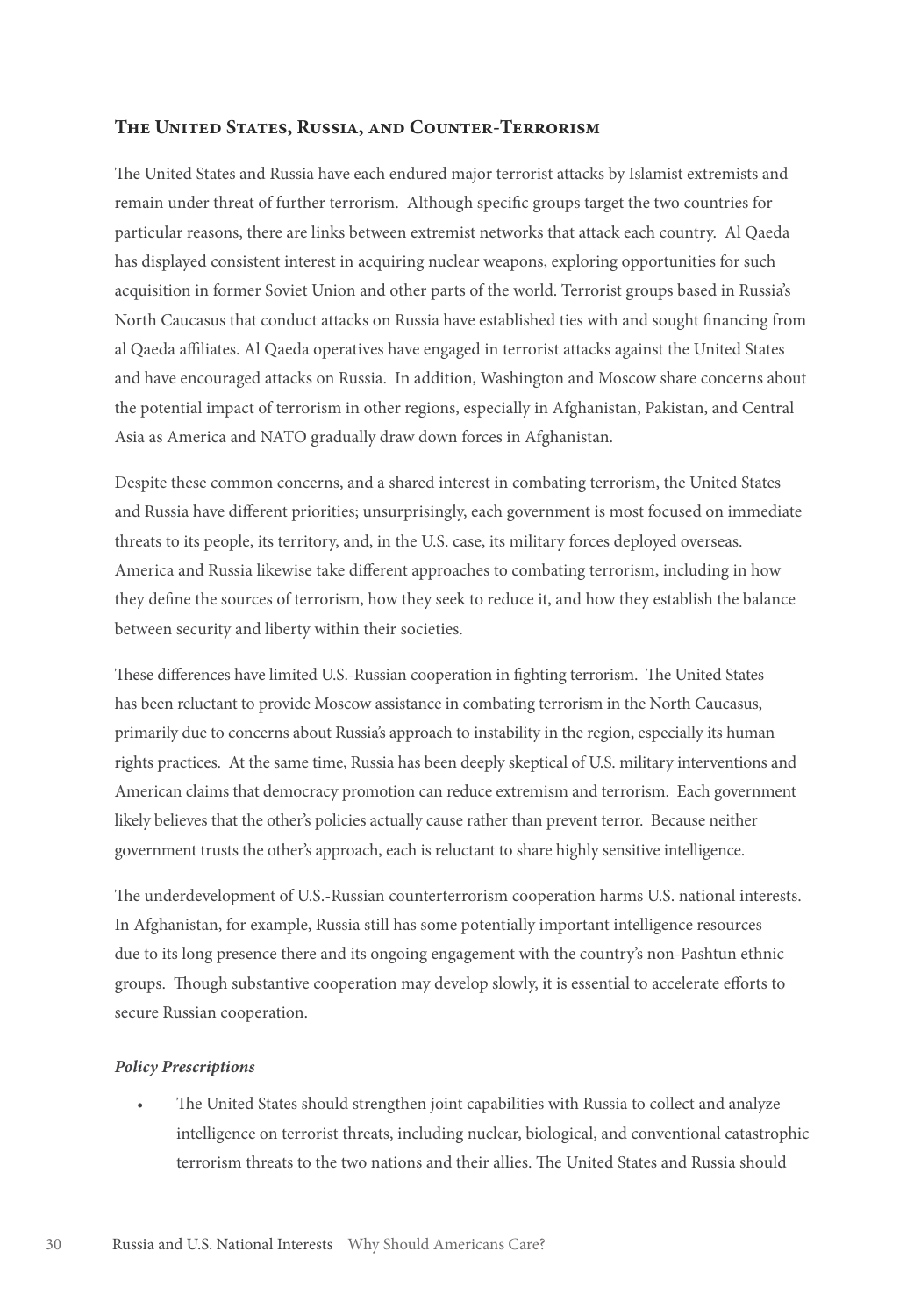also consider establishing joint counter-terrorism teams modeled on U.S. and Russian forces that have conducted counter-narcotics raids in Afghanistan.

- The United States should seek to harmonize U.S. and Russian government lists of terrorist organizations subject to sanctions. Begin by encouraging Russia to conduct a joint U.S.- Russian global terrorism threat assessment with the U.S., focused on developing a list of the world's most dangerous terrorist organizations and their targets.
- The United States should pursue more extensive joint counter-terrorism exercises with Russia.

#### **The United States, Russia, and Central Asia, including Afghanistan**

Europe was the central region of competition among the world's great powers during the twentieth century. While competition in Europe has declined, the contest for influence in Central Asia has intensified. Outside powers seek access to Central Asia's energy—and unlike past iterations of the scramble for resources, China is a key player. At the same time, the United States and those in neighboring territories share concerns about instability, terrorism, and drug trafficking.

Fortunately, U.S.-Russian rivalry in Central Asia appears to have receded somewhat in the last few years, as Moscow's anxiety over what it saw as U.S.-sponsored "color revolutions" in the former Soviet Union has subsided. The United States and Russia cooperated during instability in Kyrgyzstan in 2010, largely avoiding the bilateral tension that previous instability there and elsewhere had produced. Some in Moscow also appear increasingly to appreciate the value of the U.S. presence in Afghanistan.

As the United States and NATO draw down their military forces in Afghanistan, regional states including Russia will only grow in importance to Afghanistan's stability. Transit routes through Russia have become a key component the American logistics line of communication to Afghanistan and may be even more crucial during the American and NATO withdrawal, in view of intensified military logistics requirements and ongoing worries about routes through Pakistan. This will require close and sustained engagement between Washington and Moscow. If the U.S.- Russian relationship deteriorates, Russia may limit its cooperation on Afghanistan, which could harm U.S. national interests.

#### *Policy Prescriptions*

• The United States should expand U.S. briefings of Russian civilian and military officials regarding U.S. plans in Afghanistan as part of a broader effort to build further cooperation there, including greater use of supply routes through Russia.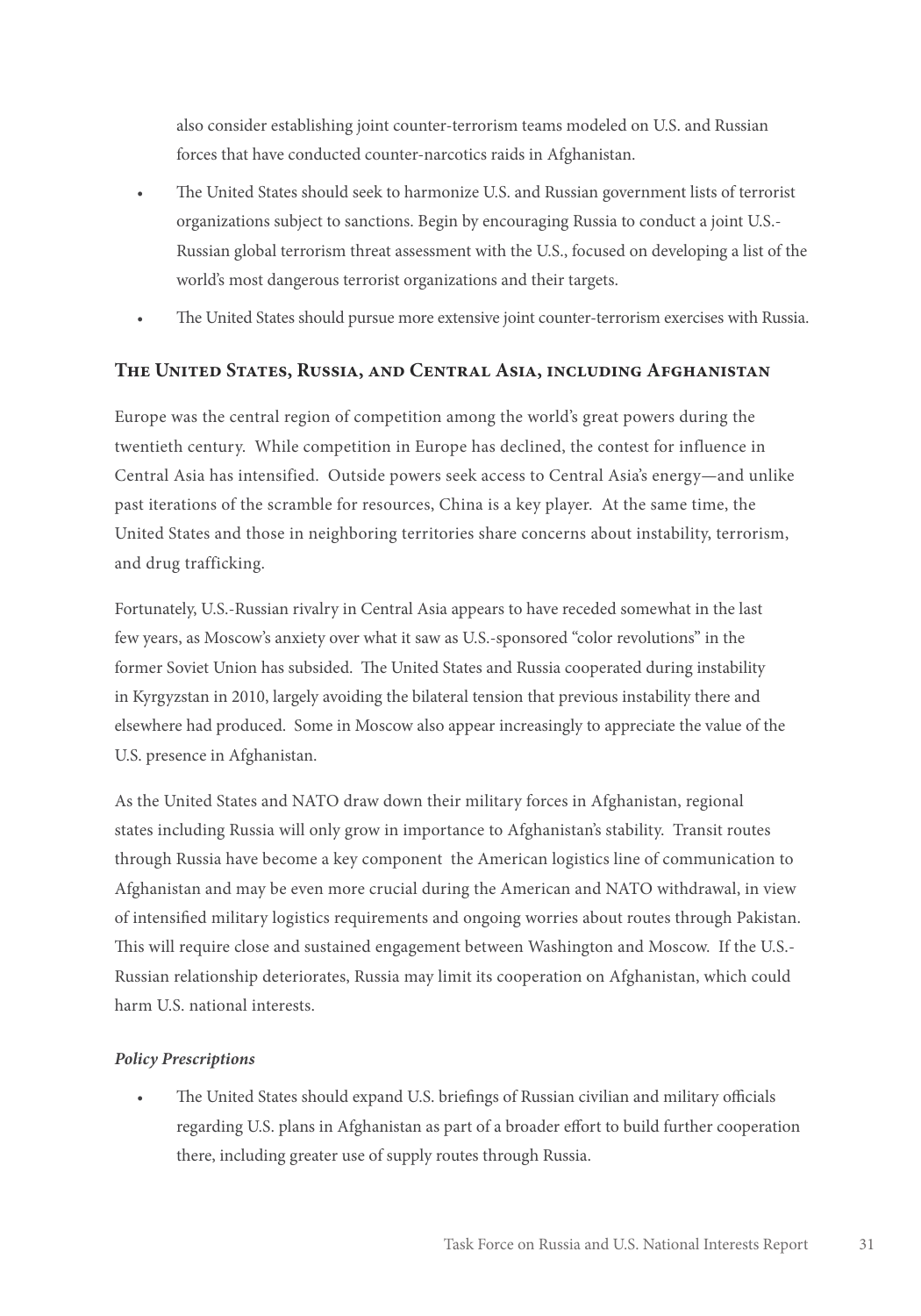- The United States should engage Russia on pressing Pakistan to end sanctuaries and support for groups fighting in Afghanistan and for promoting a diplomatic settlement of Afghanistan-Pakistan differences.
- The United States should intensify discussions of the end-game in Afghanistan with the Russian government, including military-to-military talks.
- The United States should propose a strategic dialogue on "rules of the road" to avoid zerosum approaches to Central Asia. As a part of this, the United States should encourage Russia to respect the sovereignty of Central Asian states and to pursue its interests transparently and without the threat or use of force.
- The United States should explore opportunities for military cooperation with Russia based on the unique circumstances that have led each to have military bases in Kyrgyzstan.
- The United States should work to increase Russia's participation in counter-narcotics operations in Afghanistan, in part to give Russia a greater stake in U.S. success in Afghanistan.
- The United States should seek to consult with Russia on infrastructure and other investments in Central Asia, particularly those connecting Afghanistan with the rest of the region.

#### **The United States, Russia, and Trade and Investment**

Russia ranks 24th among U.S. trading partners and 25th on the list of direct investments in America. The United States is Russia's 11th largest trading partner and 10th largest source of foreign direct investment into Russia. In contrast, Germany is Russia's third largest trading partner and fifth largest source of foreign investment.

There are many reasons for the slow development of U.S.-Russian economic relations, including most notably Russia's business environment, which is poor in many respects due to weak rule of law and widespread corruption.

Bilateral U.S.-Russian trade and investment remains politically charged to a degree no longer seen in Russian trade with Europe, where economic interaction with Russian companies—state-owned or independent—appears more routine. The continuing application of the Jackson-Vanik Amendment to Russia in the United States is perhaps the key example. Congressional reluctance to graduate Russia from Jackson-Vanik, a strictly symbolic Cold War relic that imposes no substantively meaningful restrictions, suggests a wider U.S. resistance to deeper economic engagement to many in Russia. This deters both American and Russian firms from working with one another.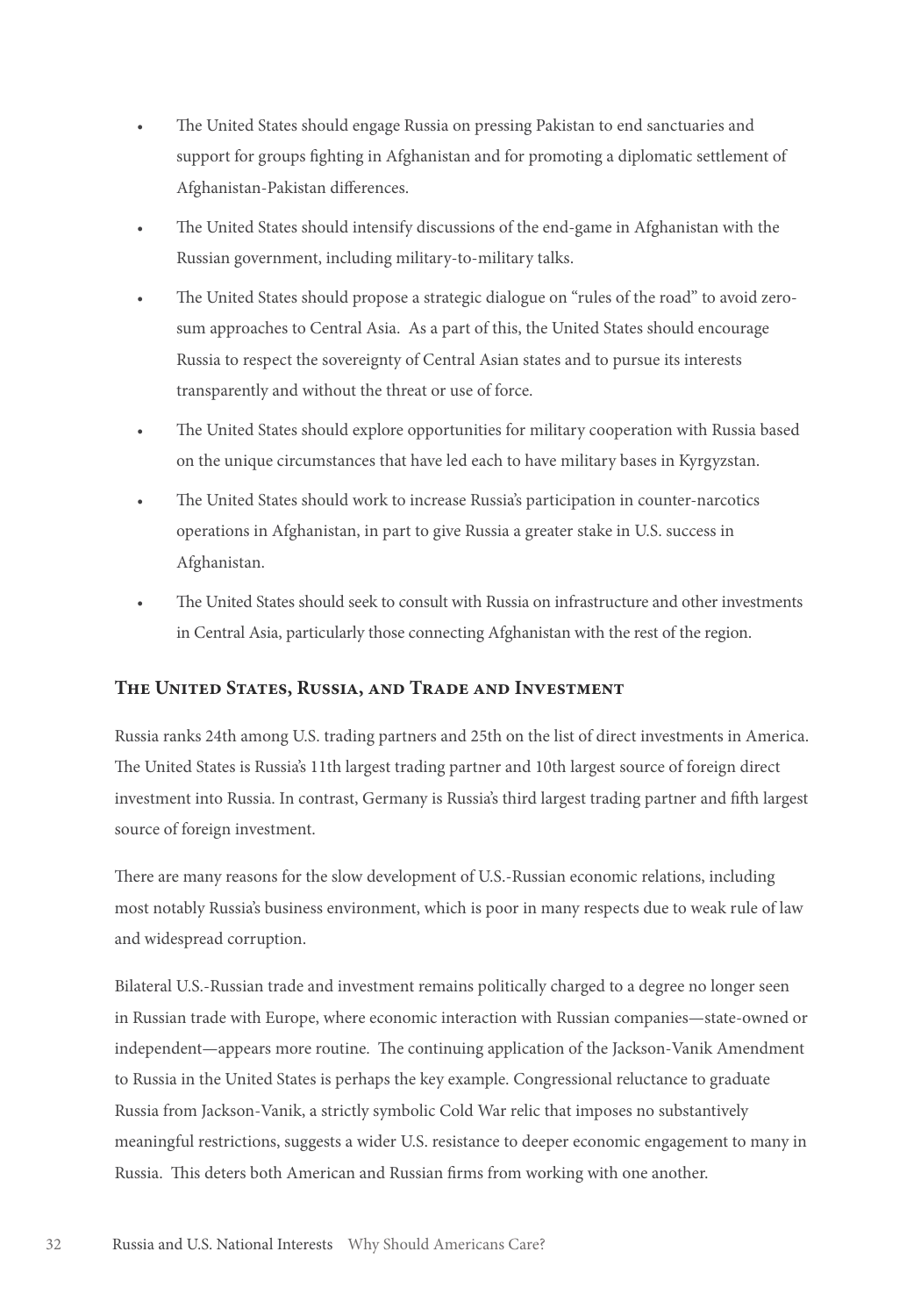Russia's entry into the World Trade Organization and finally granting Russia Permanent Normal Trade Relations (thereby removing Moscow from the Jackson-Vanik process) could provide an important boost to bilateral trade and investment by clearing away some of today's psychological obstacles. Moreover, expanding trade and investment can create their own self-reinforcing dynamics as firms in each country become more comfortable in the economic relationship, and as the political constituency for economic engagement in each country grows and acquires critical mass.

Of course, Russia's WTO membership will require Moscow to conclude an agreement with Georgia, the sole outstanding WTO member after the United States without an accession agreement with Russia. Georgia has attempted to use its WTO negotiations with Russia to address wider issues in Georgian-Russian relations, including the status of South Ossetia and Abkhazia. We consider this approach more likely to exacerbate existing tensions than to facilitate the return of those two regions to Georgia's control.

While Russia's WTO membership would serve U.S. national interests, it would not adequately address shortcomings in Russian domestic practices or the interests of American companies trying to work in Russia's corrupt business environment. Russia's current inconsistent and sometimes harsh treatment of foreign investors undermines sustainable U.S.-Russian economic partnership.

Despite this, bills on Russian corruption and human rights before the U.S. Congress are dangerously broad. The version of the Sergei Magnitsky Rule of Law Accountability Act under discussion when we prepared this report is intended to impose visa bans and asset freezes on officials associated with the death of Sergei Magnitsky, a lawyer jailed after accusing Russian officials of massive corruption. However, it could do significant damage to the U.S.-Russian relationship by allowing individual members of Congress to initiate proceedings against Russian officials or others whom they accuse of involvement in Magnitsky's death or other significant human rights violations. But a narrower law with better safeguards could be an acceptable replacement for Jackson-Vanik and, together with the Obama Administration's recent decision to block visas for some Russian officials involved in the detention and death of Magnitsky, would send a clear message that corruption affecting U.S. and Western companies and their employees, both foreign and Russian nationals, has consequences.

The effort to deter corruption and reinforce the rule of law in Russia is ultimately important not only to U.S. national interests and values, but also to Russia's future. In addition to its contribution to human rights in Russia, the rule of law is essential to Russian efforts to build a diversified economy that creates a foundation for sustained economic growth. This in turn is likely to expand Russia's middle class and, over time, strengthen the forces in Russian society pressing for political and economic reform.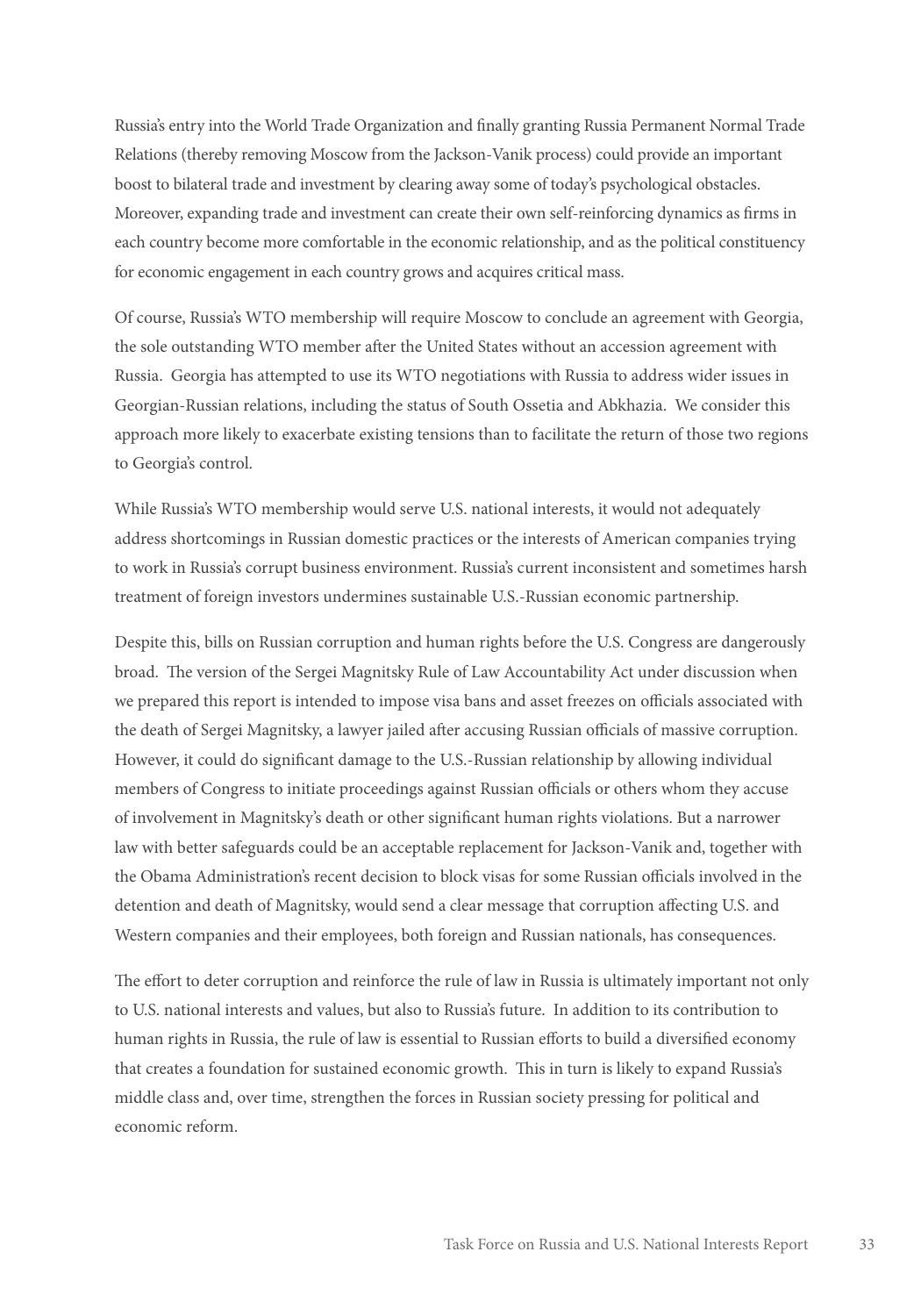#### *Policy Prescriptions*

- The United States and Russia should rapidly complete the U.S.-Russian agreement on Russia's WTO accession.
- The United States should intensify bilateral consultations to address remaining obstacles to U.S.-Russian trade and investment, particularly to promote the rule of law and reduce corruption in Russia.
- The United States should work with the European Union to press Russia to negotiate seriously with Georgia to complete a Georgia-Russia WTO agreement, while encouraging Georgia to limit talks to issues that are within the scope of the WTO's work.
- The United States Congress should graduate Russia from the Jackson-Vanik Amendment's restrictions and develop new legislation on Russian corruption and human rights.
- In reviewing the Magnitsky bill, the U.S. Congress should focus on discouraging largescale corrupt practices and major human rights violations in Russia by identifying those responsible and applying appropriate penalties, while ensuring due process to the accused, providing good safeguards, and allowing sufficient flexibility for the executive branch.
- The United States should revive efforts to sign the bilateral investment treaty negotiated in the mid-1990s, in order to address some of the primary concerns U.S. investors face in Russia and to provide them with recourse in the event of nationalization of U.S. companies' investments in Russia, or other actions that are tantamount to nationalization.
- The United States should endorse the Russian government's stated objective of privatizing large state-owned firms, including energy companies.
- The United States should pursue further liberalization of the bilateral visa regime with Russia to foster tourism, education and commerce.
- As the United States conducts its major review of export controls, it should consider controls in trade with Russia in a manner designed to facilitate exchanges of technology and direct investments in both countries.
- The United States should work with the European Union to press Russia to protect the rights of foreign firms doing business in Russia and should separately press Russia to protect the rights of American companies operating there.

#### **The United States, Russia, and Democratic Values**

Russia's political system incorporates some elements of democracy, but is certainly not democratic. Perhaps the greatest weakness in Russia's governance is lack of the rule of law, which undermines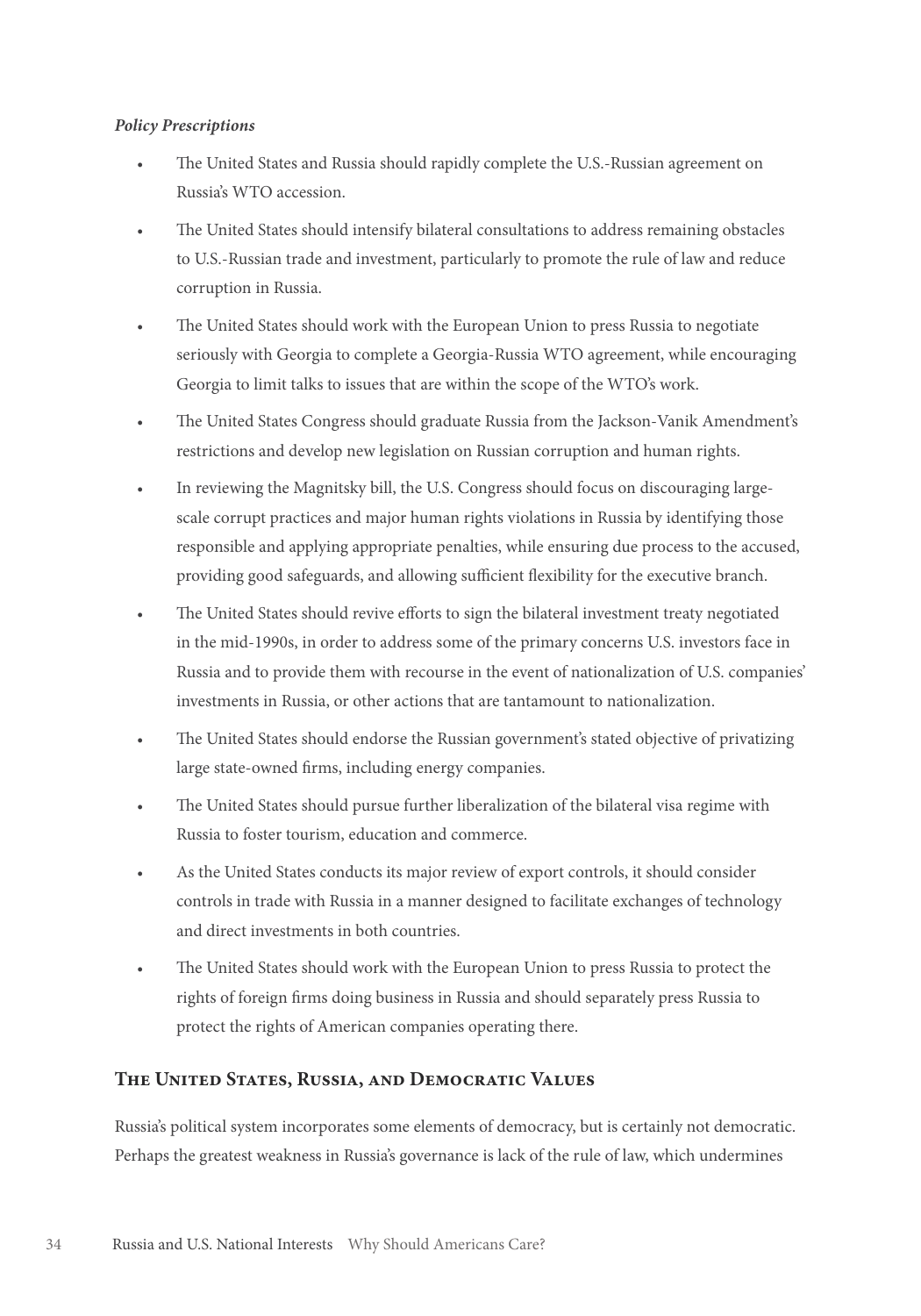the accountability of the country's leadership to its people. Elections are deeply flawed and weak legislative and judicial branches fail to place checks on executive power. (As noted above, the underdevelopment of the rule of law also impedes Russia's economic development.) Russia's current system is sustained in part by a population that remains leery of change after past disappointments. Russia's governance is and should be a serious concern to the United States and constrains the development of the U.S.-Russian relationship.

Despite this, it is important to place Russia's governance in historical perspective. Unlike many former Soviet bloc countries in Central Europe, pre-1991 Russia had very limited experience with democracy. And while Russia's leaders bear responsibility for their decisions, post-1991 Russia did not always receive the best advice from the United States in implementing political and economic reforms. Today, Russia lacks the rule of law, checks and balances and meaningful political freedom; nevertheless, Russian citizens enjoy historically unprecedented personal freedom and better economic prospects than any time since Russia's independence.

Some trends in Russia today reflect in part social reactions to the country's experience in the 1990s, a time of unrealistic expectations in both countries about Russia's future. Americans should recognize that building modern democratic institutions is a generational task in Russia and other countries in transition. Indeed, enforced democratic freedoms without strong institutions and a tradition of compromise and tolerance could bring anti-American nationalists to power, which is not in the U.S. national interest. Lasting change will be driven by the gradually increasing demands of Russia's expanding middle class rather than by foreign pronouncements.

Vladimir Putin's carefully-orchestrated emergence as the United Russia Party's candidate—arranged in deep secrecy and avoiding public discussion even at the United Russia Party Congress—further vivifies that Russia is nowhere near a Western-style democracy. And during his previous term as President, Mr. Putin showed no interest in external guidance on Russia's domestic arrangements.

Unfortunately, while strengthening the rule of law, democracy, and adherence to international human rights standards in Russia serves American national interests and values, the United States has limited tools at its disposal to facilitate this in the absence of active broad-based policy engagement with the Russian government. American political and rhetorical pressure can at times contribute to marginal changes in the Russian government's domestic practices; however, its impact is generally peripheral and limited to isolated and lower-profile cases. Real democratization will not occur in Russia in the absence of powerful internal forces calling for it. Those forces are still weak at this time. Unfortunately, visible U.S. support for specific individuals and groups can often be counterproductive and may put advocates of political reform within Russia at risk.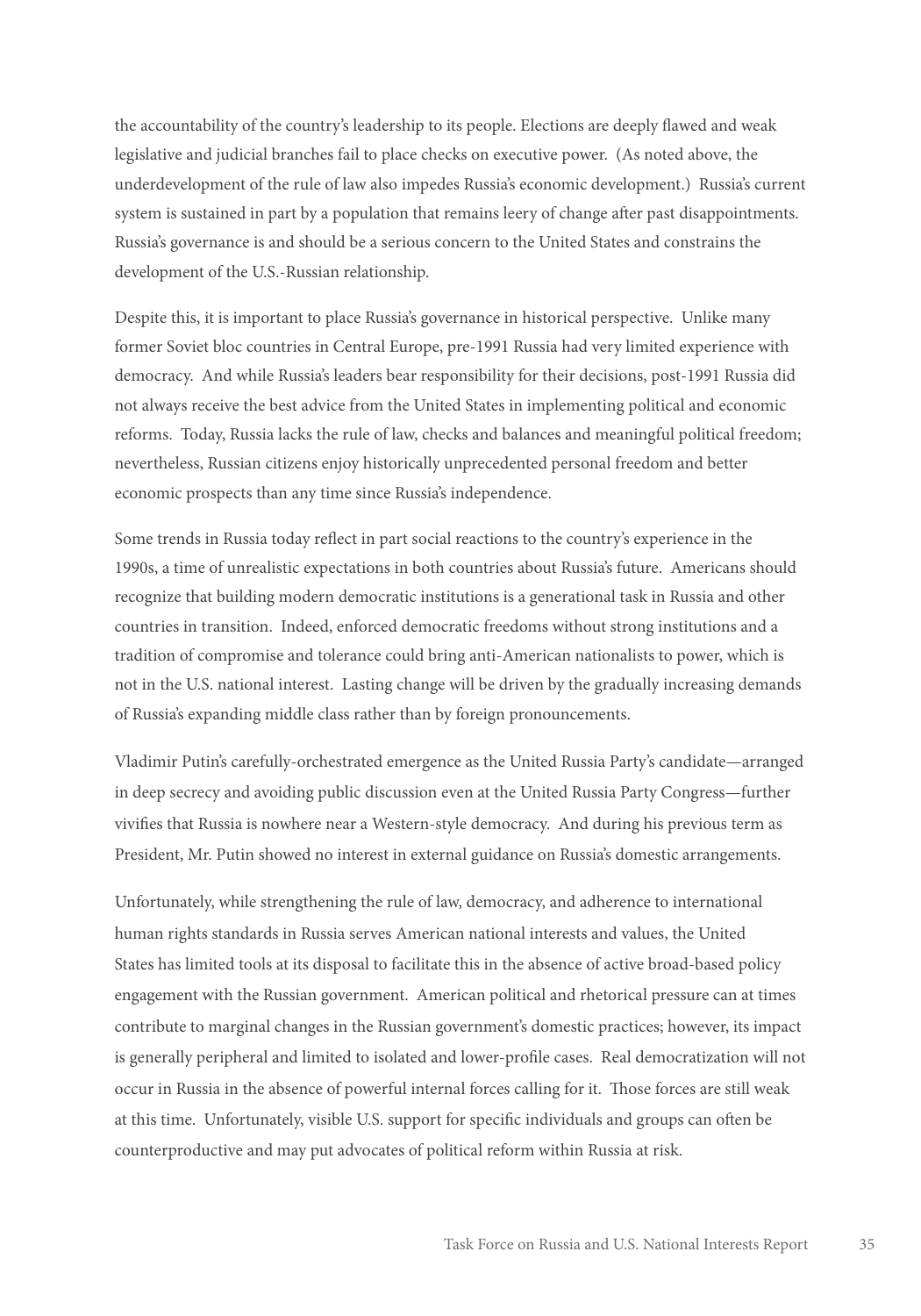In the decade following Russia's independence, American expectations for Russian democracy were overly optimistic. Still, broadly speaking, the Western approach to Russia since that time has been correct: the United States and the West have sought to promote economic development in Russia to expand and empower the middle class, based on a belief that rising expectations among a large middle class will be a key driver of democratization. With this in mind, Russian membership in the World Trade Organization should be a high priority, given the WTO's rule-setting functions and the potential economic benefits for the United States, Russia, and other countries in bringing the largest remaining economy outside the WTO into its framework. However, if Russia does not pursue economic reform, and especially if energy prices fall, Russia could experience political instability. Serious instability would be particularly worrisome, as it could be detrimental to vital U.S. national interests, possibly even including the security of Russia's nuclear arsenal.

Recognizing the realities of Russian politics and society, Russia's governance generally does not determine its foreign policy conduct, though Russia at times seems more comfortable interacting with authoritarian leaders—particularly on its periphery. This is a fundamental difference from the past, when the Soviet Union's foreign policy was animated by Soviet communist ideology and efforts to spread Soviet-style government around the globe. Today, Moscow is essentially pragmatic, seeks to cooperate with democracies and non-democracies alike, and has abandoned Soviet-era messianic aims. Recently, Russia collaborated with the United States in Kyrgyzstan's transition after its 2010 revolution.

However, Russian officials have clearly stated their deep reservations about American efforts to promote democracy. Russian leaders make clear that their opposition to U.S. democracy promotion is not opposition to American democracy or to democracy per se but instead reflects (1) suspicion of American motives (particularly in the former Soviet Union, where U.S. democracy promotion has been viewed as a façade for efforts to undermine Russia's role), (2) anxiety about American methods and the destabilizing impacts of political change, and (3) general discomfort with the idea that one country should involve itself in another's internal affairs.

#### *Policy Prescriptions*

- When Russia violates international commitments or its own laws through its domestic practices, the United States should express U.S. concerns while avoiding a patronizing tone. U.S. leaders should also avoid appearing to endorse Russian domestic practices that conflict with basic American values and Russia's international obligations.
- The United States should accept that democratic political change within Russia will likely occur gradually and need not necessarily lead to American-style democracy.
- The United States should support Russian-led efforts at democratic and market reform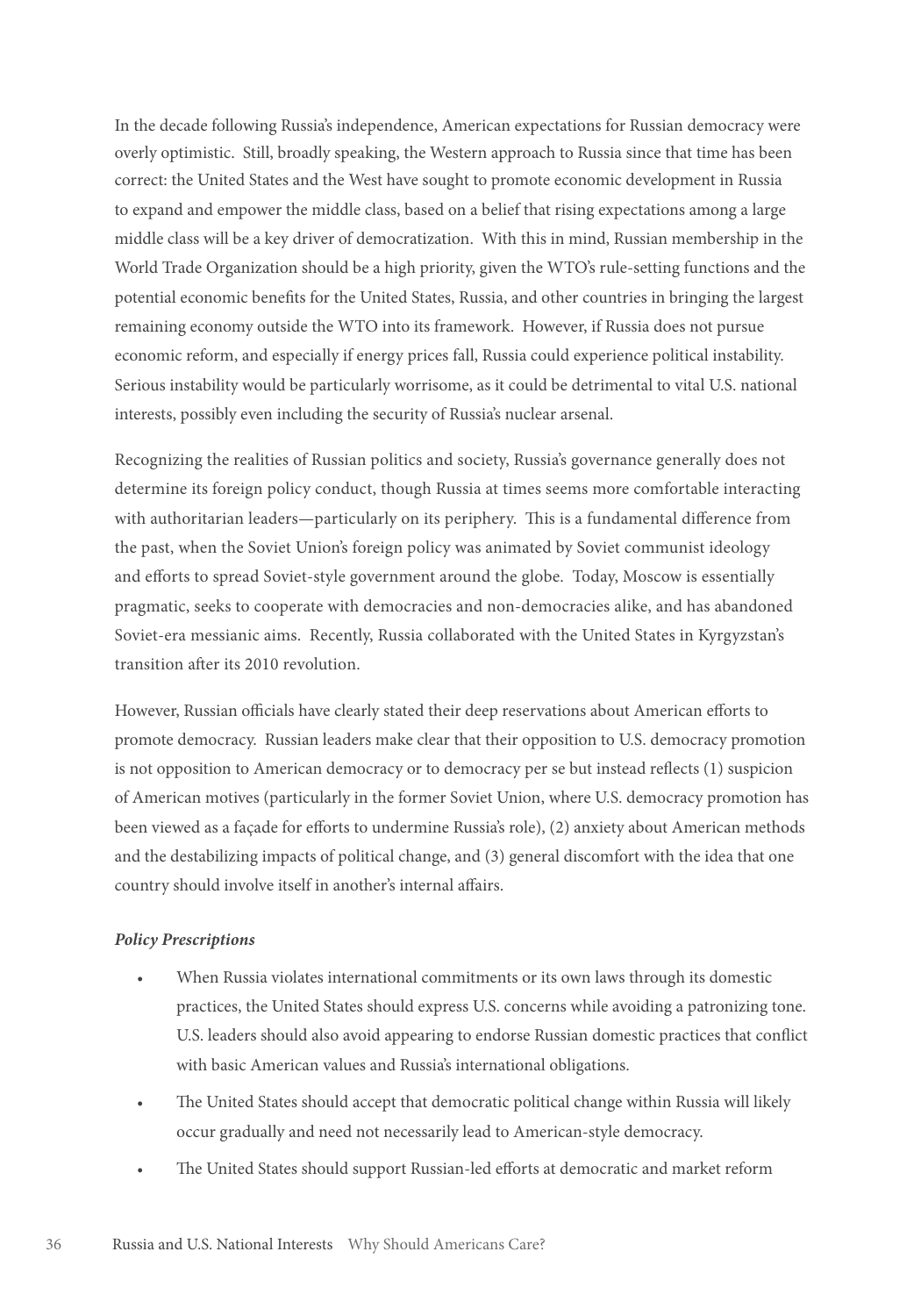when they occur, but should avoid steps likely to be viewed as interference in Russia's domestic politics, which are often counterproductive.

- The United States should continue official dialogue with Russia on human rights issues.
- The United States should make very clear in private discussions with Russian officials that Russian violations of international human rights norms can harm Russian national interests.
- In view of the vital American interests at stake in the U.S.-Russian relations, and Washington's limited leverage over Russia's slow domestic transition, the United States should not allow democracy promotion to dominate its approach to Russia.

#### **The Consequences of Failure**

Just as the United States should expect Russia to adjust many of its policies to achieve a sustainable cooperative relationship, Washington should recognize that Moscow is unlikely to support U.S. policy goals if the U.S.-Russian relationship significantly deteriorates. As a result, the failure to establish an ongoing working relationship with Russia would be quite costly for the United States.

As a practical matter, even a stalled relationship could be problematic. The United States and Russia are both motivated to improve relations largely on the basis of hopes for what a stronger relationship could produce. If the prospects for realizing those hopes become too remote, it is uncertain whether what has been accomplished so far is sufficient to prevent our substantial remaining differences from tearing the U.S.-Russian relationship apart.

U.S. officials must carefully weigh not only the American national interests in working more closely with Russia, but also the costs and benefits of failing to do so, keeping in mind Moscow's capacity to act as a spoiler in a number of areas and on a number of issues that are of vital national interest to Washington. In our considered judgment, the choice is clear: the United States should pursue a sustainable cooperative relationship with Russia to advance vital American national interests, but do so without illusions regarding either Moscow's sometimes neo-imperial ambitions, or the pace of democratic change in Russia.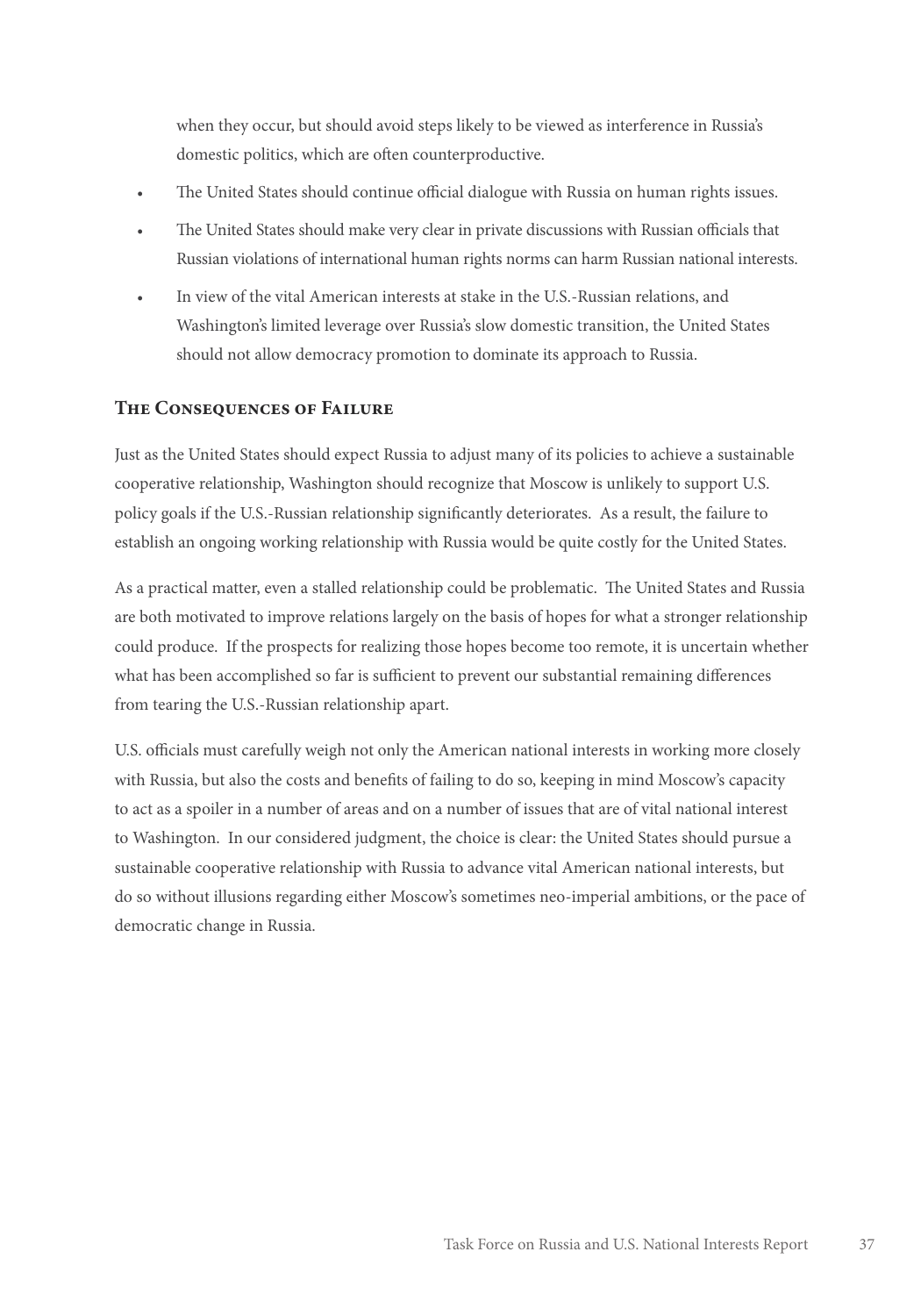## **Task Force Members**

#### GRAHAM ALLISON

Director of Harvard Kennedy School's Belfer Center for Science and International Affairs, Graham Allison has for three decades been a leading analyst of U.S. national security and defense policy with a special interest in nuclear weapons, terrorism, and decision-making. As Assistant Secretary of Defense in the first Clinton Administration, Dr. Allison received the Defense Department's highest civilian award, the Defense Medal for Distinguished Public Service, for "reshaping relations with Russia, Ukraine, Belarus, and Kazakhstan to reduce the former Soviet nuclear arsenal." Dr. Allison has served as Special Advisor to the Secretary of Defense under President Reagan. He has the sole distinction of having twice been awarded the Department of Defense's highest civilian award, the Distinguished Public Service Medal, first by Secretary Cap Weinberger and second by Secretary Bill Perry. He served as a member of the Defense Policy Board for Secretaries Weinberger, Carlucci, Cheney, Aspin, Perry and Cohen.

#### Robert D. Blackwill

Robert D. Blackwill is the Henry A. Kissinger senior fellow for U.S. foreign policy at the Council on Foreign Relations. As deputy assistant to the president and deputy national security adviser for strategic planning under President George W. Bush, Ambassador Blackwill was responsible for government-wide policy planning to help develop and coordinate the mid- and long-term direction of American foreign policy. He served as presidential envoy to Iraq and was the administration's coordinator for U.S. policies regarding Afghanistan and Iran. Ambassador Blackwill went to the National Security Council (NSC) after serving as the U.S. ambassador to India from 2001 to 2003, and is the recipient of the 2007 Bridge-Builder Award for his role in transforming U.S.-India relations. Prior to reentering government in 2001, he was the Belfer lecturer in international security at Harvard University's John F. Kennedy School of Government. From 1989 to 1990, Ambassador Blackwill was special assistant to President George H.W. Bush for European and Soviet affairs, during which time he was awarded Commander's Cross of the Order of Merit by the Federal Republic of Germany for his contribution to German unification.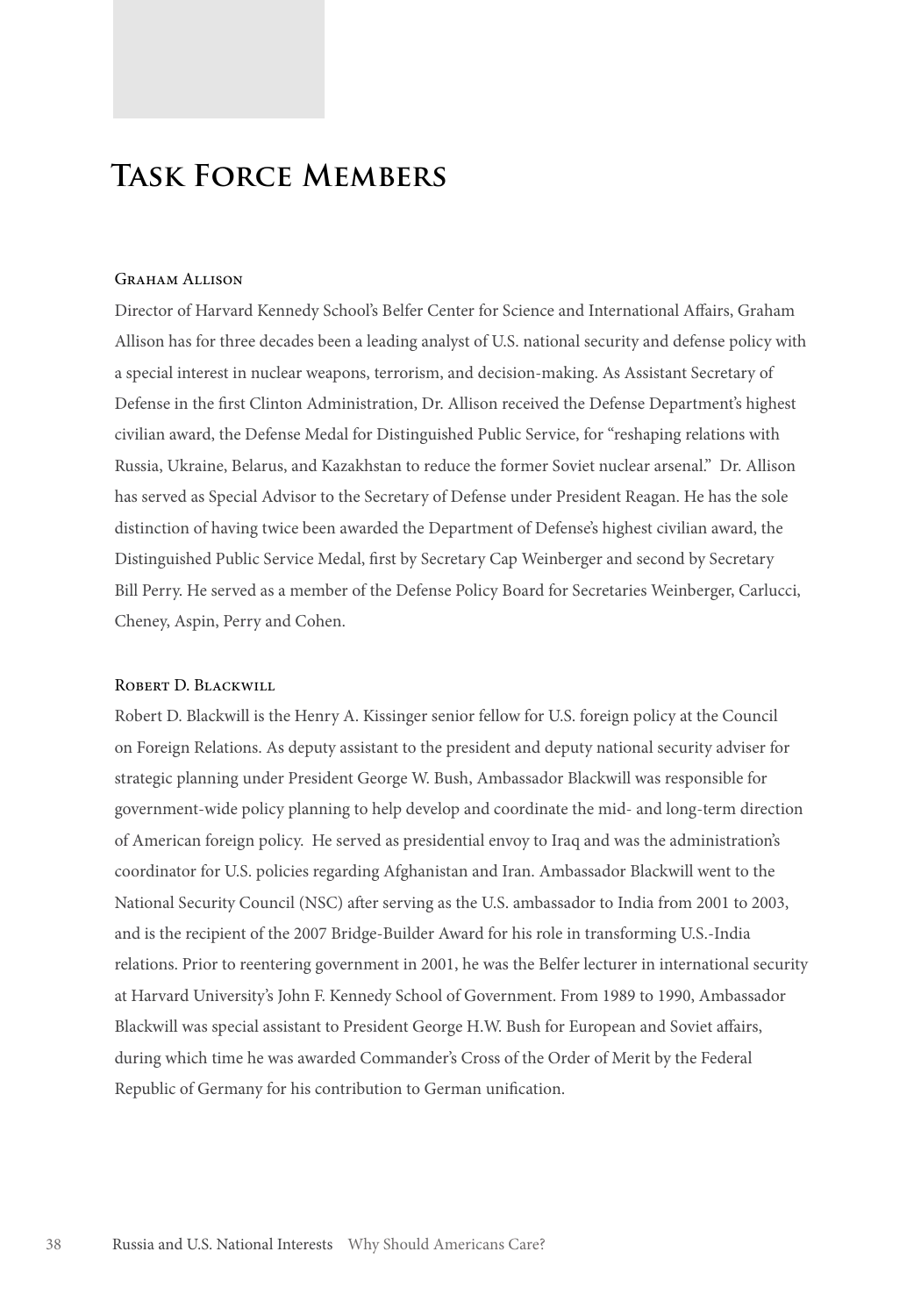#### Charles G. Boyd

General Charles G. Boyd, U.S. Air Force (Ret.), is the Starr Distinguished National Security Fellow at the Center for the National Interest. He was President and Chief Executive Officer of Business Executives for National Security (BENS) from 2002 to 2009. Before joining BENS, he served as Senior Vice President and Washington Program Director of the Council on Foreign Relations. He is the former Executive Director of the Hart-Rudman National Security Commission, which foresaw the growing terrorist threat to the United States well before the September 11, 2011 attacks and advocated priority attention be devoted to homeland security.

#### RICHARD BURT

Richard Burt serves as managing director at McLarty Associates, where he has led the firm's work in Europe and Eurasia since 2007. From 1992 to 1995, Ambassador Burt was a partner with McKinsey & Company, the global management consulting firm. Ambassador Burt came to McKinsey after successfully concluding a nuclear arms treaty as the U.S. chief negotiator in the Strategic Arms Reduction Talks with the former Soviet Union. Prior to this, Ambassador Burt was U.S. ambassador to the Federal Republic of Germany from 1985 to 1989. Before Ambassador Burt served in Germany, he worked at the State Department as assistant secretary of state for European and Canadian affairs from 1983 to 1985. From 1981 to 1983, Ambassador Burt was the director of politico-military affairs in the Department of State. From 1977 to 1980, Ambassador Burt worked in Washington as the national security correspondent for *The New York Times*. From 1973 to 1977, he worked for the International Institute for Strategic Studies (IISS) in London, first as a research associate and then as assistant director.

#### James Collins

Ambassador James F. Collins was appointed the director of the Russia and Eurasia Program at the Carnegie Endowment for International Peace in January of 2007. He is an expert on the former Soviet Union, its successor states, and on the Middle East. Ambassador Collins was the U.S. ambassador to the Russian Federation from 1997 to 2001. Prior to joining the Carnegie Endowment, he served as senior adviser at the public law and policy practice group Akin, Gump, Strauss, Hauer & Feld, LLP. Before his appointment as ambassador to Russia, he served as ambassador-at-large and special adviser to the secretary of state for the New Independent States in the mid 1990s and as deputy chief of mission and chargé d'affaires at the U.S. Embassy in Moscow from 1990 to 1993. In addition to three diplomatic postings in Moscow, he also held positions in the U.S. Embassy in Amman, Jordan, and the Consulate General in Izmir, Turkey.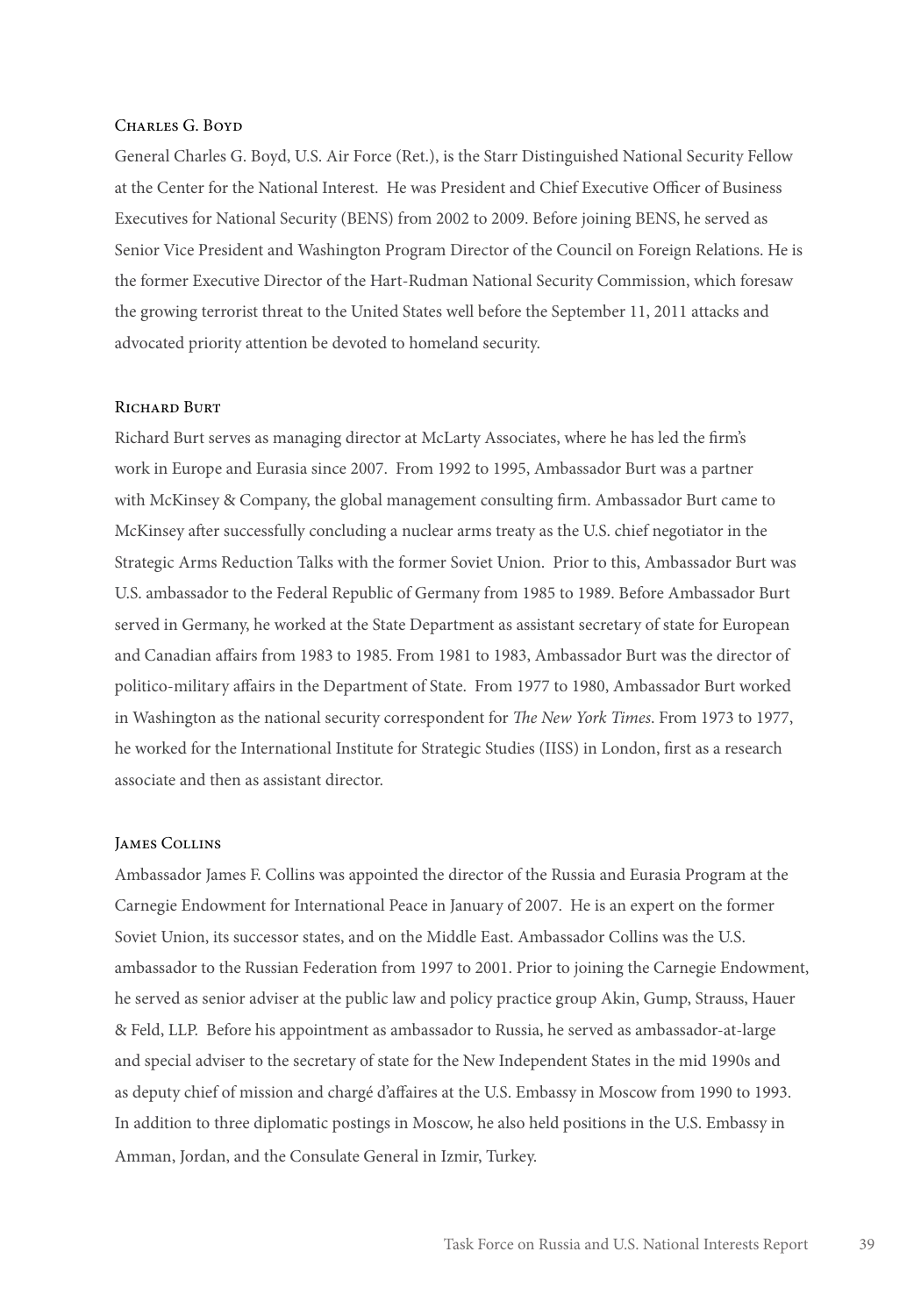#### JOHN M. DEUTCH

John Deutch is an Institute Professor at the Massachusetts Institute of Technology. Mr. Deutch has been a member of the MIT faculty since 1970, and has served as Chairman of the Department of Chemistry, Dean of Science, and Provost. He has published over 160 technical publications in physical chemistry, as well as numerous publications on technology, energy, international security, and public policy issues. He served as Director of Central Intelligence from May 1995-December 1996. From 1994-1995, he served as Deputy Secretary of Defense and served as Undersecretary of Defense for Acquisition and Technology from 1993-1994. John Deutch has also served as Director of Energy Research (1977-1979), Acting Assistant Secretary for Energy Technology (1979), and Undersecretary (1979-80) in the United States Department of Energy.

#### Richard Falkenrath

Dr. Richard A. Falkenrath is a Principal with The Chertoff Group. Dr. Falkenrath served as the Deputy Commissioner for Counterterrorism at the New York City Police Department (NYPD) from 2006 to 2010. During the George W. Bush administration, Dr. Falkenrath was Deputy Assistant to the President and Deputy Homeland Security Advisor and previously Special Assistant to the President and Senior Director for Policy and Plans within the Office of Homeland Security. Dr. Falkenrath began his career at Harvard University's John F. Kennedy School of Government. From September 1993 until December 2000, he served first as a postdoctoral research fellow at the Belfer Center for Science and International Affairs, and then as Executive Director, and finally as Assistant Professor of Public Policy.

#### Thomas Graham

Thomas Graham is a managing director at Kissinger Associates, Inc., where he focuses on Russian and Eurasian affairs. He was Special Assistant to the President and Senior Director for Russia on the National Security Council staff from 2004 to 2007 and Director for Russian Affairs on that staff from 2002 to 2004. From 2001 to 2002, he served as the Associate Director of the Policy Planning Staff of the Department of State. From 1998 to 2001, Mr. Graham was a senior associate in the Russia/ Eurasia program at the Carnegie Endowment for International Peace. From 1984 to1998, he was a Foreign Service Officer. His assignments included two tours of duty at the U.S. Embassy in Moscow, where he served as head of the political/internal unit and acting political counselor. Between tours in Moscow, he worked on Russian and Soviet affairs on the Policy Planning Staff of the Department of State and as a policy assistant in the Office of the Undersecretary of Defense for Policy.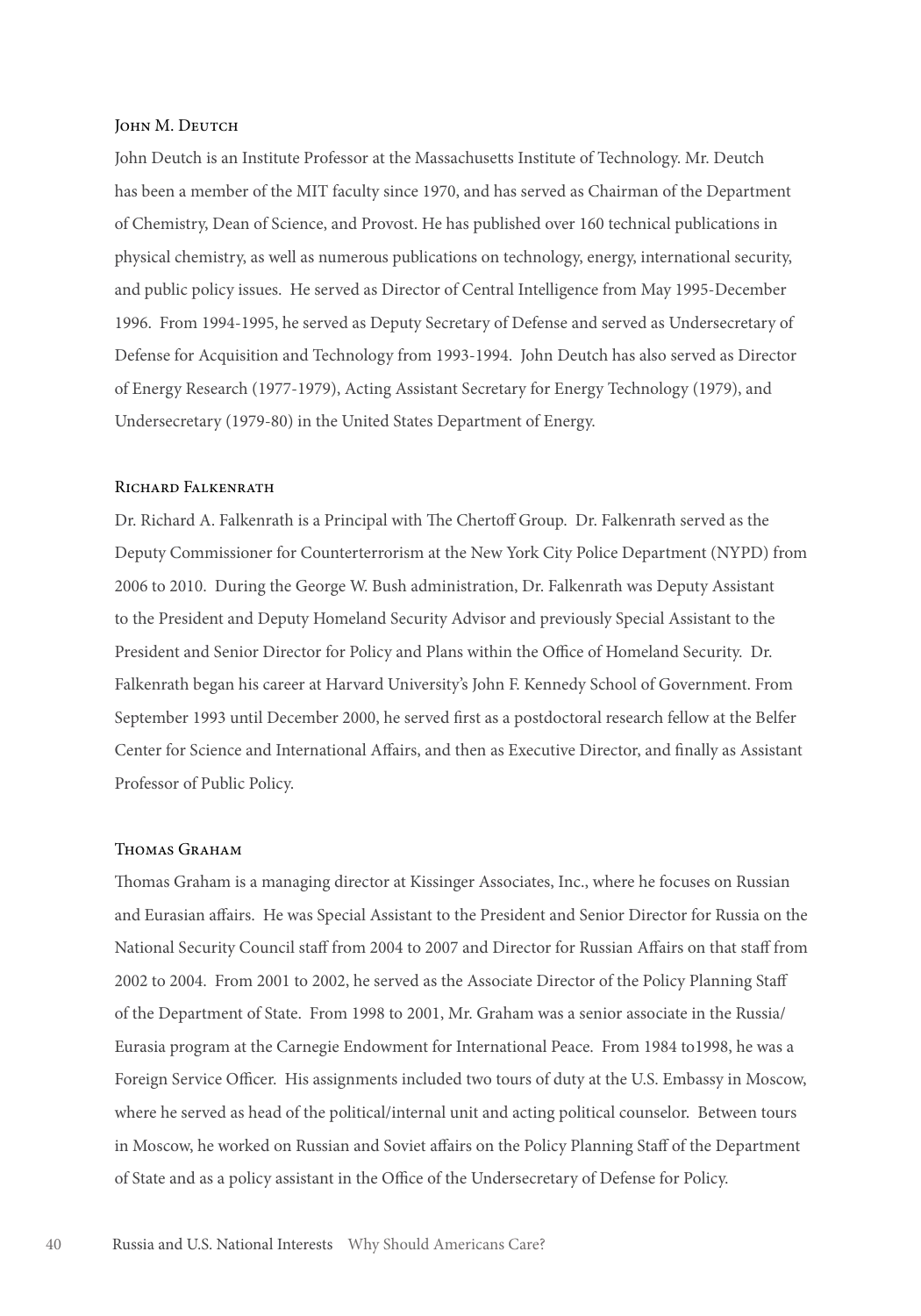#### Michael Green

Michael J. Green is Senior Advisor and Japan Chair at the Center for Strategic and International Studies and Associate Professor of International Relations at the Edmund A. Walsh School of Foreign Service at Georgetown University. He served on the National Security Council Staff from 2001-2005 as Director for Asian Affairs (Japan, Korea, Oceania) and then Special Assistant to the President and Senior Director for Asian Affairs. He has also worked in the Office of the Secretary of Defense, the Council on Foreign Relations, the Institute for Defense Analyses and has taught at the Paul H. Nitze School of Advanced International Studies at the Johns Hopkins University where he received his doctorate in 1994.

#### Maurice Greenberg

Mr. Maurice R. Greenberg is Chairman and CEO of C. V. Starr and Co., Inc. He joined C.V. Starr & Co., Inc. as Vice President in 1960 and was given the additional responsibilities of President of American Home Assurance Company in 1962. He was elected Director of C.V. Starr & Co., Inc. in 1965, Chairman and CEO in 1968 and continues in that role. Mr. Greenberg retired as Chairman and CEO of American International Group, Inc. (AIG) in March 2005, after serving as Chief Executive Officer from 1967 until March 2005. Under his leadership AIG became the largest insurance company in the world and generated unprecedented value for AIG shareholders. During the nearly 40 years of his leadership, AIG's market value grew from \$300 million to \$l80 billion. AIG was created by C.V. Starr & Company.

#### Fiona Hill

Dr. Fiona Hill is director of the Center on the United States and Europe, and senior fellow in the Foreign Policy Studies Program at The Brookings Institution. From 2006-2009, Hill was on leave from Brookings as the national intelligence officer for Russia and Eurasia at the National Intelligence Council. Prior to joining Brookings, Hill was director of strategic planning at the Eurasia Foundation in Washington, D.C. From 1991-1999, she held a number of positions directing technical assistance and research projects at Harvard University's John F. Kennedy School of Government, including associate director of the Strengthening Democratic Institutions Project (SDI), director of the Project on Ethnic Conflict in the Former Soviet Union, and coordinator of the Trilateral Study on Japanese-Russian-U.S. Relations.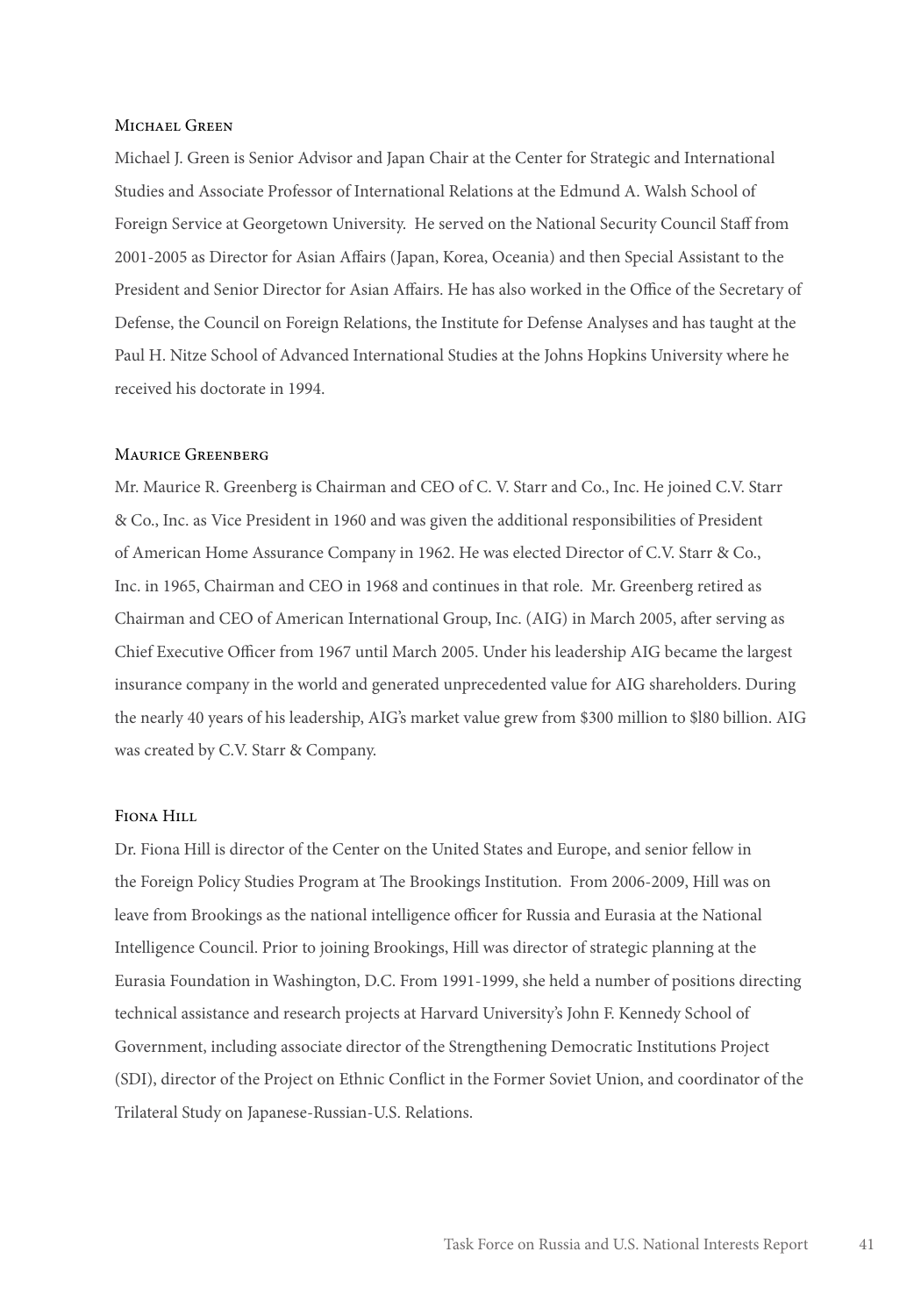#### James Jones

General James Jones, USMC (Ret) was appointed as the 22nd National Security Advisor to the President of the United States on January 20, 2009. General Jones previously served as president and chief executive officer of the U.S. Chamber Institute for 21st Century Energy. From July 1999 to January 2003, General Jones was the 32nd Commandant of the Marine Corps. After relinquishing command as Commandant, he assumed the positions of Supreme Allied Commander, Europe (SACEUR) and Commander of the United States European Command (USEUCOM), positions he held until December 2006. General Jones retired from active duty in the U.S. Marine Corps on February 1st, 2007, after more than 40 years of uniformed service to the nation.

#### Kenneth Juster

Kenneth I. Juster is a partner and managing director at the global private equity firm Warburg Pincus. He has previously served in the U.S. Government as Under Secretary of Commerce (2001-2005), Counselor (Acting) of the Department of State (1992-1993), and Deputy and Senior Adviser to Deputy Secretary of State Lawrence S. Eagleburger (1989-1992). In the private sector, Mr. Juster has been Executive Vice President of salesforce.com (2005-2010), a leading technology company that pioneered cloud computing for business enterprises, and a senior partner at the firm Arnold & Porter (1981-1989, 1993-2001), where he practiced international law. Mr. Juster also is a Trustee of the Asia Foundation and Freedom House, a Counselor of the American Society of International Law, and Chair of the Advisory Committee of Harvard's Weatherhead Center for International Affairs. Mr. Juster is the recipient of a number of awards, including the William C. Redfield Award and Medal from the Secretary of Commerce, the Distinguished Service Award and Medal from the Secretary of State, the Officer's Cross of the Order of Merit from the President of Germany, the Vasco Núñez de Balboa en el Grado de Gran Cruz Decoration and Medal from the President of Panama, and the Blackwill Award from the U.S.-India Business Council. Mr. Juster holds a JD from the Harvard Law School, an MPP from Harvard's Kennedy School of Government, and an AB from Harvard College.

#### Zalmay Khalilzad

Ambassador Zalmay Khalilzad is a counselor at the Center for Strategic and International Studies. He is also President of Gryphon Partners, an international advisory firm based in Washington, DC with offices in Iraq. From 2007 to 2009, Ambassador Khalilzad served as U.S. Permanent Representative to the United Nations. Prior to that, he served as U.S. Ambassador to Iraq (2005-2007) and U.S.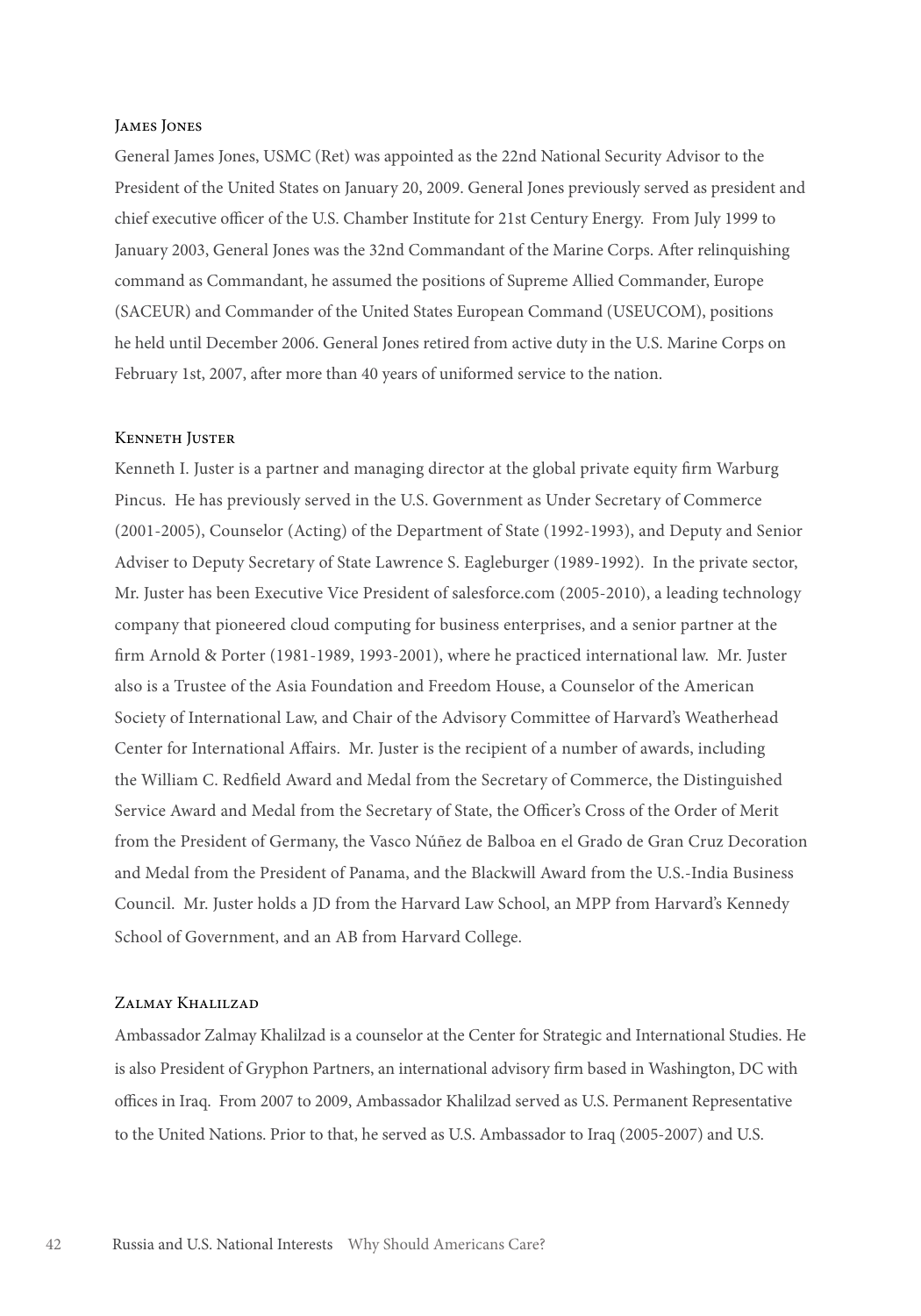ambassador to Afghanistan (2003 to 2005). He also served as U.S. Special Presidential Envoy to Afghanistan (2001 to 2003) and Special Presidential Envoy and Ambassador at large for Free Iraqis. Ambassador Khalilzad sits on the boards of the National Endowment for Democracy, America Abroad Media, the Atlantic Council, the RAND Corporation's Middle East Studies Center, the American University of Iraq in Suleymania, and the American University of Afghanistan. He appears frequently on US and foreign media outlets to share his foreign policy expertise.

#### Richard B. Myers

General Richard B. Myers retired as the 15th Chairman of the Joint Chiefs of Staff in 2005. A 1965 graduate of Kansas State University, General Myers served over 40 years in the US Air Force. General Myers is on several public and non-profit boards and currently lectures on national security issues and leadership. He is Foundation Professor of Military History and Leadership at Kansas State University and holds the Colin Powell Chair of Leadership, Ethics, and Character at National Defense University.

#### Sam Nunn

Sam Nunn is Co-Chairman and Chief Executive Officer of the Nuclear Threat Initiative, a charitable organization working to reduce the global threats from nuclear, biological and chemical weapons. He served as a United States Senator from Georgia for 24 years (1972-1996) and is retired from the law firm King & Spalding. His legislative achievements include the landmark Department of Defense Reorganization Act, drafted with the late Senator Barry Goldwater, and the Nunn-Lugar Cooperative Threat Reduction Program, which provides assistance to Russia and the former Soviet republics for securing and destroying their excess nuclear, biological and chemical weapons. In addition to his work with NTI, Senator Nunn has continued his service in the public policy arena as a distinguished professor in the Sam Nunn School of International Affairs at Georgia Tech and as chairman of the board of the Center for Strategic and International Studies in Washington, DC.

#### PAUL J. SAUNDERS

Paul Saunders is Executive Director of the Center for the National Interest and Associate Publisher of *The National Interest*. He directs the Center's U.S.-Russian Relations Program as well as the Center's work on energy and climate change. Saunders served as Senior Advisor to the Under Secretary of State for Global Affairs from 2003 to 2005. He is the author and editor of numerous articles and reports, including most recently *Enduring Rivalry: American and Russian Perspectives on the Post-Soviet Space.*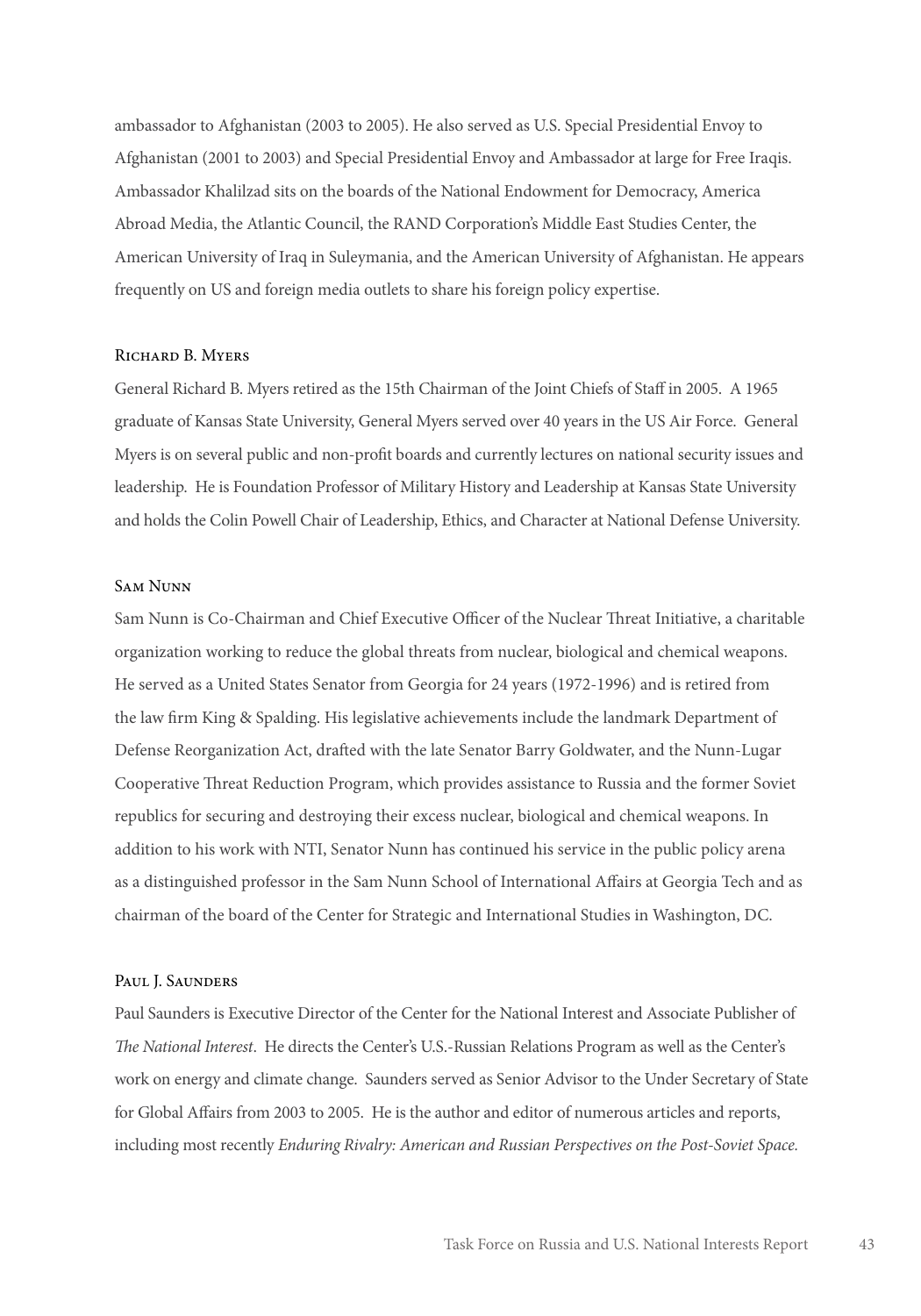#### Dimitri K. Simes

Dimitri Simes is President and CEO of the Center for the National Interest and Publisher of its foreign policy magazine, The National Interest. Mr. Simes was selected to lead the Center by former President Richard Nixon, to whom he served as an informal foreign policy advisor and with whom he traveled regularly to Russia and other former Soviet states, as well as Western and Central Europe. Before the Center was established, Mr. Simes served as Chairman of the Center for Russian and Eurasian Programs at the Carnegie Endowment for International Peace, where he was also a Senior Associate. Earlier, he worked at Johns Hopkins University's Nitze School of Advanced International Studies (SAIS) and the Center for Strategic and International Studies, and taught at the University of California at Berkeley and Columbia University.

#### Ashley Tellis

Ashley J. Tellis is a senior associate at the Carnegie Endowment for International Peace, specializing in international security, defense, and Asian strategic issues. While on assignment to the U.S. Department of State as senior adviser to the Undersecretary of State for Political Affairs, he was intimately involved in negotiating the civil nuclear agreement with India. Previously he was commissioned into the Foreign Service and served as senior adviser to the ambassador at the U.S. Embassy in New Delhi. He also served on the National Security Council staff as special assistant to the president and senior director for Strategic Planning and Southwest Asia.

#### J. Robinson West

J. Robinson West is Chairman of the Board and CEO of PFC Energy as well as Chairman of the Board of The United States Institute of Peace. Before founding PFC Energy in 1984, Robin served in the Reagan Administration as Assistant Secretary of the Interior for Policy, Budget and Administration (1981-83), with responsibility for US offshore oil policy. Between 1977 and 1980, he was a First Vice President of Blyth, Eastman, Dillon & Co., Inc., an investment banking firm. Prior to that, he served in the Ford Administration as the Deputy Assistant Secretary of Defense for International Economic Affairs (1976-77) and on the White House Staff (1974-76). Robin has served on many government Boards and commissions in several administrations.

#### DOV S. ZAKHEIM

Dov S. Zakheim is Vice Chairman of the Center for The National Interest. He is also Senior Advisor at the Center for Strategic and International Studies and Senior Fellow at CNA, a federally funded research and development center. From 2001 to April 2004 he was Under Secretary of Defense (Comptroller) and Chief Financial Officer for the Department of Defense; from 2002-2004 he also served as DOD's coordinator of civilian programs in Afghanistan. During the 2000 presidential campaign, he served as a senior foreign policy advisor to then-Governor Bush. From 1985 until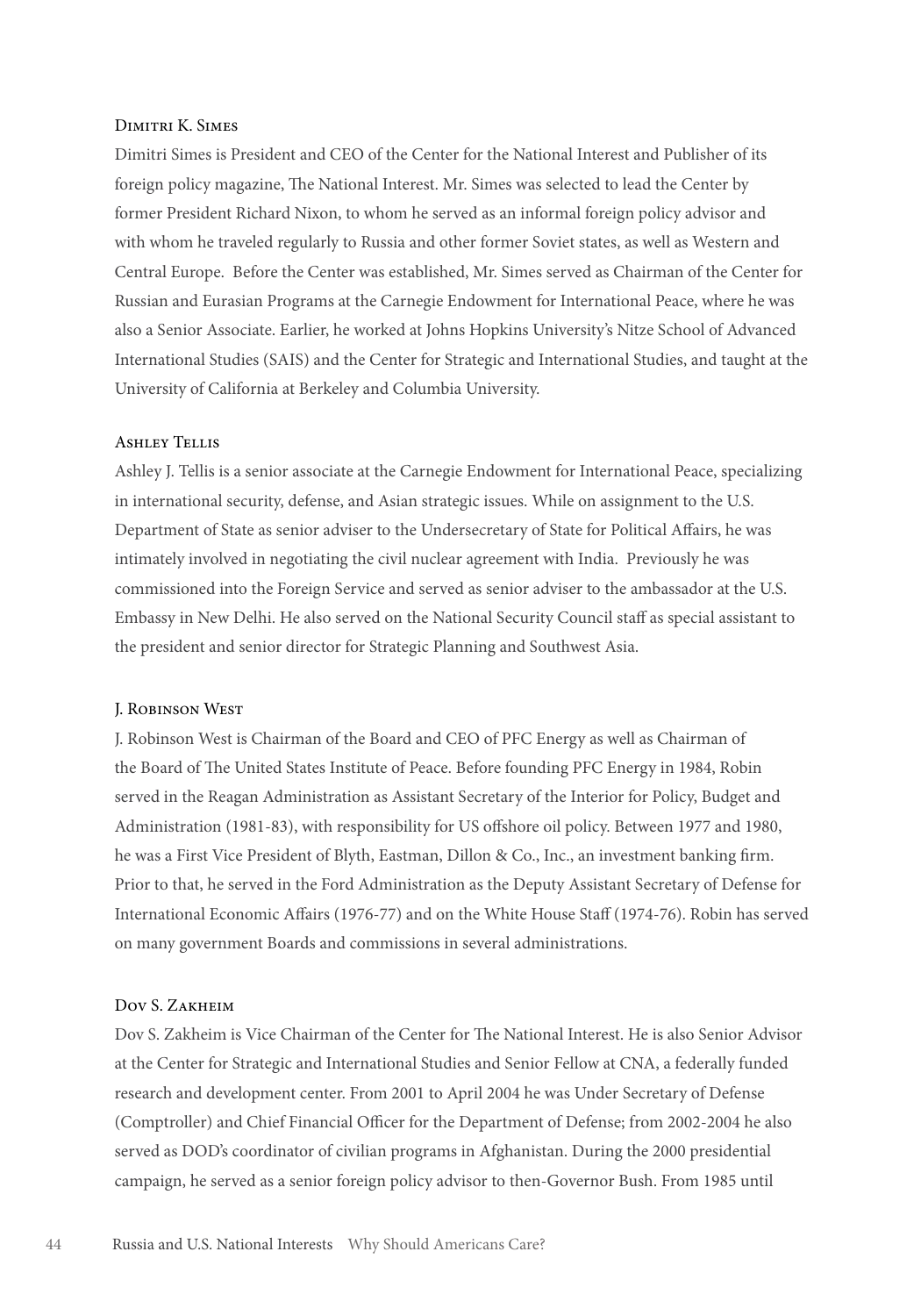1987, Dr. Zakheim was Deputy Under Secretary of Defense for Planning and Resources in the Office of the Under Secretary of Defense (Policy). He is the recipient of numerous awards including the Defense Department's highest civilian award in 1986, 1987 and 2004 and has been elected a member of the Royal Swedish Academy of War Sciences. His most recent book is *A Vulcan's Tale: How the Bush Administration Mismanaged the Reconstruction of Afghanistan*.

#### Philip Zelikow

Philip Zelikow is a professor of history at the University of Virginia, where he is also a dean leading the Graduate School of Arts and Sciences. His stints of full-time federal government service were as Counselor of the Department of State (2005-07), executive director of the 9/11 Commission (2003- 04), career diplomat and White House staffer (1985-91), and a teacher for the Navy (1984-85). He is currently a member of President Obama's Intelligence Advisory Board and also served on this board for President Bush (2001-03).